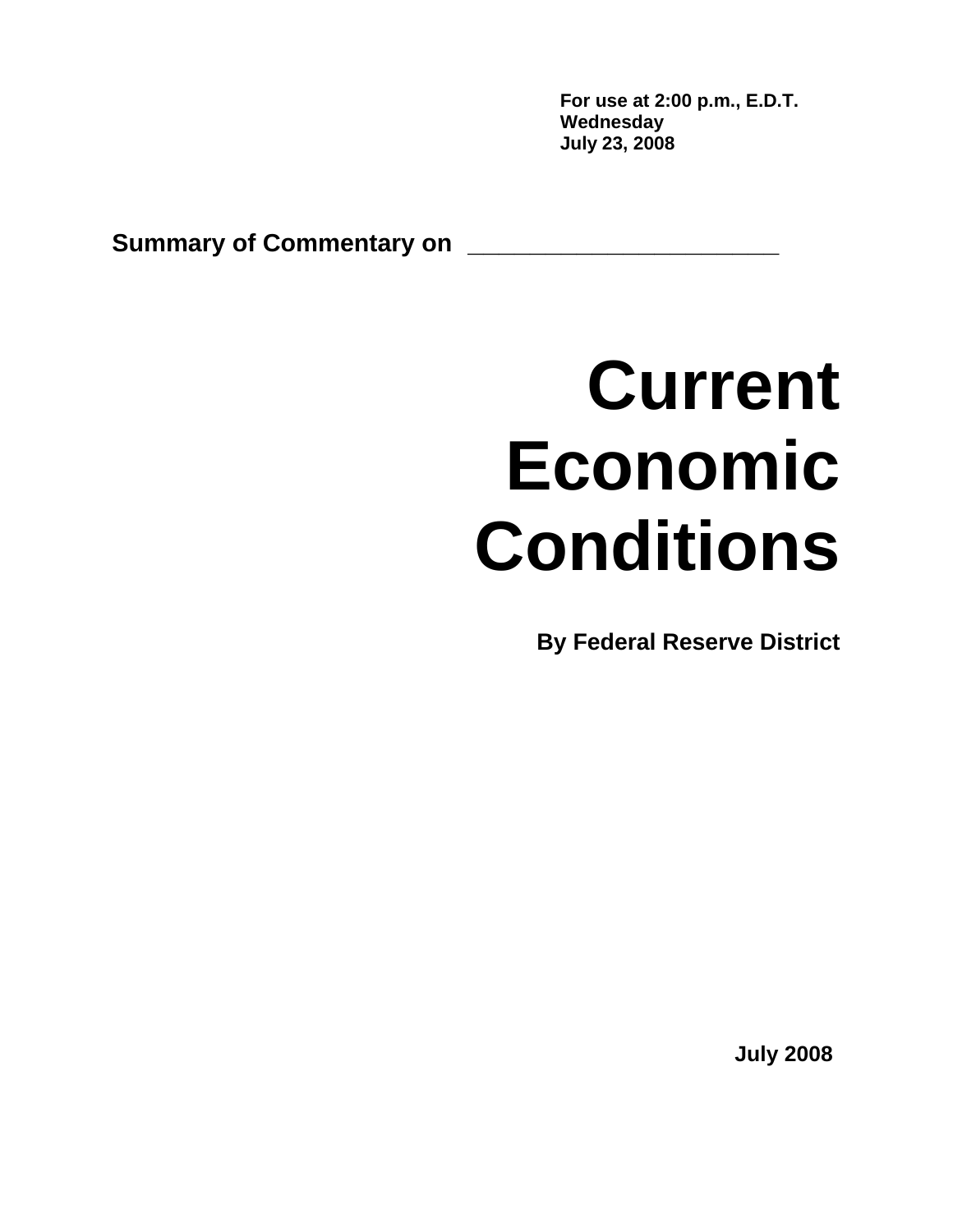# **SUMMARY OF COMMENTARY ON CURRENT ECONOMIC CONDITIONS BY FEDERAL RESERVE DISTRICT**

**July 2008**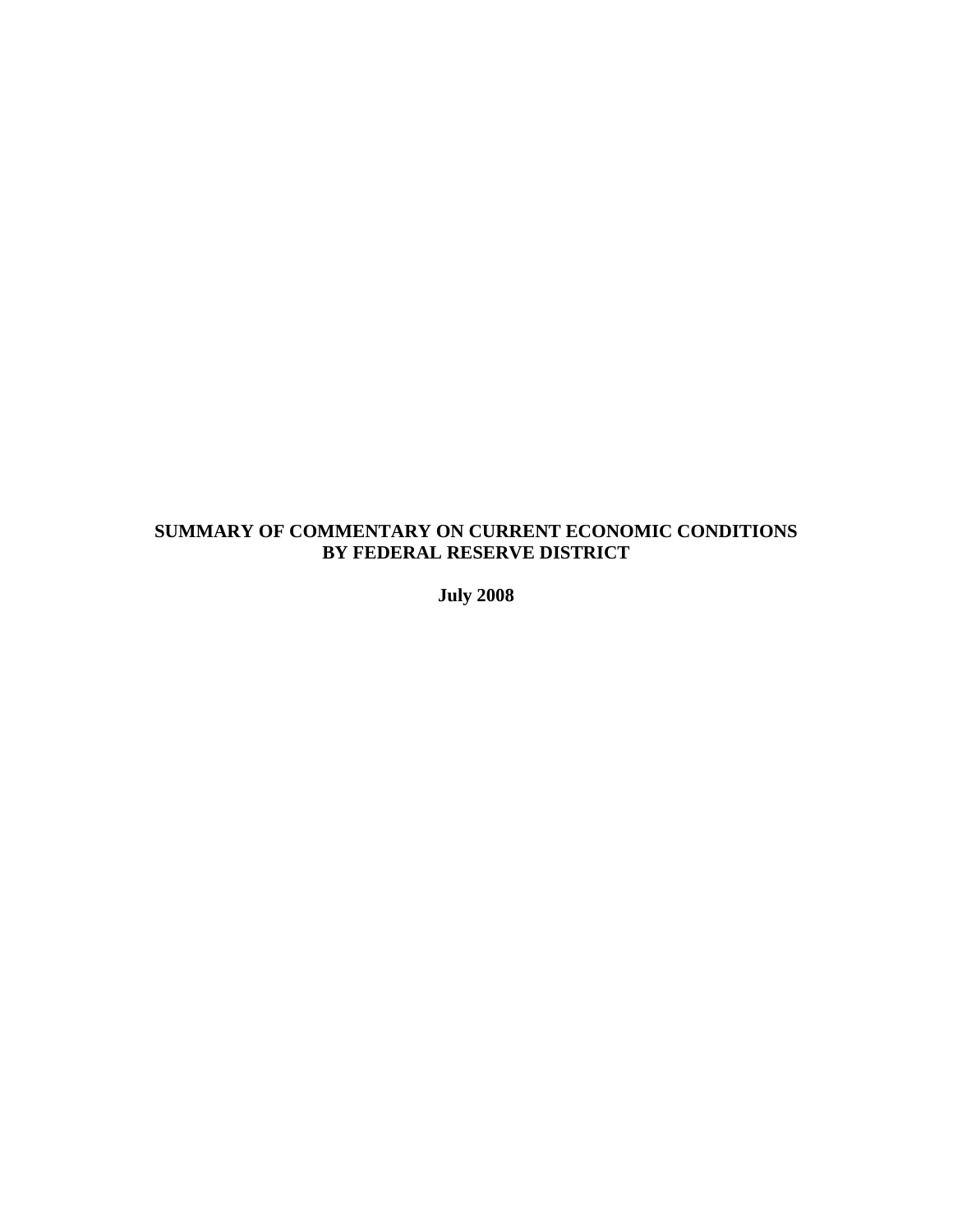# **TABLE OF CONTENTS**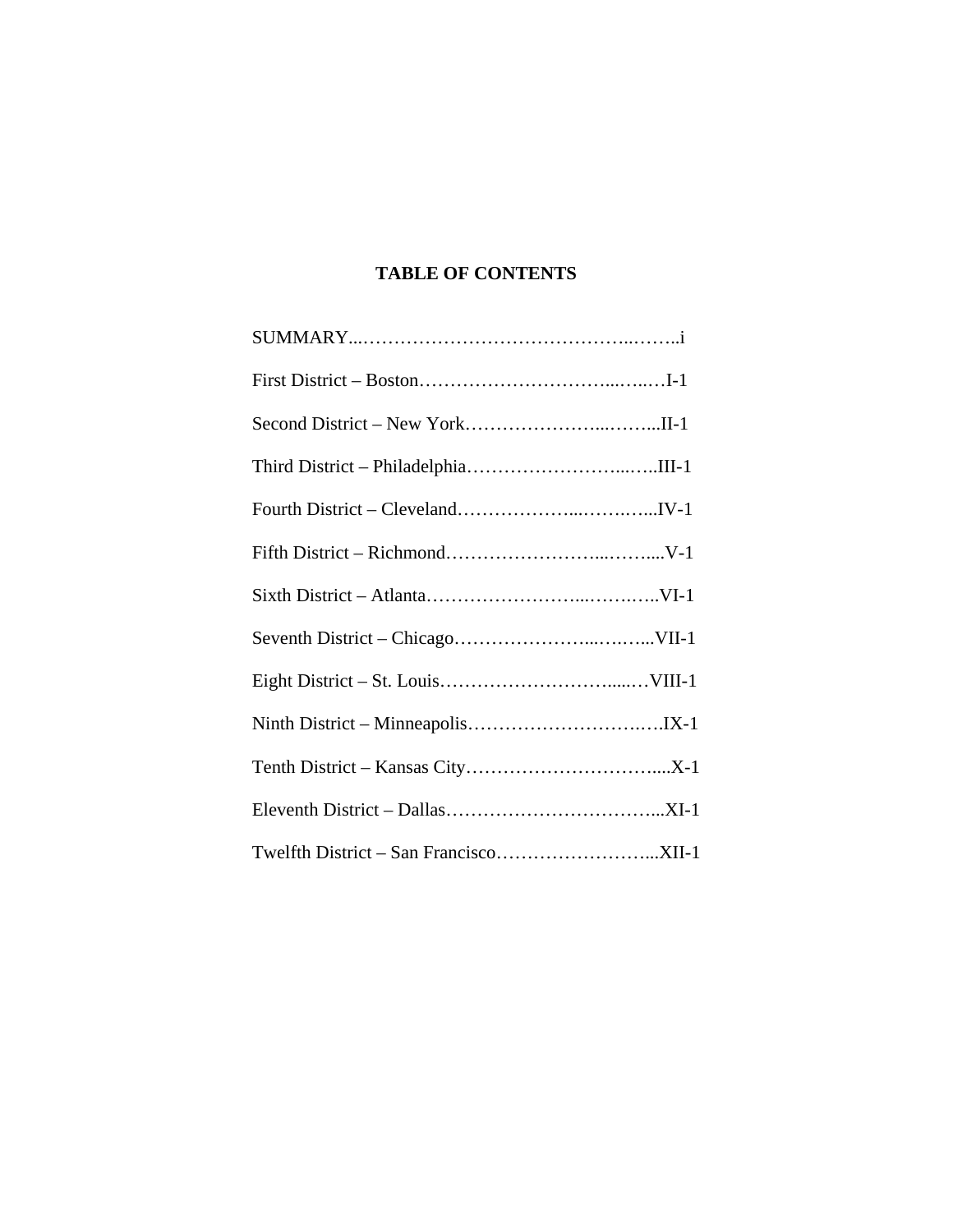# **SUMMARY[\\*](#page-3-0)**

Reports from the twelve Federal Reserve Districts suggest that the pace of economic activity slowed somewhat since the last report. Five eastern Districts noted a weakening or softening in their overall economies, while Chicago characterized its economy as sluggish and Kansas City noted a moderation in growth. St. Louis said activity was stable and San Francisco reported little or no growth. Cleveland and Minneapolis reported slight increases in economic activity, while Dallas described growth as steady and moderate.

 Consumer spending was reported as sluggish or slowing in nearly all Districts, although tax rebate checks boosted sales for some items. Tourist activity was mixed, with residents in several Districts choosing to vacation closer to home due to high gasoline prices. The demand for services was also mixed across Districts, with strength in the IT and health care industries offsetting some weakness in other service sectors. Manufacturing activity declined in many Districts, although demand for exports remained generally high. Residential real estate markets declined or were still weak across most of the country. Commercial real estate activity also slowed or remained sluggish in a majority of Districts, although a few Districts noted slight improvement. In banking, loan growth was generally reported to be restrained, with residential real estate lending and consumer lending showing more weakness than commercial lending. Districts reporting on agricultural activity said conditions were mixed, based largely on how June precipitation affected them. Districts reporting on the energy sector said it continued to strengthen.

 $\overline{a}$ 

i

<span id="page-3-0"></span><sup>\*</sup> Prepared at the Federal Reserve Bank of Kansas City and based on information collected on or before July 14, 2008. This document summarizes comments received from businesses and other contacts outside the Federal Reserve and is not a commentary on the views of Federal Reserve officials.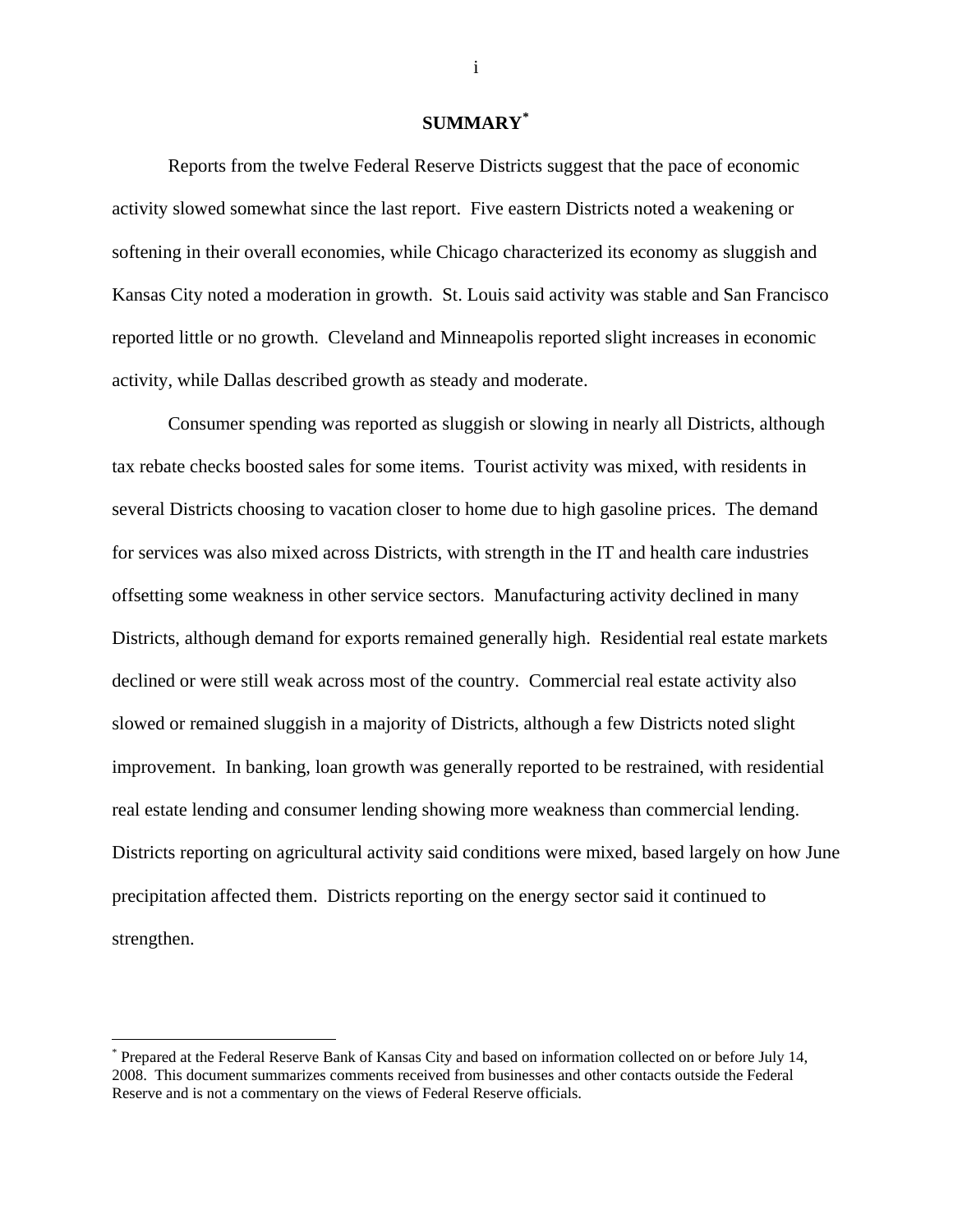All reporting Districts characterized overall price pressures as elevated or increasing. Input prices continued to rise, particularly for fuel, other petroleum-based materials, metals, food, and chemicals. Retail price inflation varied across the country, with some Districts reporting increases but others noting some stability, at least for the present. Wage pressures were generally limited in most Districts, as labor market demand was soft except for highly skilled workers and in the energy sector.

## **Consumer Spending and Tourism**

 Consumer spending was reported as mixed, weak, or slowing in nearly all Districts since the last report, although tax rebate checks boosted sales for some items, especially electronics. Cleveland was an exception to the trend, characterizing sales as stable to improving outside of the grocery sector. Sales at discount stores were also reported as growing in the Philadelphia, Richmond, St. Louis, Dallas, and San Francisco Districts, and New York reported brisk sales in New York City. However, sales at most other types of stores, especially for discretionary and housing-related items, were typically characterized as weak or falling, and restaurant sales were also reported as slow in the Philadelphia and Minneapolis Districts. The outlook for retail activity was also generally downbeat, with expectations "subdued" among Atlanta District contacts and "grim" among Dallas District contacts. Despite sluggish overall sales, inventories were reported as largely satisfactory in most Districts.

 Reports on automobile sales were almost uniformly weak across Districts. Sales were especially poor for large vehicles such as trucks, SUVs, and some minivans. Indeed, auto dealers in the San Francisco District were increasingly reluctant to accept trade-ins of trucks and SUVs due to a lack of a wholesale market for these vehicles. Demand for small fuel-efficient and foreign vehicles was reported to be solid or increasing in the Philadelphia, Cleveland,

ii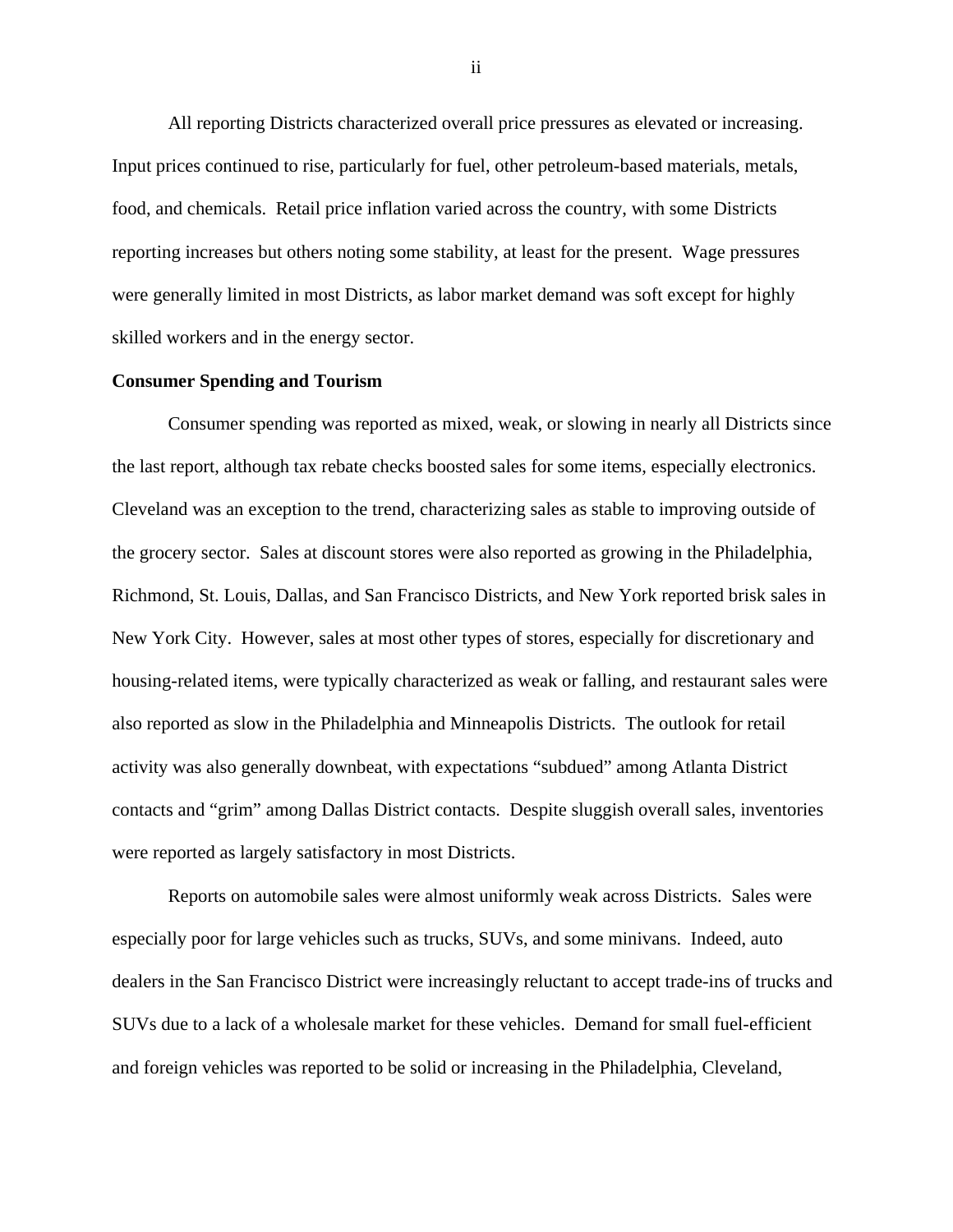Chicago, Minneapolis, and Dallas Districts. Dallas reported that consumers were paying sticker prices for such vehicles, and that they were in short supply.

 Tourist activity was mixed across Districts. Contacts in the Philadelphia and Chicago Districts reported weakness, and San Francisco said travel to Hawaii declined noticeably. Atlanta also noted increased hotel cancellations and shorter trip durations, although convention business remained strong. By contrast, tourist activity to mountain areas of the Richmond, Minneapolis, and Kansas City Districts was characterized as stronger, which some contacts attributed in part to more residents vacationing close to home due to high gasoline prices. New York also reported strong tourism activity in New York City, including for Broadway shows and at Manhattan hotels.

## **Nonfinancial Services**

The demand for services was mixed among the various Districts, with strength in the IT and health care industries offsetting some weakness in other service sectors. Advertising and marketing firms in the Boston District experienced robust demand from the tourism and retail industries, and St. Louis reported the addition of two new call centers in the area. Dallas noted particularly strong demand for accounting, energy, engineering, and IT services. On the negative side, New York, Richmond, Minneapolis, and San Francisco reported services activity as mixed or decreasing. San Francisco noted "grim" conditions for real estate services such as title insurance, and some service firms in the New York District expressed caution about hiring due to ongoing turmoil in the financial industry. In transportation services, New York, Atlanta, and Dallas reported weaker activity due to higher fuel costs, while Cleveland said activity remained unchanged and Richmond indicated an increase in shipping volume. New York said fuel, as opposed to labor, was now the number one cost for trucking firms and that most surcharges were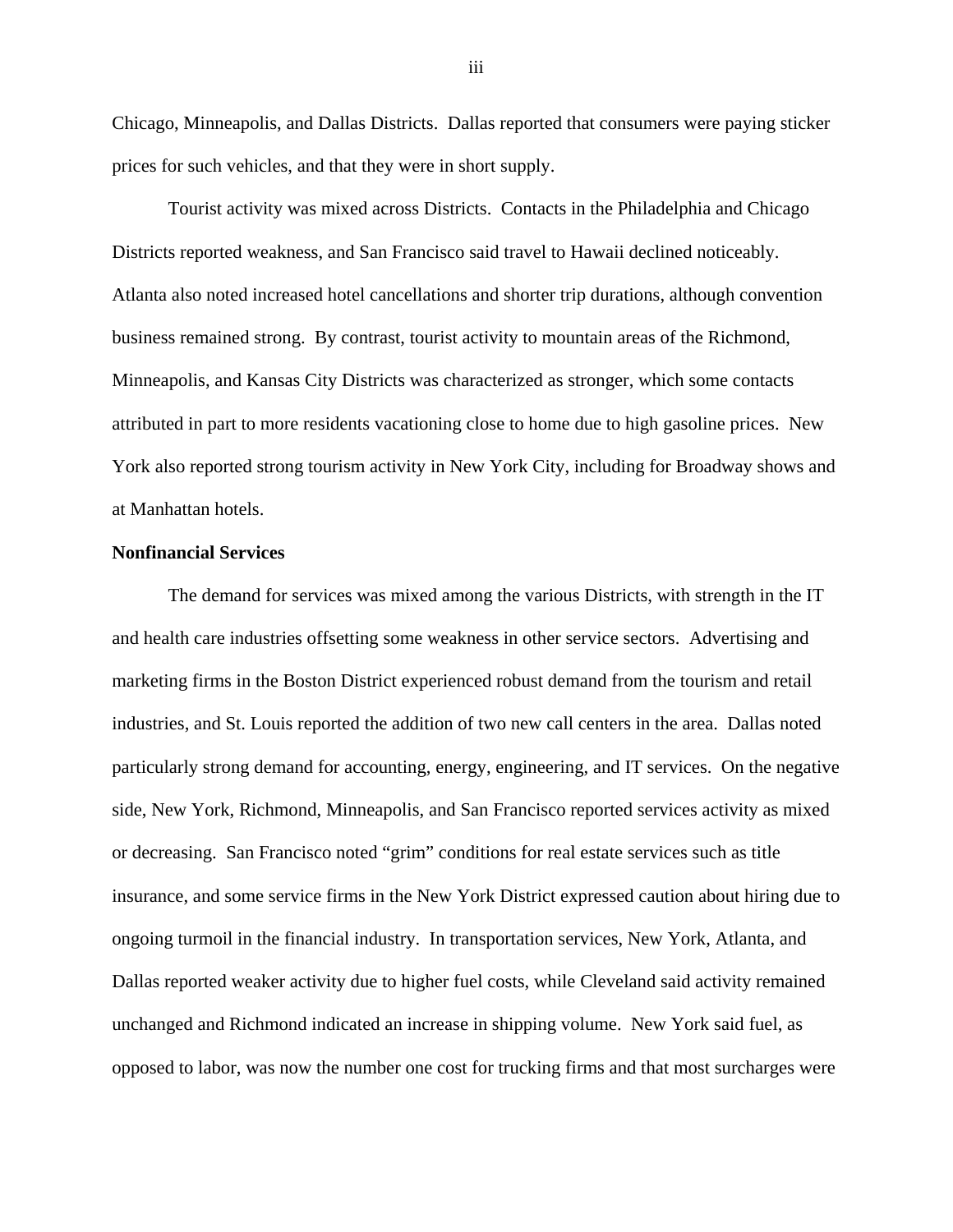considered inadequate to defray the escalated costs. Cleveland reported that many trucking firms had reduced capital spending, with little change expected in coming months. Atlanta and Dallas noted a decline in auto and construction materials shipments. Most services contacts expected flat activity heading forward.

# **Manufacturing**

Manufacturing activity declined or remained weak in most Districts, although Cleveland, St. Louis, and San Francisco reported stable or slightly increasing activity. Many Districts reported a decline in production of housing-related goods, such as construction equipment, wood products, home furnishings, and HVAC units. The Cleveland, Atlanta, Chicago, and St. Louis Districts all reported declines in auto manufacturing activity. However, St. Louis noted a slight rise in demand for parts of small and hybrid-type cars. An equipment producer in the Richmond District cited reduced sales due to interrupted shipments caused by higher gas prices and restrictive truck schedules. On the positive side, producers of energy equipment saw increased demand in several Districts, and Minneapolis noted a rise in orders for wind turbine parts. San Francisco said that food manufacturers continued to operate at or near peak capacity due to persistently high demand. Cleveland, Richmond, Chicago, and Kansas City reported continued high demand for exports. Dallas noted strong overseas sales of high-tech products in Asia, but cited weak demand in Western Europe. Some manufacturers in the Boston District cited examples of robust demand in foreign markets, while others said foreign demand growth may be slowing. Manufacturers in several Districts anticipated further factory weakness in the near future. While most Districts expected stable capital spending heading forward, a few noted manufacturers' plans to reevaluate based on current economic conditions.

iv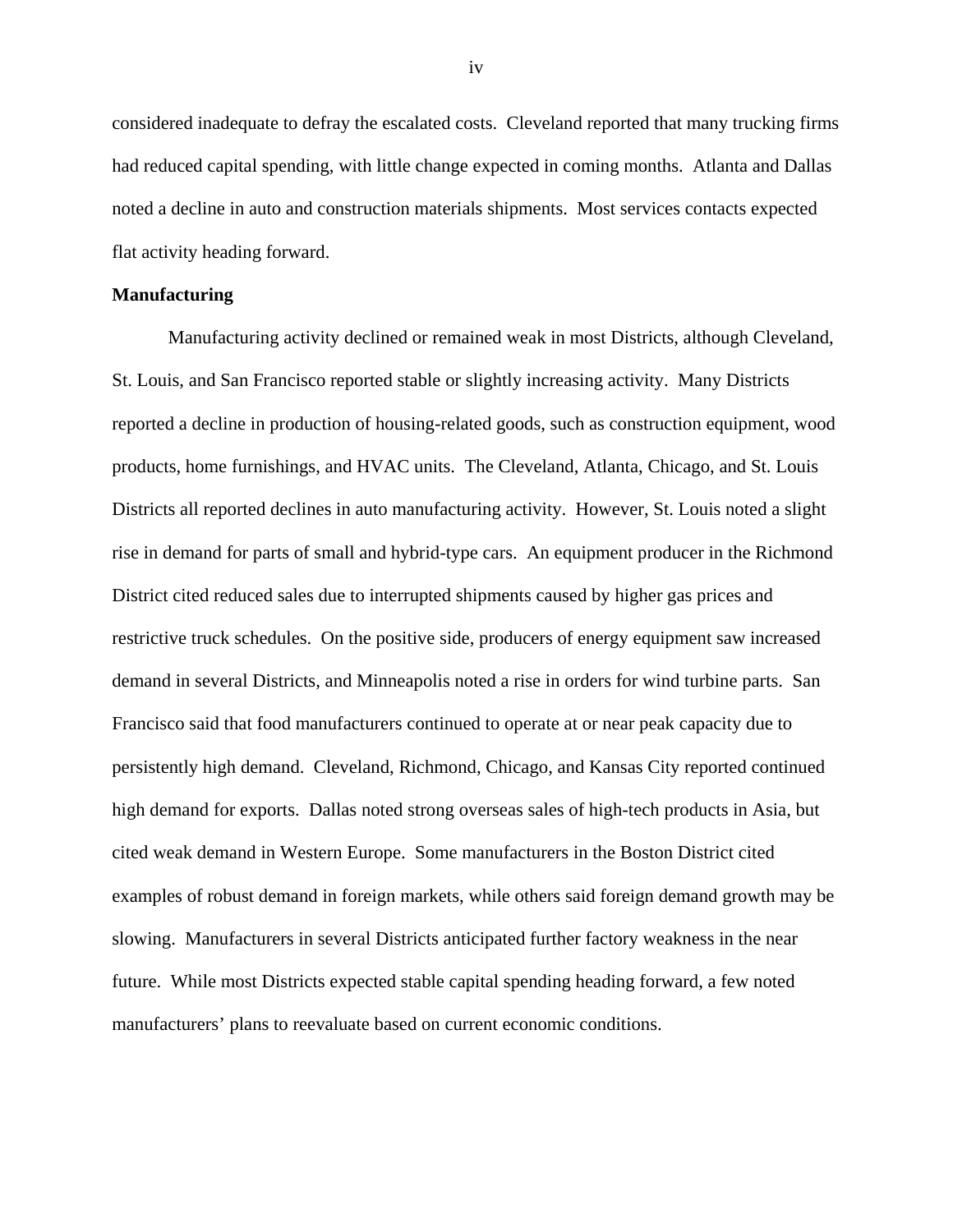# **Real Estate and Construction**

 Residential real estate markets declined or were still weak across most of the country. Slower home sales were reported in the Boston, Philadelphia, Richmond, Atlanta, and St. Louis Districts. Cleveland reported flat to declining sales, while sales remained sluggish in the Kansas City and New York Districts—especially at the high end—and were below year-ago levels in the Minneapolis District. New York also reported a drop in Manhattan condo and co-op transactions. Inventories of unsold homes or condos were reported as higher or excessive in several Districts, but Dallas noted a continued decline in inventories, especially at the low end. Home prices continued to decline in most Districts, and increased use of incentives and discounting was noted in several Districts. San Francisco noted particularly sharp declines in home prices in areas of California, Arizona, and Nevada that have experienced large increases in foreclosures. Atlanta said home prices dropped across the board. On the other hand, home prices were said to be holding up in the Dallas District and were little changed in the Kansas City District. Difficulties obtaining mortgage financing were reported in the New York and Chicago Districts. All Districts reporting on single-family construction said activity continued to decline, and builders in the Philadelphia District noted a rising number of cancellations. The decline in new construction accelerated in some areas of the Chicago District.

 Commercial real estate activity weakened or remained sluggish in a majority of Districts, although Cleveland, Minneapolis, and Kansas City noted some improvement. Boston characterized sentiment in the sector as "decidedly morose," and industrial markets were especially weak in that District. Office market conditions in the Richmond District continued to weaken and were "bleak" in the Washington, DC area. Vacancy rates increased in the Philadelphia and Atlanta Districts, and were up noticeably in both Midtown and Downtown

v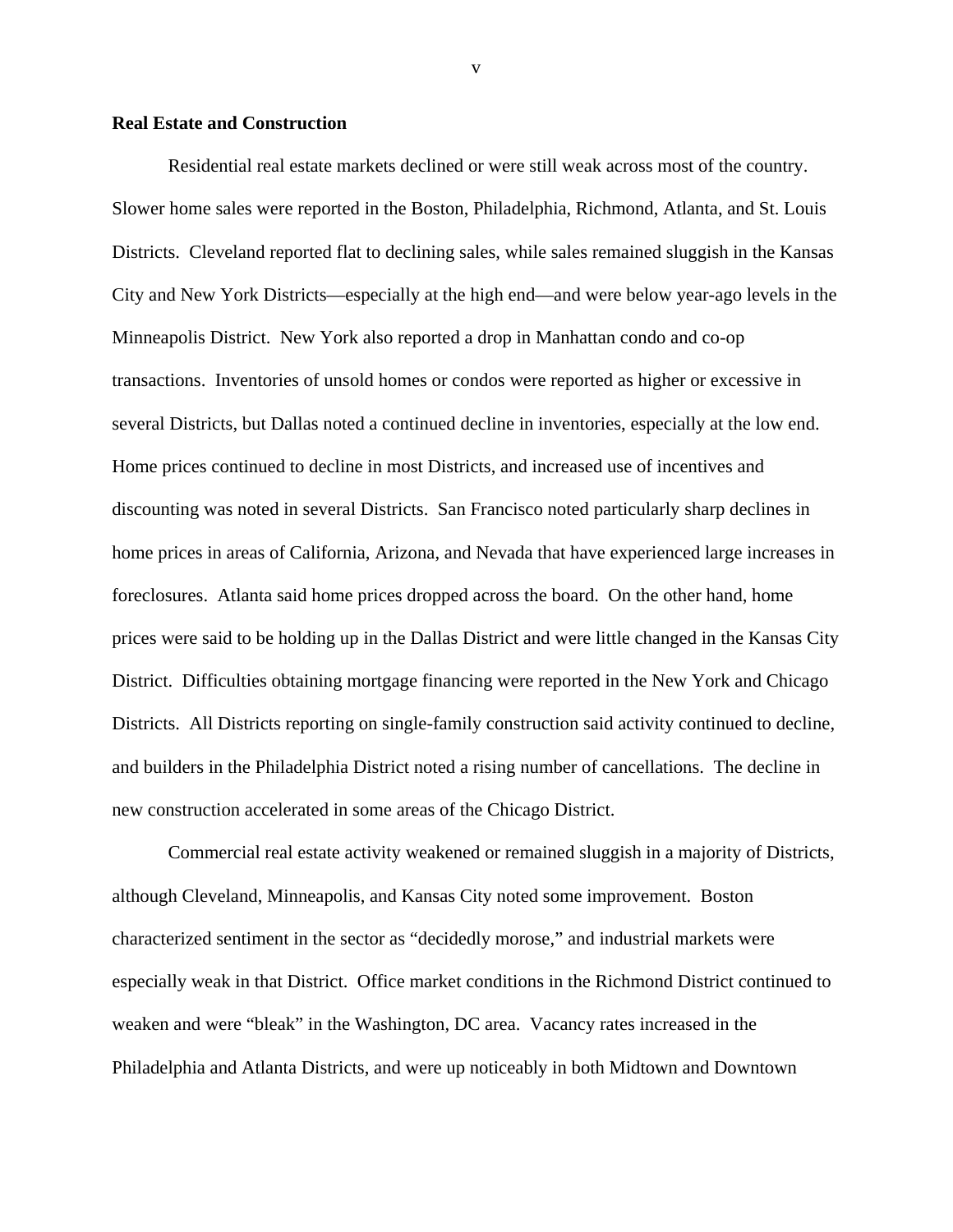Manhattan, according to contacts in the New York District. Office rents remained steady in the Philadelphia District, and were little changed in the Boston District after taking concessions into account. More positively, contacts in the Minneapolis District noted rent increases and positive absorption in the Minneapolis-St. Paul area office market. Districts reporting on nonresidential construction generally noted sluggishness, which contacts in the Chicago and Kansas City Districts attributed in part to prohibitively high construction costs. Contractors in the Cleveland District were also worried about cuts but reported strong backlogs and a steady flow of inquiries. Contacts in many Districts also cited tightened financing as a constraint. San Francisco noted particularly steep drops in commercial construction in the San Diego area. Retail space was described as overbuilt in the Boston and Chicago Districts.

## **Banking and Finance**

Loan growth was generally reported to be restrained across the country, with residential real estate lending and consumer lending showing more weakness than commercial lending. Overall loan demand was reported to have weakened in the New York, Kansas City, and San Francisco Districts, and was described as sluggish in the Philadelphia District. St. Louis reported slightly positive overall loan demand. A number of Districts reported sluggish growth or slowing demand for residential real estate loans, and San Francisco described demand for such loans as very weak. Consumer loan demand was reported to have declined in the New York, Chicago, and Kansas City Districts, and grew more slowly in the Philadelphia District. Reports on business lending were generally more upbeat. However, slight to moderate declines in business lending were reported in the New York, Kansas City, and San Francisco Districts. On the funding side, Dallas described competition for deposits as very tough, but Cleveland

vi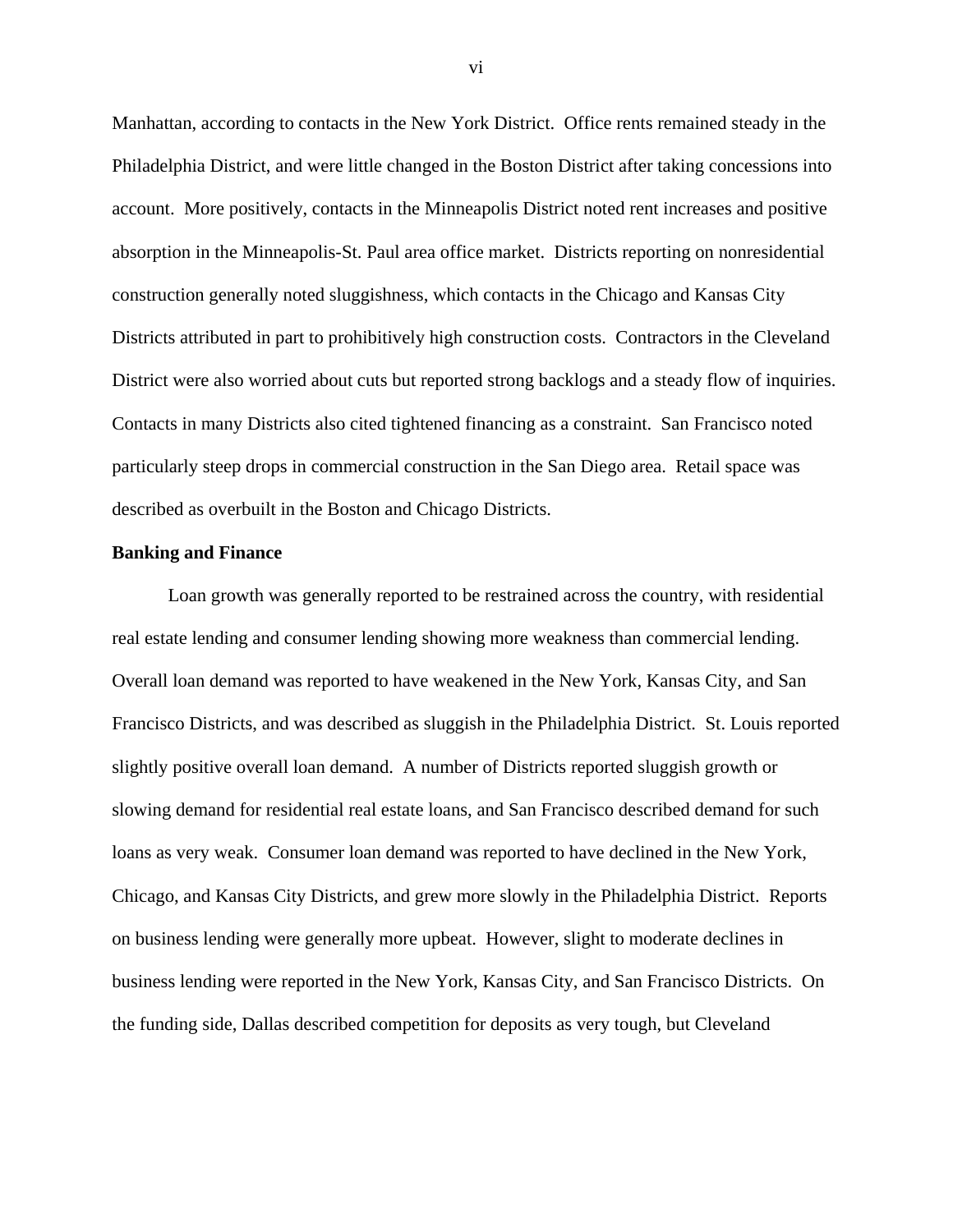indicated that core deposits at smaller banks were stable to increasing as a result of a flight to safety by investors.

Most Districts reported a further tightening of credit standards, especially for residential real estate and construction loans. Dallas reported that lenders were tightening non-price terms and boosting loan spreads in response to increases in their cost of capital. Tighter standards for construction loans were reported in the Atlanta and Chicago Districts, and San Francisco indicated that credit standards remained quite restrictive for both residential real estate and construction loans. Tighter standards for business loans were reported in three Districts, but banks in the Atlanta District were reported to be competing more intensely for business customers with good credit histories. Kansas City and Boston reported that tightened standards were especially prevalent on commercial real estate loans.

 Among the Districts that commented on bank loan quality, some deterioration was reported, including in the Philadelphia, Richmond and San Francisco Districts. New York reported increased delinquencies on consumer and residential real estate loans, and San Francisco indicated that declines in loan quality were greatest for real estate loans and construction loans. In the Dallas District, contacts had not yet observed a significant decline in loan quality but expected deterioration in coming months, especially for residential real estate and consumer loans.

## **Agriculture and Natural Resources**

Agricultural conditions were mixed across Districts following June precipitation, while high input costs trimmed profits. Drought conditions eased in the Richmond, Atlanta, Minneapolis, and Dallas Districts with increased rainfall. However, Chicago, St. Louis, Minneapolis, and Kansas City reported that cool, wet weather delayed corn and soybean

vii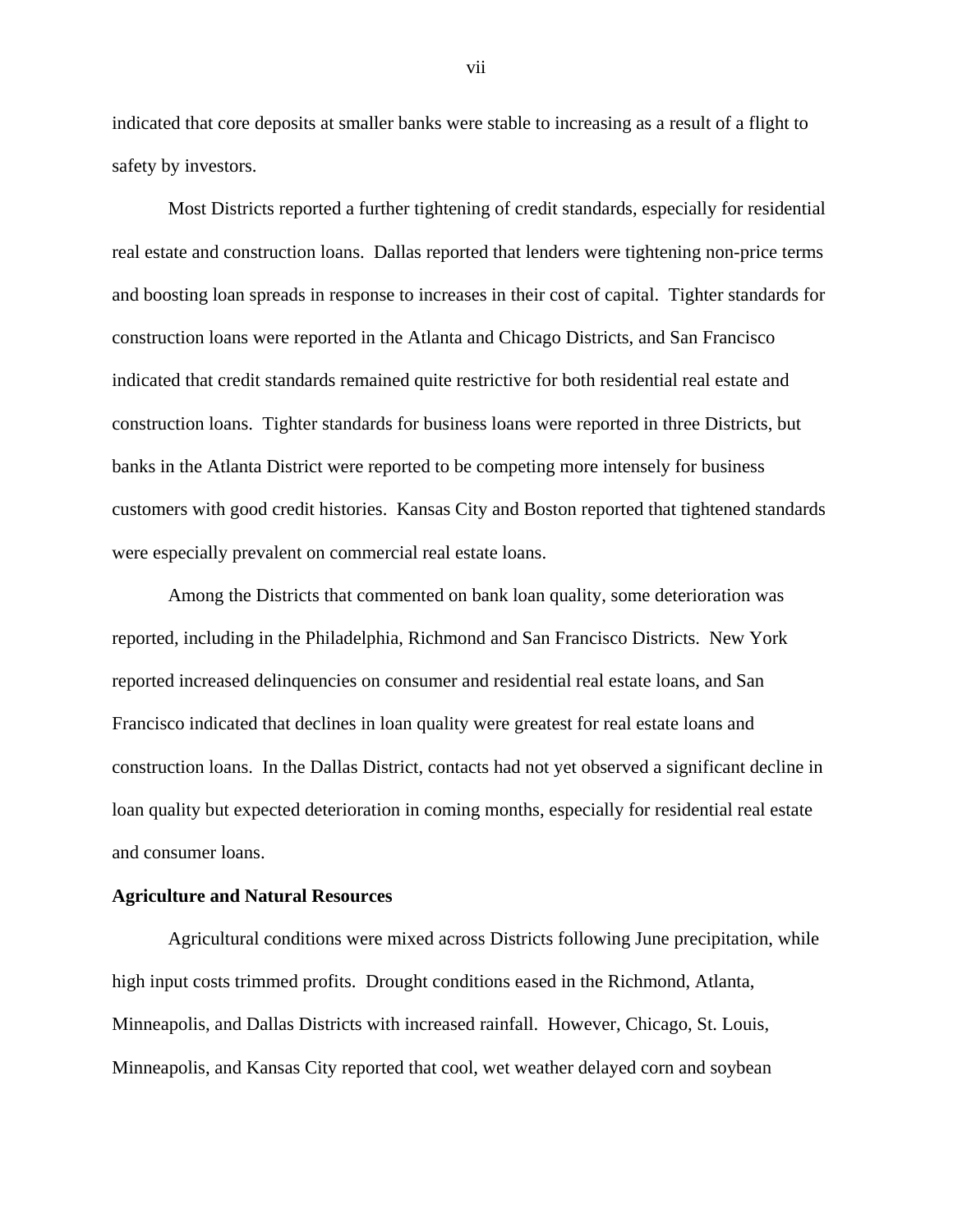development, and Chicago cited major crop losses due to flooding. Heavy rains also delayed the winter wheat harvests in the Richmond, St. Louis, and Kansas City Districts, although initial reports indicated average or above average wheat yields. San Francisco noted robust agricultural export activity, but wildfires hindered growing conditions in that District. Most Districts reported concerns about higher input costs. Kansas City attributed slightly lower farm income expectations and increased agricultural loan demand to these higher costs. Chicago, Minneapolis, Kansas City, and Dallas also indicated that livestock producers were struggling with higher feed costs.

Energy activity strengthened further with rising energy prices. Oil and natural gas drilling remained strong in the Cleveland, Kansas City, Dallas and San Francisco Districts, with expectations of further exploration. In the search for new energy sources, Dallas noted increased drilling activity toward unconventional natural gas sources, and Kansas City cited rising interest in tapping shale oil deposits. Minneapolis stated that wind farm development continued, although ethanol production slowed with higher corn prices. Mining activity increased in the Cleveland and Minneapolis Districts. Cleveland indicated that equipment costs were rising, while the lack of equipment constrained oil and gas production in the Kansas City District.

# **Prices and Wages**

All reporting Districts characterized overall price pressures as elevated or increasing. Input prices continued to rise, particularly for fuel, other petroleum-based materials, metals, food, and chemicals. Chicago said the rate of growth in steel prices had flattened, but overall levels remained high. Construction industry contacts in the Cleveland District noted rising prices for all types of products, including concrete, shingles, and steel. Boston reported that contacts were anticipating further price increases in oil derivatives, shipping, and travel. Many Districts

viii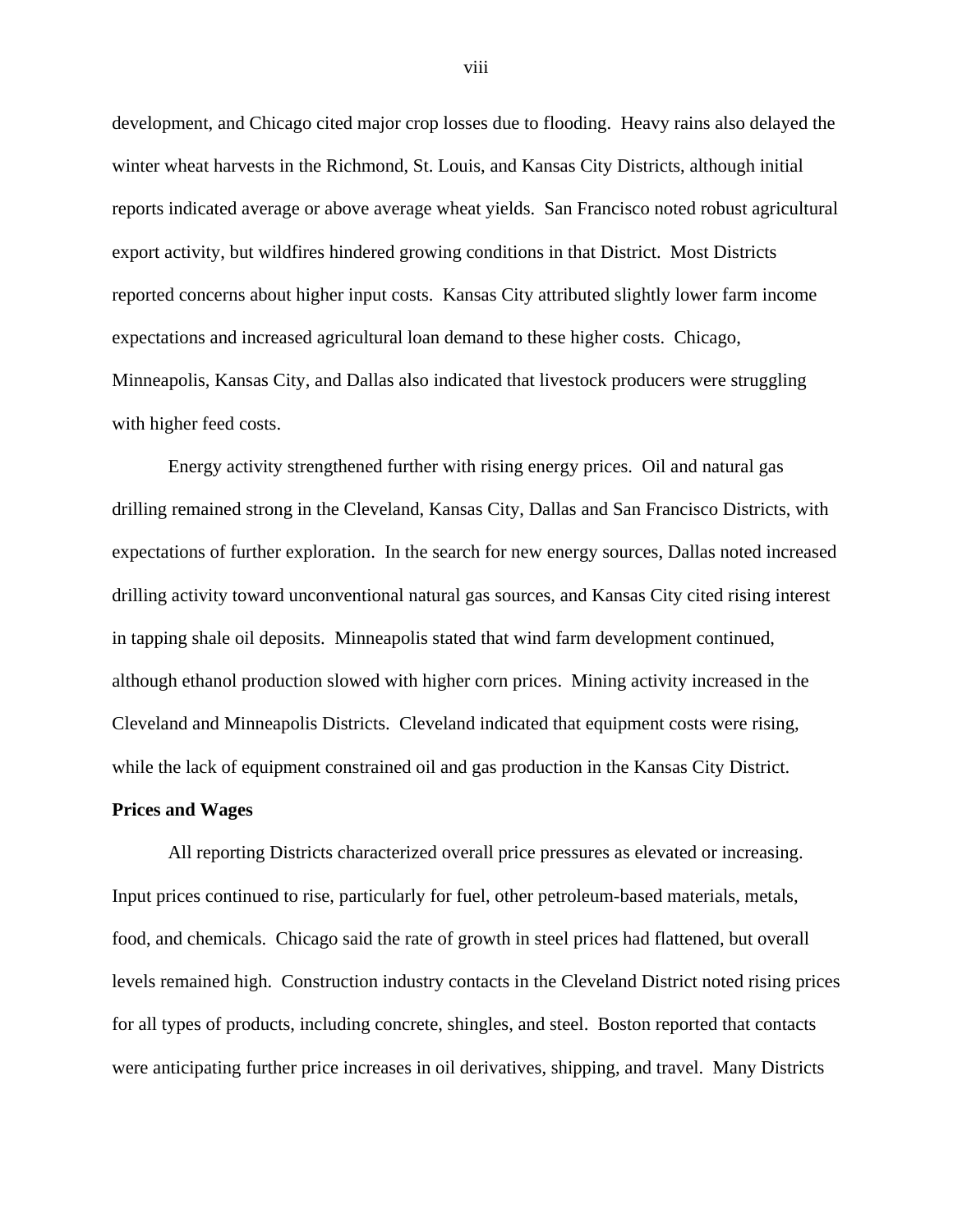reported on manufacturers' plans to raise selling prices as a result of higher input prices, with several commenting on fears of a corresponding decrease in customer demand and overall sales volume. Several firms in the Philadelphia District indicated that sluggish demand has made it difficult to raise prices, and Atlanta District businesses were hesitant to pass-through increases due to a reduction in discretionary consumer spending. One producer in the Richmond District indicated that his company would attempt to pass along price increases to customers but it may not be enough to offset cost increases. Retail prices increased in several Districts, including in the Kansas City District—which reported an increase in hotel, restaurant, and resort prices—and in the Chicago District, where retailers said they raised selling prices in response to higher wholesale prices. On the other hand, New York and Cleveland reported relatively stable retail prices. San Francisco also reported that final prices for many retail items were stable or down, partly due to extensive discounting, although some contacts noted that pressures were likely to increase in coming months. One major retail chain in the New York District said that while costs under existing contract were not up substantially, some escalation in prices was expected within the next year.

Most Districts reported labor markets as unchanged or slightly weaker compared with the last survey period, and that wage pressures were generally modest. Demand for labor remained high for skilled workers in most industries, while several Districts reported widespread weakness in the financial services, auto, and construction industries. Contacts in the Cleveland, Atlanta, Chicago, and Kansas City Districts reported very little upward wage pressures, with the exception of the energy and skilled labor markets. San Francisco noted some downward movement in wages for construction, finance, real estate, and retail jobs. But Boston and Dallas said more workers were requesting wage adjustments to supplement cost of living increases.

ix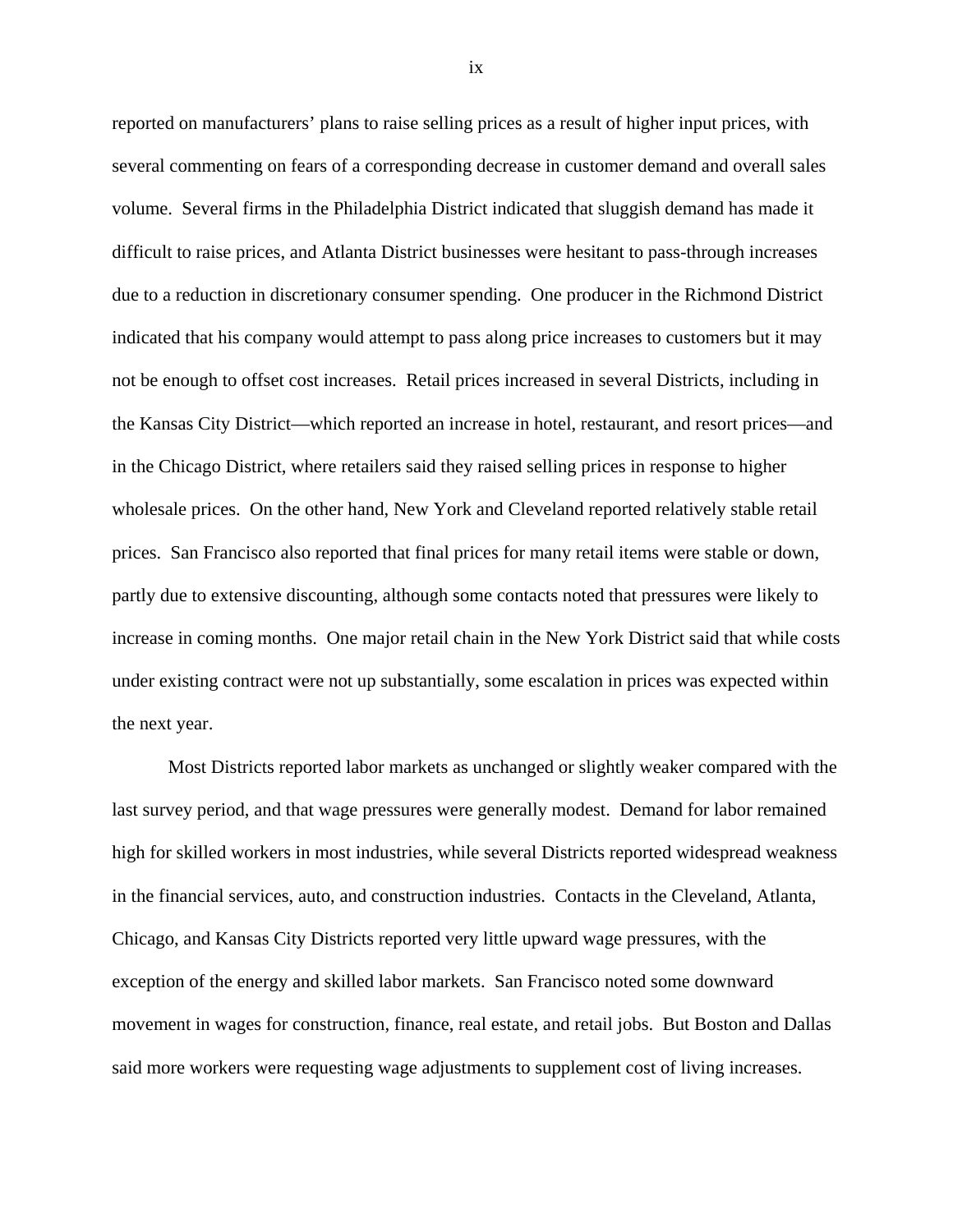## FIRST DISTRICT – BOSTON

Business contacts in the First District generally report slowing economic activity. Retailers and manufacturers are seeing declines or slower growth in sales or revenues than in the last few reports; commercial and residential real estate contacts continue to be downbeat. The exceptions are consulting and advertising contacts, who cite healthy revenue growth. Most respondents mention cost pressures, especially from transportation and energy; manufacturers generally say they are raising selling prices. **Retail** 

Most retail contacts in the First District report a downturn in sales results for the months of May and June, but there were a few bright spots. Same-store sales range from low double-digit decreases to low single-digit increases from a year earlier. Even those contacts reporting positive sales growth say that consumers are scaling back their spending.

Most retailers report reducing inventory levels in response to softening sales. Headcount levels are mixed, with several respondents reporting reductions. Capital spending is also mixed. All contacted First District retailers mention cost pressures, mostly relating to petroleum and metal-based items. Several respondents are taking, or looking for ways to take action to address increased transportation costs for both merchandise and their employees.

Overall, First District retailers are cautious to cautiously optimistic in their outlook and expect the economy to remain a challenge until early to mid-2009.

#### **Manufacturing and Related Services**

Most manufacturers and related services providers headquartered in the First District see signs of current or future softness. A broad range of companies report that sales are slow, that sales growth has slowed, or that sales growth is expected to slow by the fall.

Demand for housing-related items remains weak; a home furnishings manufacturer is planning a major promotion in an attempt to avoid layoffs and an HVAC components manufacturer is shutting a factory. Makers of consumer nondurables complain of poor sales at retail stores and restaurants. A manufacturer of components for consumer durables just enjoyed its "best quarter ever," but has marked down sales projections starting in the fourth quarter. A couple of manufacturers provide selected examples of robustness in foreign markets, but others note that foreign demand growth may be slowing. Contacts say that financial and legal services firms have become hesitant to lease office equipment and subscribe to data services. By contrast with the general trend, biopharmaceutical companies continue to report strong sales growth.

Almost all contacted manufacturers voice concerns about elevated materials, transportation, and energy costs. They are anticipating further hikes in prices for oil derivatives, shipping, and travel. Respondents generally have raised their selling prices in recent months, except for products governed by long-term contracts or subject to intense competition. Over one-half of contacts expect to increase their

## $I - 1$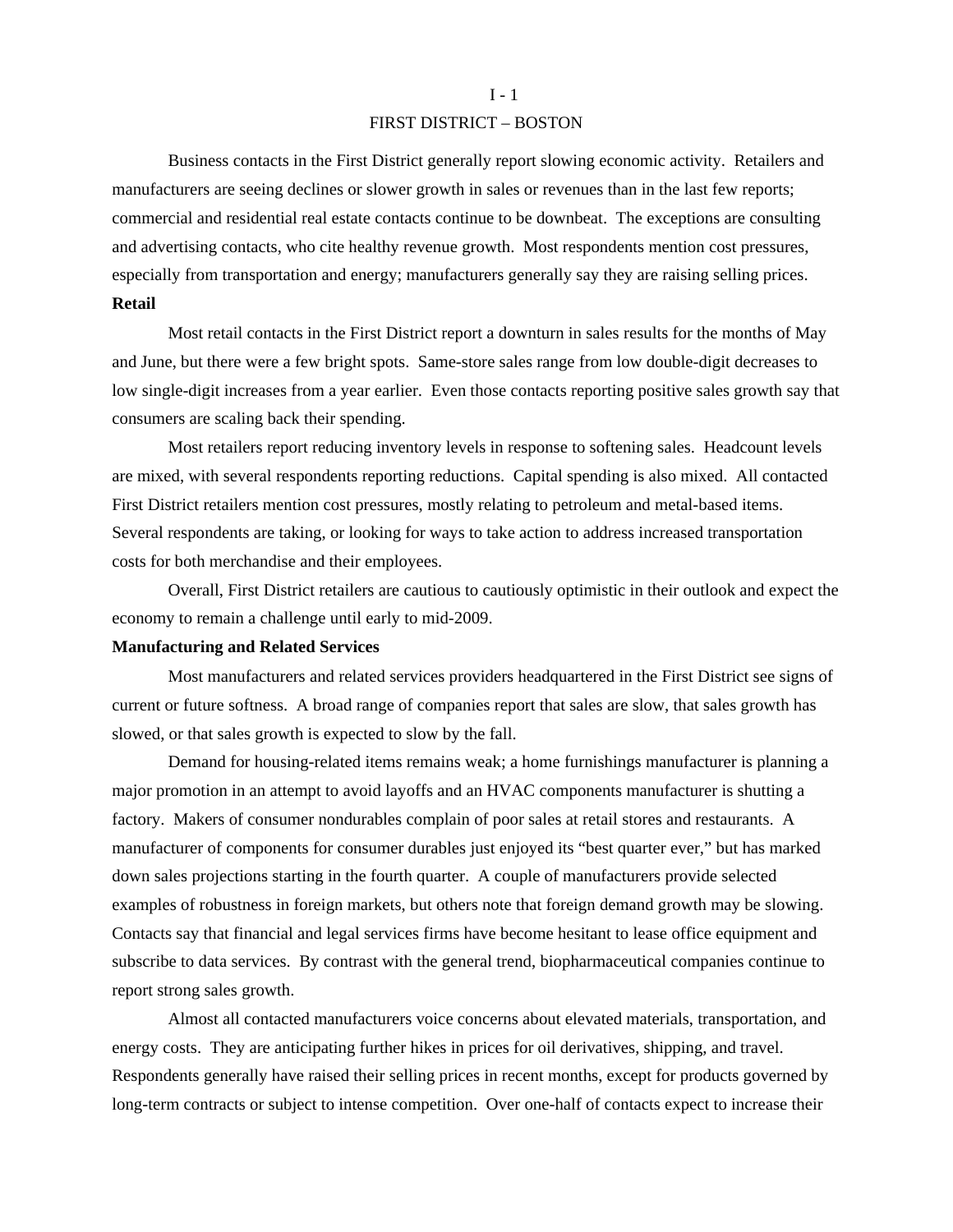selling prices further in the second half of 2008 and/or early 2009. While some contacts express worry that price increases have led or will lead to losses of market share, others indicate that their customers have become more receptive to price increases because they see them as a consequence of generalized cost pressures.

About one-half of manufacturing respondents are contemplating (mostly small) layoffs in the second half of 2008. Some of the remaining firms are continuing to recruit for added science and engineering positions. On the whole, contacts raised U.S. wages and salaries in the first half of 2008 and plan no further adjustments this year, particularly since turnover rates have stabilized or declined. However, some note upward pressures because employees are increasingly voicing dissatisfaction with their pay in light of rising living costs.

Manufacturers generally say that second-half capital spending will remain in line with their annual plans, reflecting needed investments. Some mention they will be taking a harder look at discretionary spending, and a few indicate that ongoing financial market distress is deterring plans for IPOs and acquisitions.

Manufacturers expect a weak or weaker economic environment in the second half of 2008 and the first half of 2009. They describe themselves as "cautious," "concerned," "discouraged,", or "anxious" especially with respect to consumer spending and sentiment.

#### **Selected Business Services**

The majority of First District selected business services contacts report double-digit first quarter revenue growth from a year ago. Demand for consulting services from the healthcare and information technology industries is robust; however, demand from the airline industry has softened significantly. Advertising and marketing firms are seeing robust demand from the tourism industry to promote local destinations as well as from the retail industry.

Most firms are keeping bill rates stable after increasing them at the end of 2007 or at the beginning of 2008. Several respondents note increased travel costs and fuel surcharges. Advertisers are either hiring key senior staff or keeping headcounts stable. Headcounts at all of the contacted New England consulting firms are growing, but at a slightly slower rate than revenues. One consulting respondent notes that a number of people on the job market are looking to "jump to stability," making recruiting a challenge for smaller firms. Contacted consulting firms indicate they are increasing salaries less this year than they did last year.

The majority of New England consulting respondents expect steady revenue growth for the remainder of 2008, although they remain concerned about the economy.

#### **Commercial Real Estate**

Sentiment was decidedly morose among commercial real estate contacts this cycle, with the exception of a small mutual bank that continues to enjoy robust demand for its small-scale commercial

 $I - 2$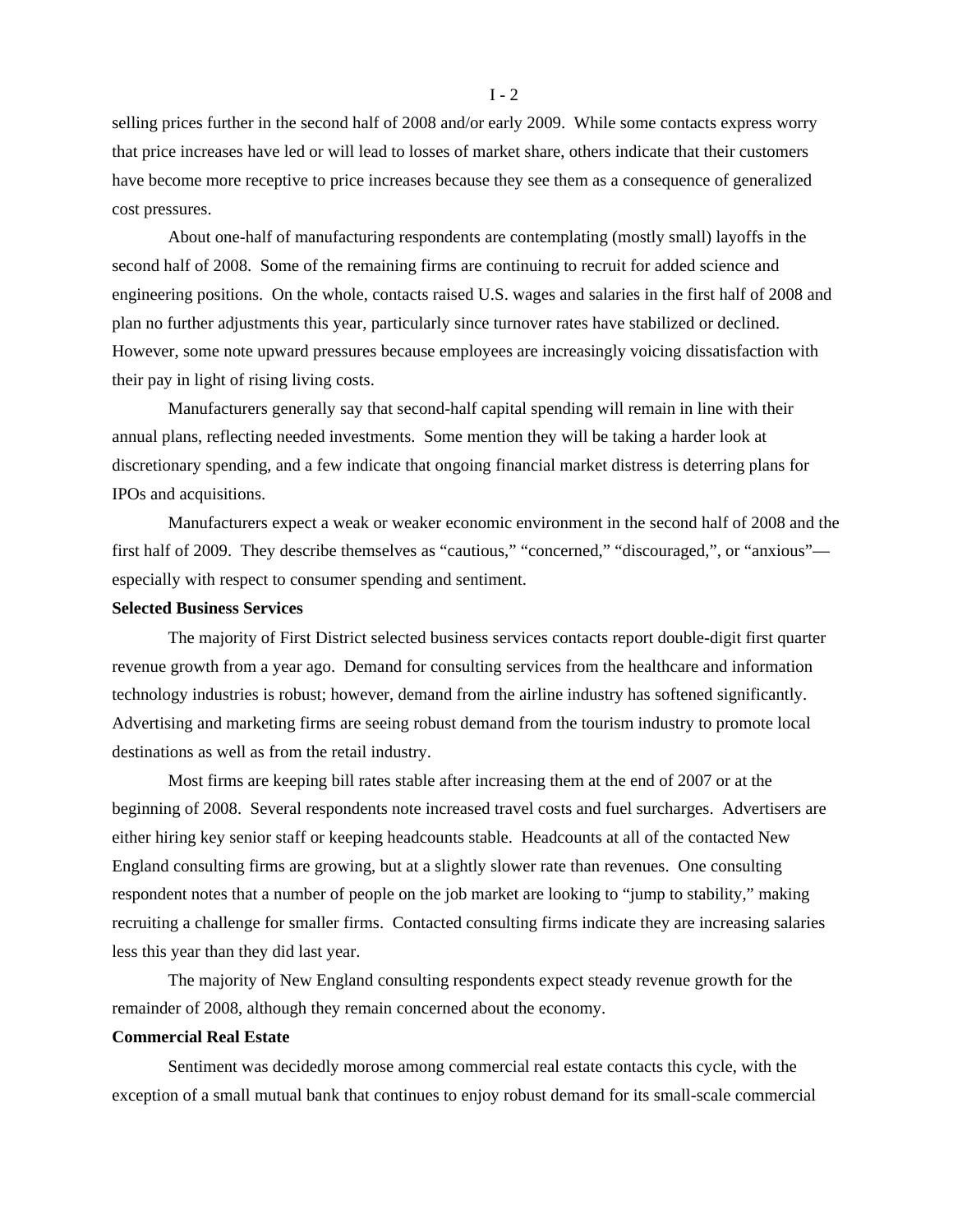property loans. Contacts in Providence, Boston, and Hartford all indicate that leasing activity was very slow in recent weeks, even slower than expected based on seasonal considerations. They say that businesses are stalling on lease renewals in the expectation of getting more favorable deals in the near future as the market continues to soften. Still, no dramatic increases in vacancy rates have emerged as yet. In the metropolitan areas of Boston, Hartford, and Providence, office rent growth appears close to zero after concessions are taken into account. The industrial property market has been very weak in both Connecticut and Rhode Island—in the latter case, vacancies are up and rents are down (both modestly) compared to last year.

Sales activity is limited as credit remains very tight and buyers and sellers hold out for their preferred prices. Investment sales and new construction have been hit particularly hard. For example, three major building projects in downtown Boston (office and mixed-use high rises) are said to be currently languishing as they scramble to obtain tenant commitments and financing. As evidence that property valuations have fallen relative to operating incomes, sources report that capitalization rates for commercial property in greater Boston are now approaching 7 percent, up from last summer's estimated 5 percent. Despite enjoying brisk business and high commercial mortgage interest rates, a small Boston mutual bank foresees that it could run up against lending capacity constraints before year's end. Accordingly, lending officers at the bank have been instructed to adopt a "more selective" stance.

Compared with the last report, contacts are less optimistic that market conditions will improve by year's end. One commercial broker is cautioning his clients to be prepared for a long period of stagnation in commercial property values and leasing demand. Another is concerned that retail space is in oversupply in relation to forecasts of weak consumer demand. Despite such pessimism, contacts do not predict a major bust in the market unless the regional employment picture worsens dramatically in the coming months, an eventuality that contacts currently take to be unlikely.

#### **Residential Real Estate**

Residential real estate markets in New England continue to show slower sales in 2008 than in 2007. In Massachusetts, home sales decreased 10 percent year-over-year in May (although the monthly change represents the largest April-to-May sales increase in 10 years), while condo sales decreased nearly 25 percent. Connecticut and New Hampshire experienced year-to-date home sales declines of 27 percent and 23 percent, respectively, compared to the same period last year. Rhode Island home sales decreased 18 percent year-over-year in April.

Median home prices in Massachusetts decreased 9 percent year-over-year in May, while condo prices held steady. Connecticut and New Hampshire both report year-to-date median home price declines of 9 percent compared to 2007. Rhode Island home prices dropped 11 percent year-over-year in April.

 $I - 3$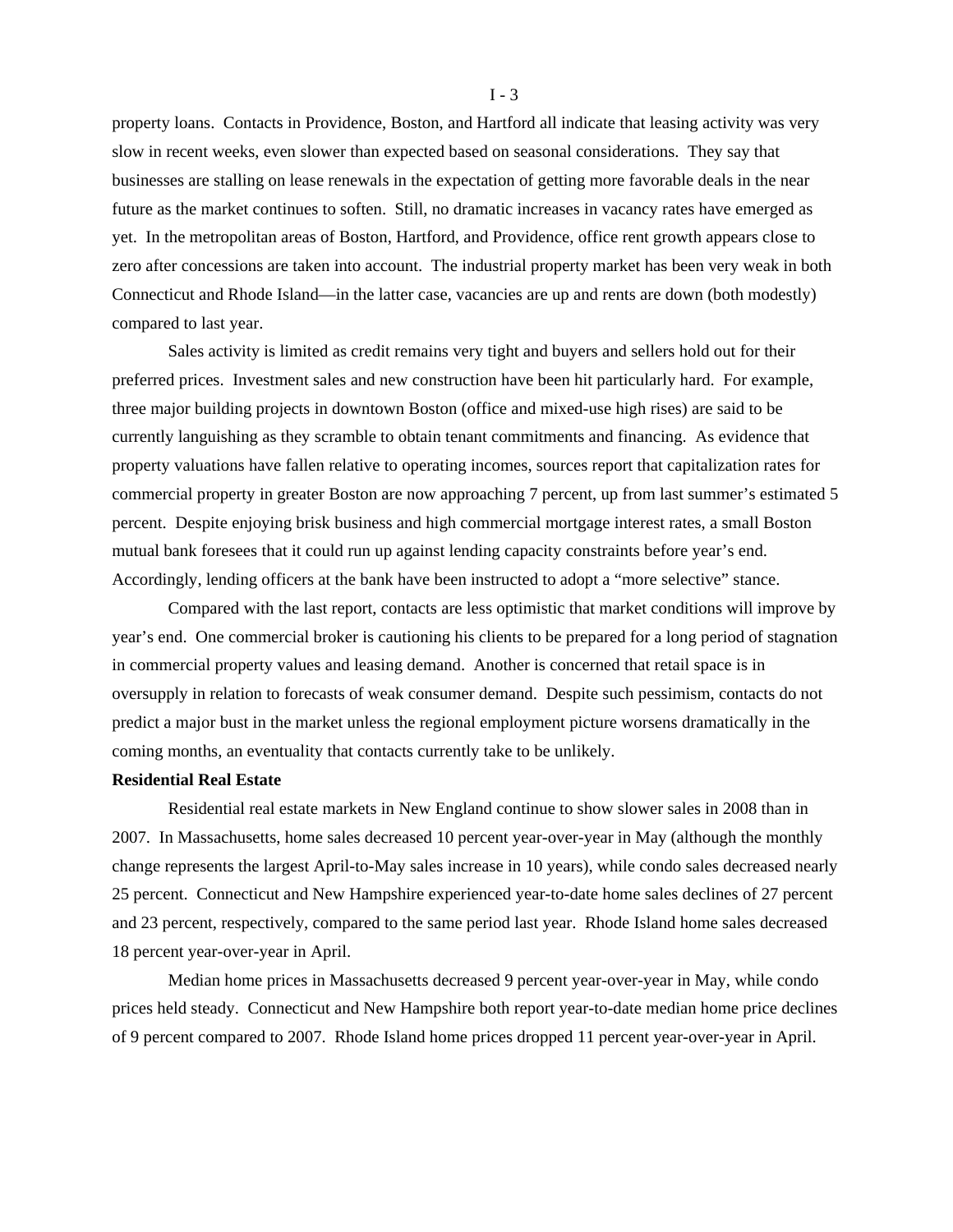SECOND DISTRICT--NEW YORK

The Second District's economy has shown further signs of softening in recent weeks. Manufacturers report that business activity has been steady to slower since the last report, and that increases in both input costs and selling prices remain widespread. Contacts at non-manufacturing firms generally report further weakening in business conditions. The labor market has slackened since the last report. Consumer confidence slipped to new lows in June; however, retailers report that sales were mixed but, on balance, close to plan. Tourism activity in New York City has held relatively steady, but at a high level, since the last report. Housing markets have shown further signs of deteriorating, with sales activity down and prices flat to lower; Manhattan's rental market has also shown signs of softening. Office markets in and around New York City were mostly softer in the second quarter. Finally, bankers report weakening demand for loans (especially consumer loans), further tightening in credit standards, and increasing delinquency rates in the household sector.

# **Consumer Spending**

Retailers report that sales were mixed but, on balance, close to plan in July, led by continued brisk business in New York City. Sales were up modestly from a year earlier, overall, led by a pickup in sales of seasonal apparel. Inventories are reported to be satisfactory levels. Retail selling prices are reported to have remained steady since the last report; one major chain notes that costs for merchandise already contracted for the upcoming holiday season are not up substantially, but reports some significant escalation in costs for spring 2009 merchandise. Consumer surveys indicate further deterioration in confidence. The Conference Board's survey of Middle Atlantic state residents (NY, NJ, PA) shows consumer confidence declining for the ninth straight month, to a 15-year low, in June. Similarly, Siena College's survey of New York State residents shows confidence slipping to its lowest level in that survey's 9½ year history in June.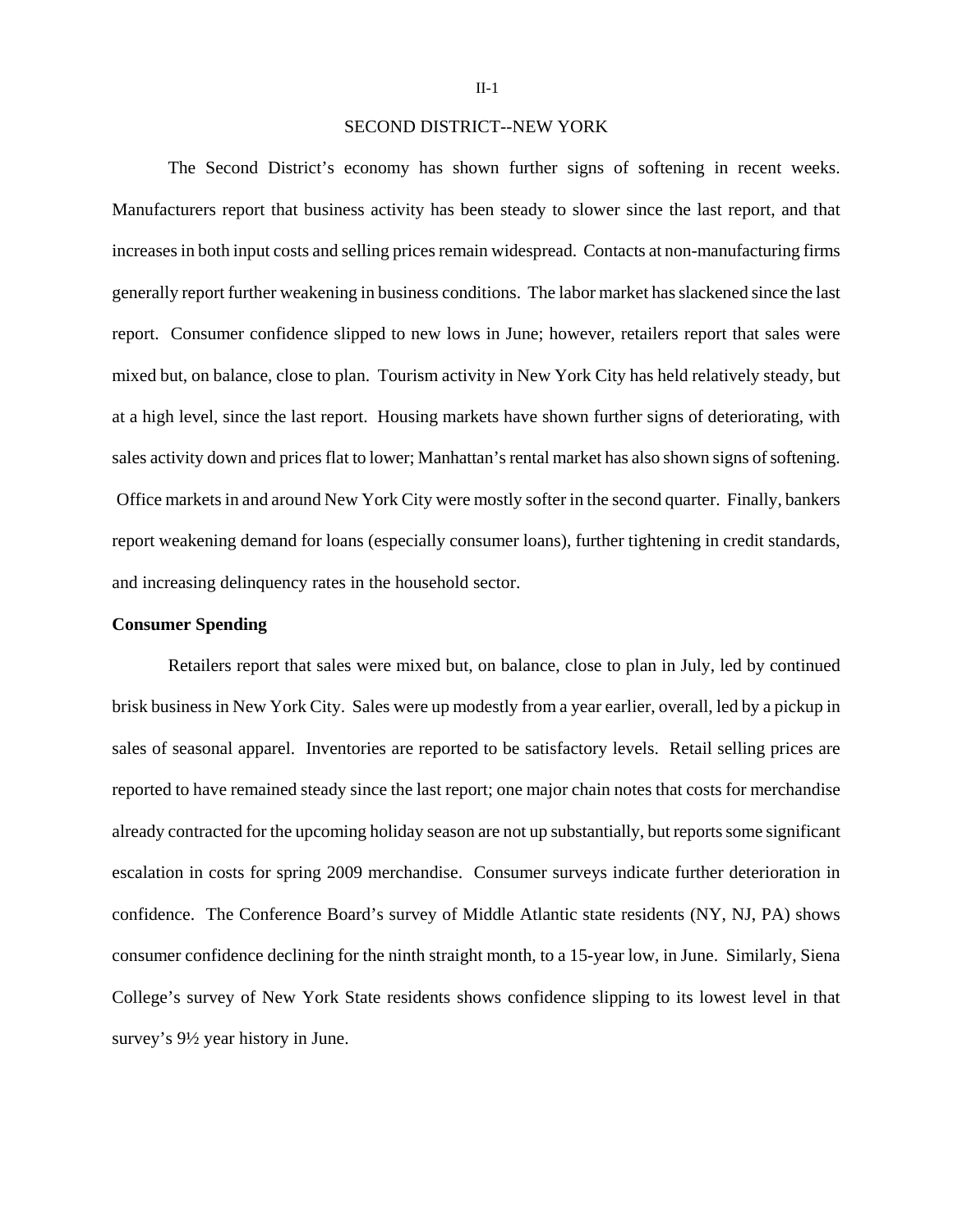Tourism activity in New York City has remained fairly stable at a high level since the last report. Broadway theaters report that business picked up somewhat in recent weeks, after a sluggish spring season. After slipping roughly 5 percent below year-earlier levels in May and early June, attendance and revenues were up 3-4 percent from comparable 2007 levels since mid-June. Average ticket prices are running slightly lower than a year ago. Manhattan's hotel occupancy rate held steady just below 90 percent in June, while room rates continued to run about 6 percent above comparable 2007 levels—about the same as in May but somewhat below the 8-10 percent gains recorded in the first few months of 2008.

## **Construction and Real Estate**

Housing markets in the District showed further signs of softening in the second quarter. Manhattan's rental market showed signs of slackening: a major rental brokerage reports that rents at midyear were flat to down slightly from a year ago, while the vacancy rate reportedly climbed from 0.8 percent at mid-2007 to 1.2 percent. Separately, a leading appraisal firm reports that selling prices of Manhattan co-ops and condos declined moderately on a quarterly basis but were still up about 11 percent from a year earlier (on a per square foot basis), reflecting a shift toward more sales of luxury apartments. At the same time, the number of transactions tumbled more than 20 percent, and the listing inventory was up more than 30 percent. Brooklyn's market showed even more weakness, with prices little changed from a year ago and the number of sales down more than 40 percent; most of the weakening was in the market for 1-3 family homes, with the condo and co-op market showing some resilience.

A contact in New Jersey's housing industry indicates that the market continued to deteriorate in recent months but not dramatically. Prices have declined by an estimated 15 percent from peak levels in 2005-06, with most of the decline coming in the past year. Sales activity is still described as weak; while buyer traffic is said to be holding up at the lower end of the market (under \$300K), it is described as very weak at high end. Builders note that it has grown increasingly hard for prospective homebuyers to qualify for a mortgage. Single-family construction has reportedly dropped off sharply over the past year,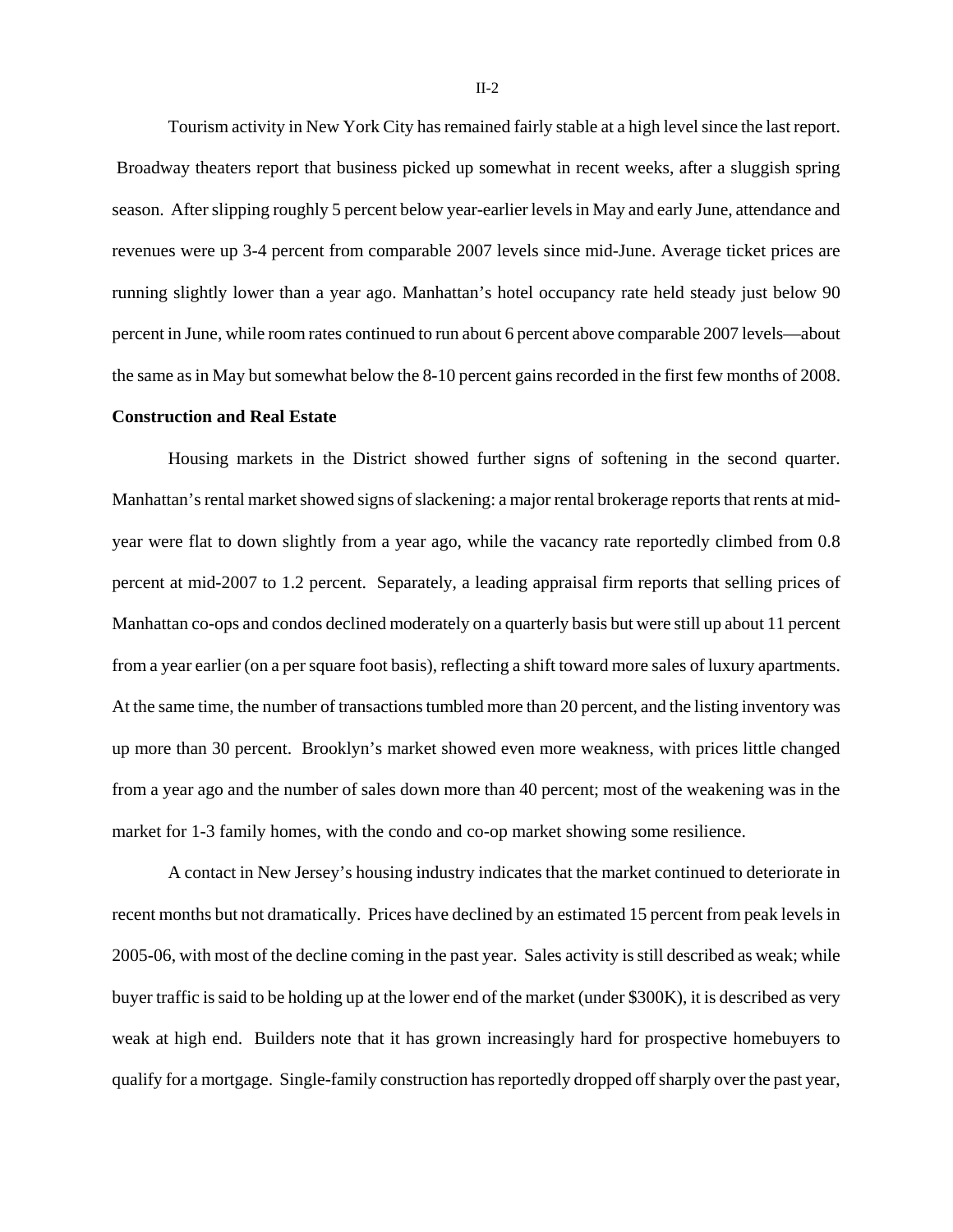but multi-family re-development in urban areas has remained fairly stable.

Office markets in the region showed further signs of slackening in the second quarter. Vacancy rates rose noticeably in both Midtown and Downtown Manhattan—particularly for sub-lease space; moreover, one industry contact notes an increase in "shadow space" (space that is unused but not officially available), which suggests further slack in the market. Vacancy rates were little changed at high levels in northern and central New Jersey, edged up in Fairfield County, but edged down in Westchester. Asking rents fell in northern and central New Jersey but continued to rise across most of the metro area. However, asking rents are conjectured to be overstating the underlying strength of the market somewhat, due to increased concessions. In contrast with the general weakening in the office market, New York City's retail rental market is still characterized as fairly resilient. Finally, an industry contact notes that new hotel development has virtually ground to a halt but that the pipeline of existing development is larger than ever (close to 15,000 rooms), though a number of these projects are having trouble getting adequate financing.

## **Other Business Activity**

A major New York City employment agency, specializing in office jobs, reports that hiring activity slowed further in June and early July. Large Wall Street firms are holding off on hiring, while hedge firms are hiring only sporadically. Firms in other industries are more cautious about hiring due to ongoing turmoil in financial industry. The number of people looking for jobs has increased but not as much as anticipated. In general, non-manufacturing firms in the District report fairly widespread weakening in business activity and anticipate steady to declining employment.

New York State manufacturers report that business activity continued to weaken somewhat in June and early July, and a growing number report declining employment at their establishments. Contacts continue to note increasingly widespread escalation in both prices paid and prices received. A trucking-industry expert reports that the industry is having a very difficult year and that a sizable number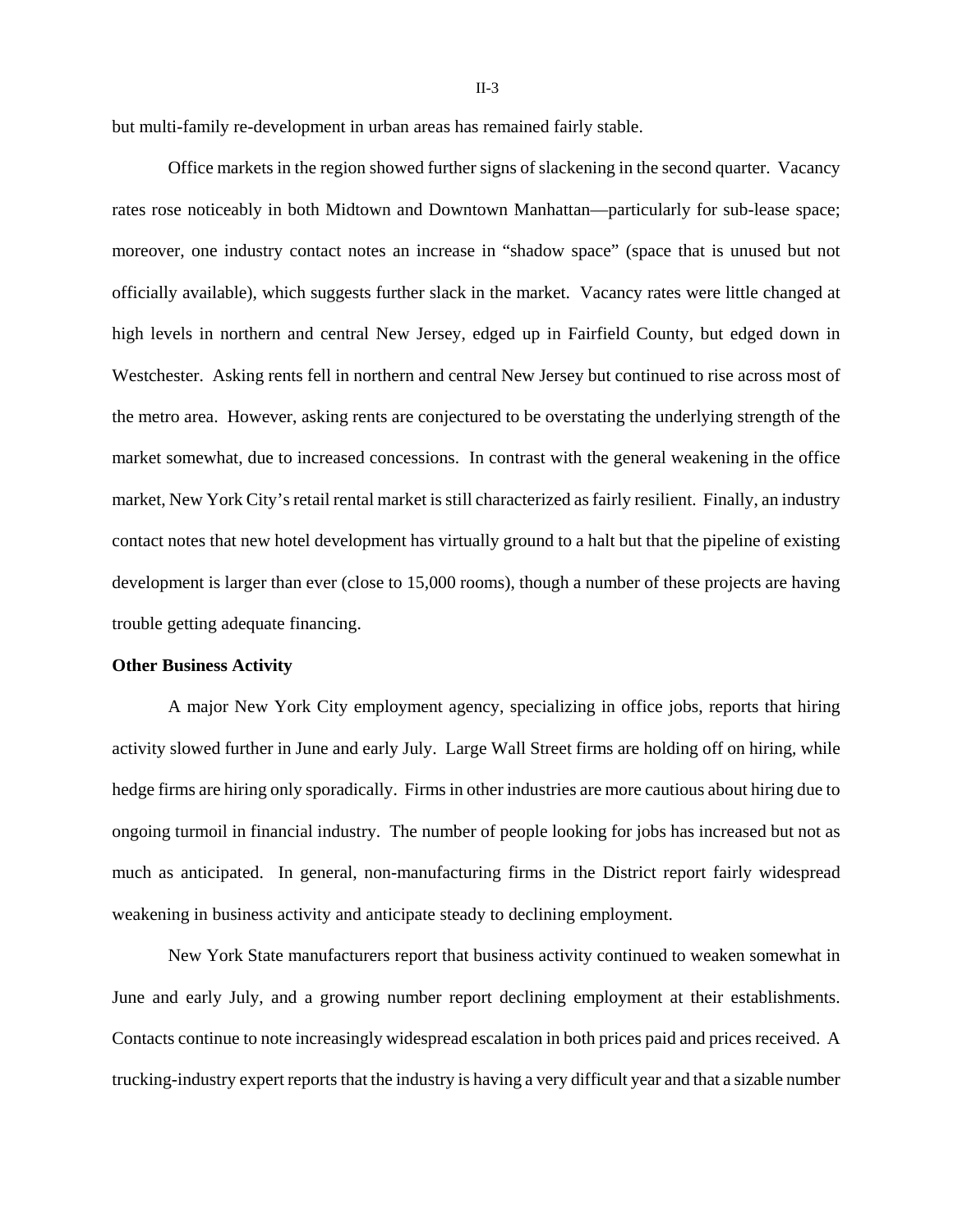of firms have gone out of business—especially small to medium-sized firms. Demand has reportedly weakened substantially, and fuel surcharges are considered inadequate to defray all of the escalating costs of gasoline. This contact notes that fuel has now surpassed labor as the number one cost for trucking firms.

## **Financial Developments**

Bankers report weakening loan demand—particularly in the consumer loan category, where 50 percent of bankers indicate a drop in demand and only 12 percent report a rise; respondents also indicate weaker demand for home mortgage and commercial and industrial loans, but little change in demand for commercial mortgages. Bankers also report declining refinancing activity, on balance. Respondents indicate a tightening of credit standards across all loan categories: the proportion of bankers reporting higher standards ranged from 26 percent in the commercial and industrial category to 35 percent on consumer loans. No respondents indicate eased standards for any type of loan. Bankers report narrowing spreads of loan rates over cost of funds in the consumer sector, but little change in other loan categories. Finally, bankers indicate increased delinquencies on consumer loans and residential mortgages but little change in delinquency rates for commercial mortgages and commercial and industrial loans.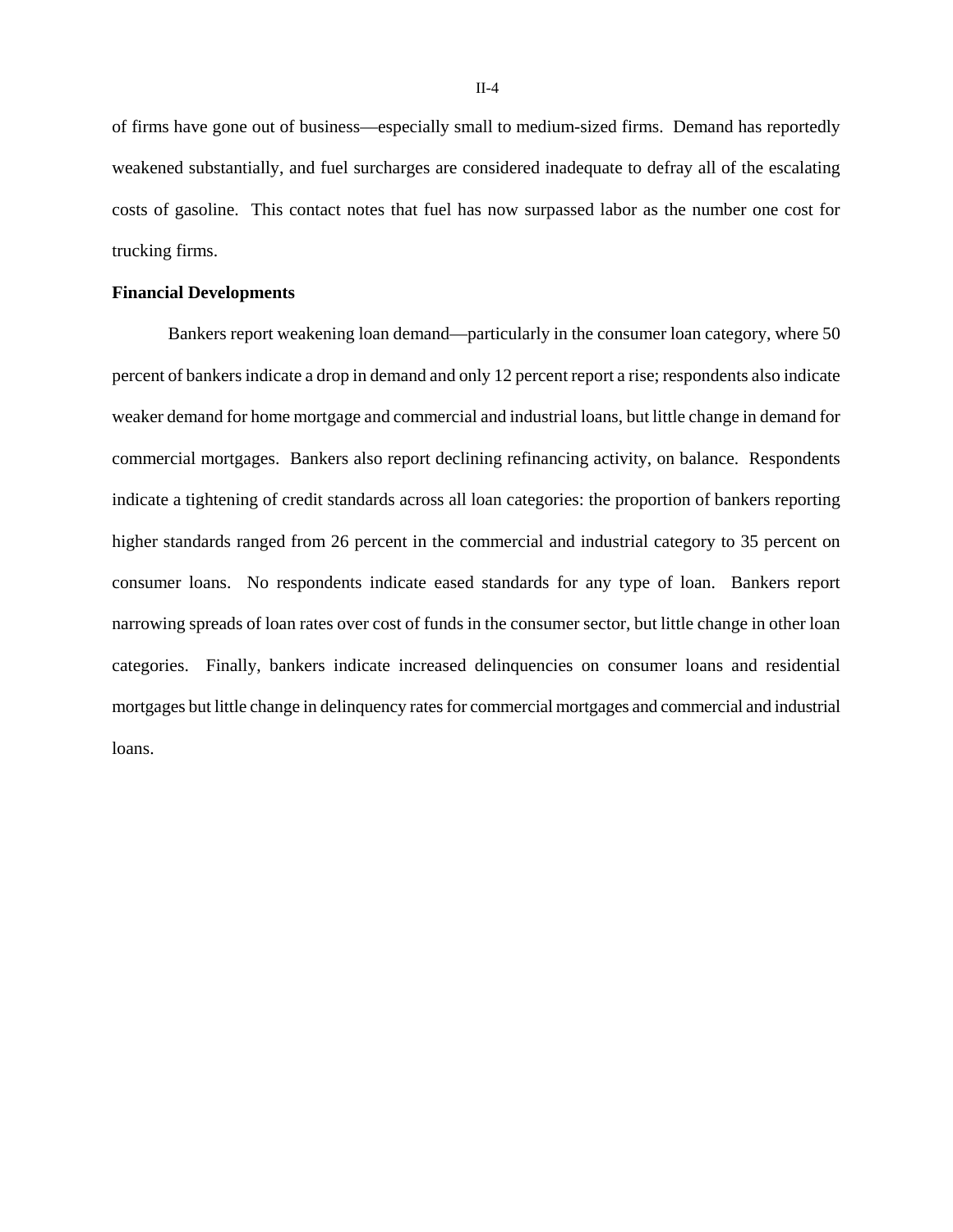III - 1

# THIRD DISTRICT – PHILADELPHIA

 Business conditions in the Third District weakened somewhat from June to July. Manufacturers, on balance, reported declines in new orders and shipments. Retailers posted mixed sales results, with year-over-year increases at discount stores but decreases at most other types of stores. Motor vehicle sales continued to fall, and the year-over-year decline has worsened. Bank lending has been increasing slowly in recent weeks. Residential real estate sales and construction activity have eased further. Commercial real estate leasing and construction activity have remained sluggish. Reports of increases in input costs and output prices were somewhat more common in early July than they were in June.

The outlook among Third District businesses varies. Manufacturers forecast increases in shipments and orders during the next six months, but they have become less confident of a strong recovery. Retailers generally do not expect a near-term strengthening in sales, and auto dealers expect slow sales to persist through the rest of the year. Bankers anticipate a sluggish advance in overall lending. Residential real estate agents and home builders expect sales to continue to remain slow for some time. Contacts in commercial real estate expect leasing and construction activity to remain soft as long as overall economic conditions are uncertain. Service sector firms expect slow growth.

# **Manufacturing**

Third District manufacturers reported a fall in shipments and new orders, on balance, during early July compared with June. Around one-third of the manufacturers surveyed noted declines in those measures, twice as many as reported increases. Most of the firms that noted increased demand for their products cited company-specific circumstances for the gains; overall, there did not appear to be any clear industry pattern to the mix of positive and negative reports.

The outlook in the Third District manufacturing sector remains positive despite the ongoing slowness in activity. Nearly one-half of the manufacturers contacted for this report expect new orders and shipments to rise during the next six months, and around one-fifth expect declines. However, since the last Beige Book more manufacturers say the outlook has become less clear and capital expansion plans remain limited. One firm cited "general uncertainty about demand" and another said "concern about tax increases are a drag on business expansion."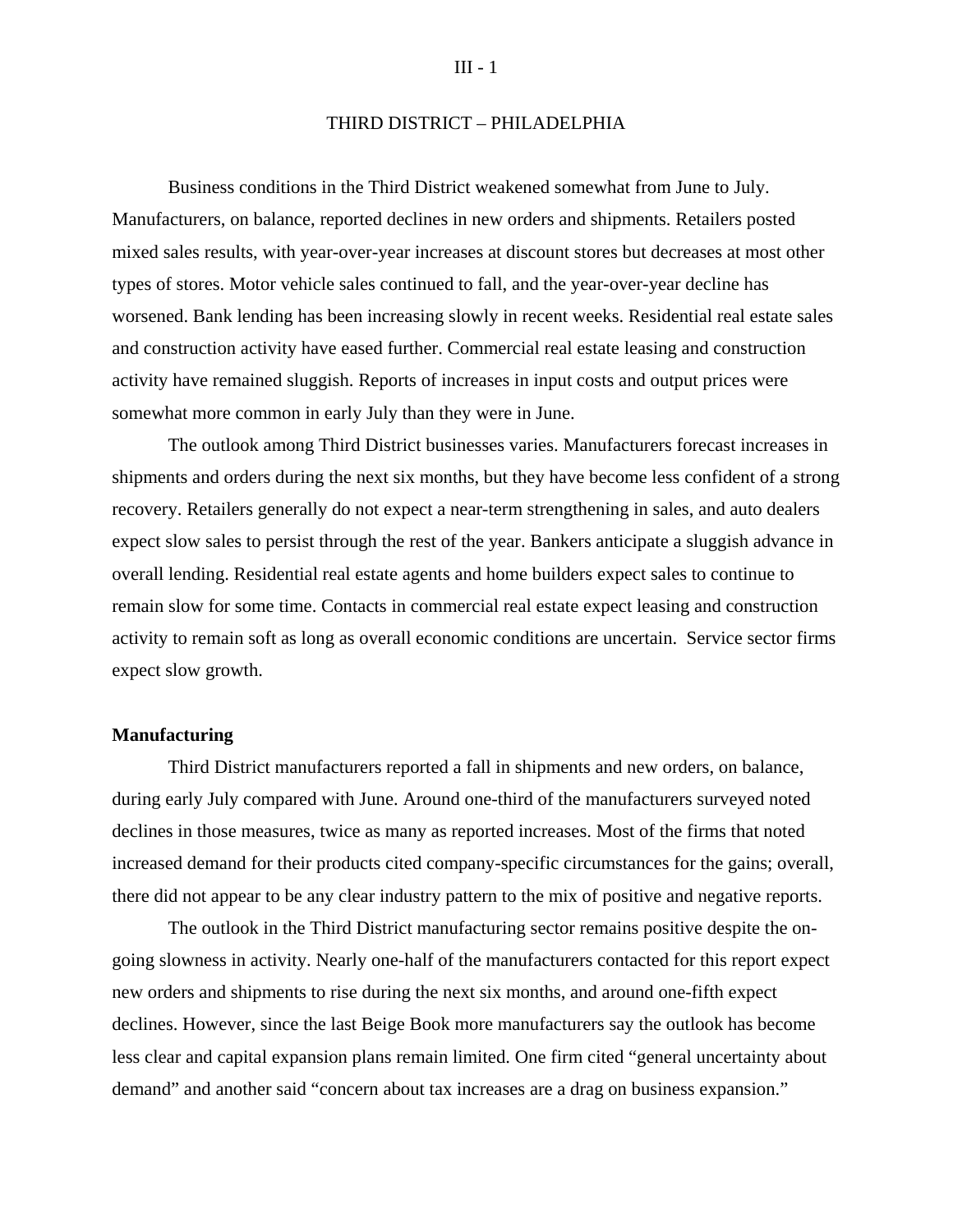# **Retail**

Retailers in the Third District gave mixed reports on sales in early July. Discount stores posted year-over-year gains, but most other stores had declines. Discount, department, and appliance stores generally received a boost from sales of appliances and consumer electronics, especially televisions, which they attributed to income tax rebates. However, the increase in sales of these items was not sufficient to raise total sales above the year-ago level for most retailers. Despite what one store executive termed "very large markdowns" on many types of merchandise, total sales have fallen below the year-ago level for many stores. Business contacts also noted that restaurant business has declined since the spring and that vacation-related spending has not been strong. Store executives see no signs that consumers will step up spending soon. They observed that store traffic has declined and that consumers seem to be limiting themselves to what one retailer called "targeted shopping trips" for specific needed items.

Auto dealers in the region reported a continuing downward sales trend in early July. Although sales of some foreign small cars were rising, total sales of light vehicles were well below the level of a year ago. Dealers reported a sharp shift in preferences for different types of vehicles, resulting in an undesired rise in inventories of pickup trucks and SUVs while supplies of small cars have been inadequate to meet demand. Dealers expect a prolonged period of slower sales while buyers' interest in large vehicles remains low and manufacturers retool to produce more small cars.

# **Finance**

Total outstanding loan volume at Third District banks has been increasing slowly in recent weeks, according to bankers contacted for this report. There have been slight gains in all major credit categories. Most of the banks surveyed reported slow but steady growth in commercial and industrial lending, an easing in expansion of consumer credit, and very slight increases in real estate lending. Several banks indicated they were putting limits on new homeequity lending and reducing amounts available under existing home-equity credit lines. Banks were generally raising credit standards. One lending officer said his institution was "tightening standards across the board," and another said his bank was "paring back loan-to-value ratios" for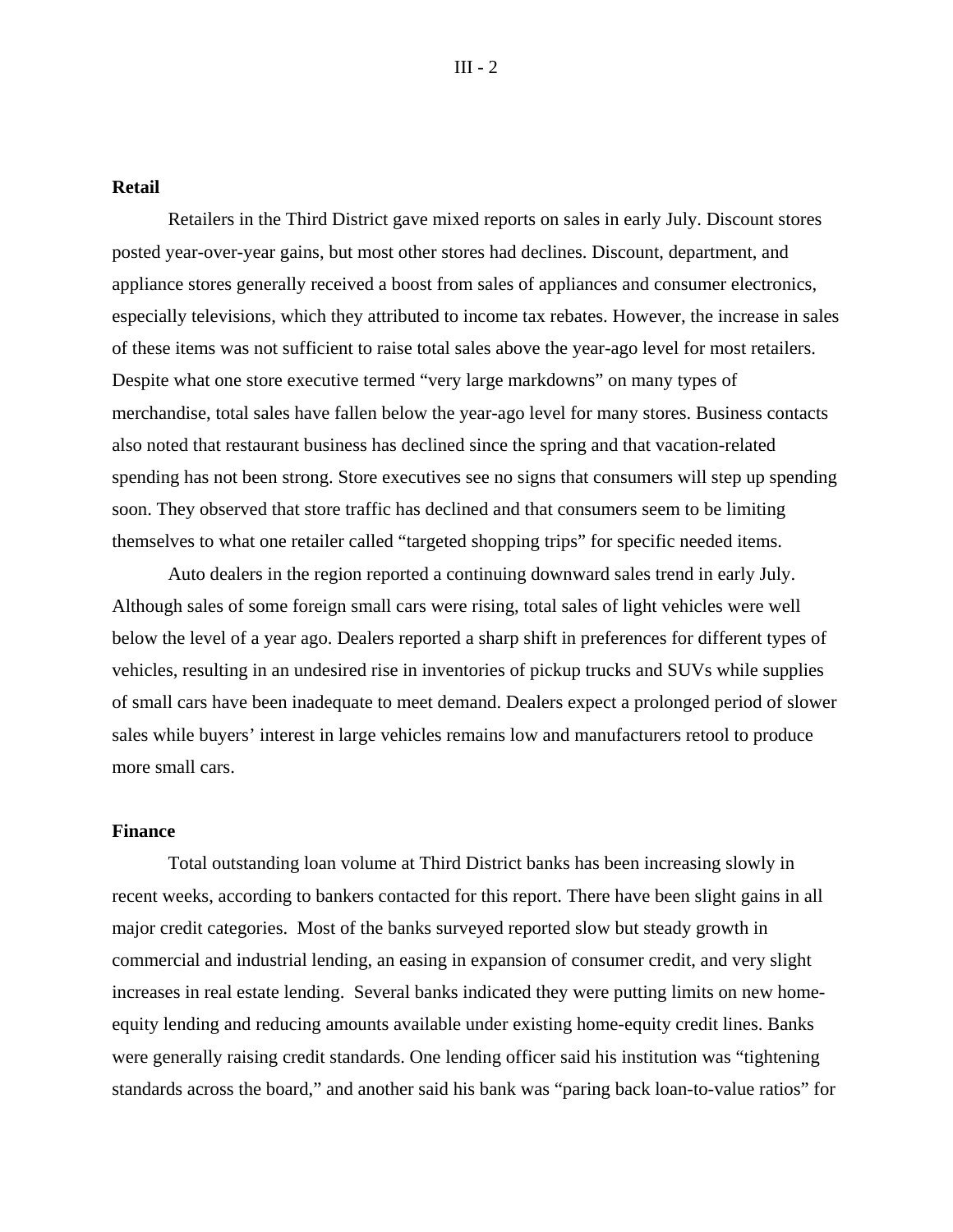real estate lending. Nonbank financial companies were also tightening credit standards, and some were curtailing lending to certain industries, particularly real estate and retailing. Banks generally reported further deterioration in credit quality across all loan categories. Looking ahead, bankers expect loan growth to remain sluggish until overall business conditions show definite signs of strengthening.

# **Real Estate and Construction**

Residential real estate activity in the third District has weakened since the spring. Residential real estate agents reported sales of existing homes have slowed, and home builders continued to see falling sales and rising cancellations. Real estate contacts also reported that sales prices of both existing and new homes continued to decline, although they indicated that in most parts of the District the drop has not been steep. Real estate agents said economic uncertainty and concern about the future course of house prices was restraining home buying. One agent said "buyers are looking at more homes and taking longer to buy" and another said "the unstable economy continues to bring anxiety to a lot of pent up potential demand."

Commercial real estate firms indicated that construction, leasing, and purchase activity remained sluggish. Rents have been steady. However, there has been an increase in the overall vacancy rate, according to some commercial real estate agents, as tenants have reduced their occupied space and offered unused space on the sublet market. Contacts anticipate that markets will likely continue to be soft while economic conditions remain unsettled. As one contact explained, because "there's too much uncertainty, tenants adopt the do-nothing strategy" and negotiate short-term lease extensions rather than look for new or expanded space.

# **Services**

Service-sector firms generally reported modest growth in business conditions in early July. Some business services firms indicated that growth had slowed since the spring, while others reported that growth has been steady. Some technology consulting companies and engineering firms indicated that they were seeing increased demand for services directed toward energy conservation, but some other engineering firms noted that work on environmental projects has slowed. Most of the service-sector firms contacted for this report expect business to continue to expand during the rest of the year, although some business services companies

III - 3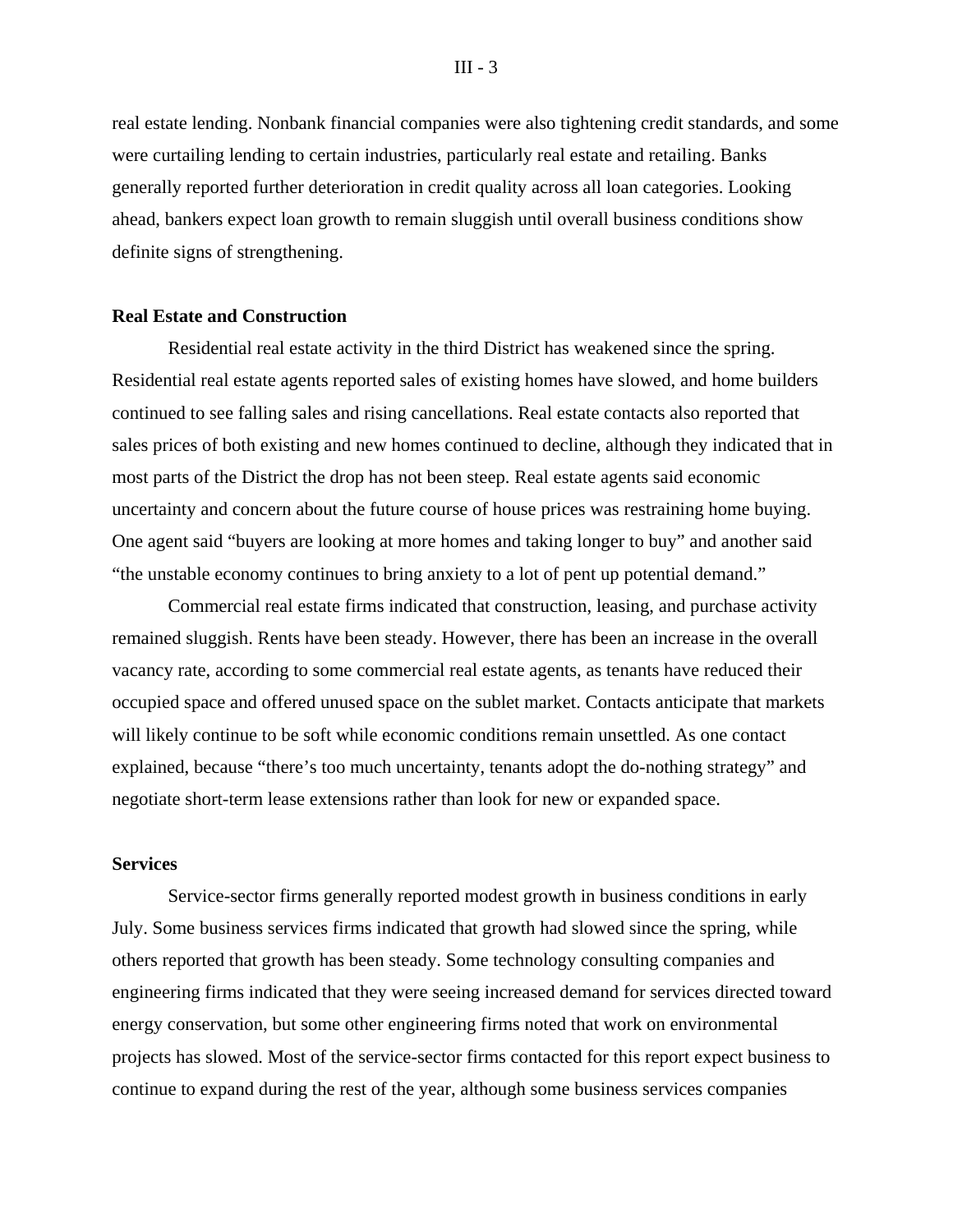expect slower growth in the second half of the year compared with the first half as their client firms implement measures to reduce operating costs, including expenses for outsourced services.

# **Prices and Wages**

Reports of increases in input costs and output prices were somewhat more prevalent in July than they were in June. Firms in the region noted on-going increases in the prices of food products, chemicals, industrial materials, metals, and energy. Many firms indicated that sluggish demand for their products has made it difficult for them to raise prices; nevertheless, companies that have significant commodity and motor fuel expenses generally reported that they were raising prices in response to the increased cost of these inputs. Most of the firms reporting on employment costs in July indicated that wage increases remained moderate. Employers and employment agencies in the region reported that demand for labor has not been as strong in the past few months as it was during the same period last year.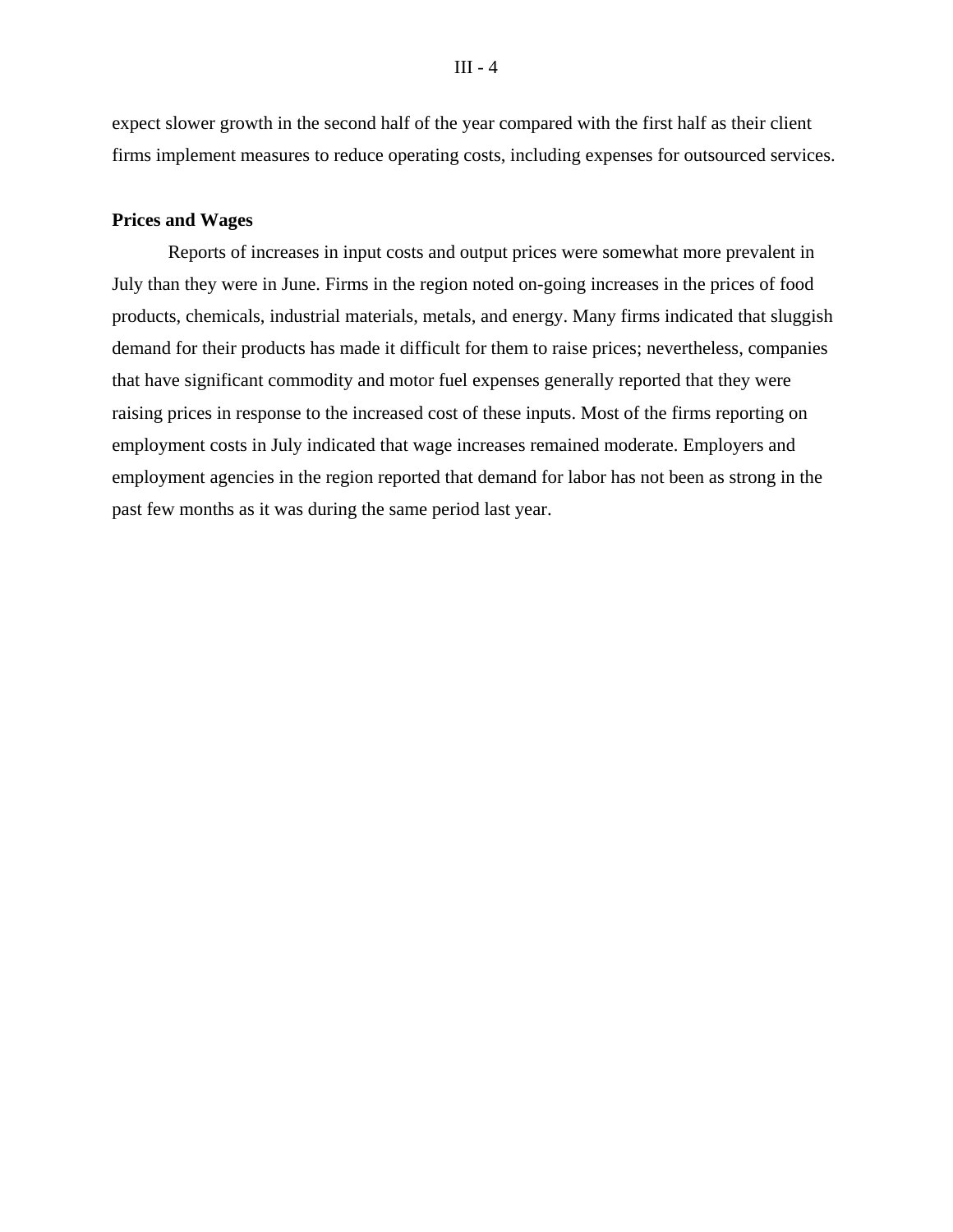## **FOURTH DISTRICT – CLEVELAND**

Economic activity in the Fourth District increased slightly since the beginning of June. Factory output was largely stable, though auto production declined. The housing industry remains weak, with no improvement expected for the remainder of the year. Most commercial builders reported that business is expanding and backlogs are up. Sales by District retailers were steady to improving. Demand for business loans grew, while lending to households was mixed. Energy production was stable to increasing. And freight transport volume has been flat.

On balance, employment levels were largely unchanged, and wage pressures were limited to energy producers. Staffing firms saw a slight increase in the number of job openings, while the number of job seekers was unchanged. Job vacancies were greatest in health-care, energy, steel, and chemicals. Reports of rising input prices, especially for metals and petroleum-based products, were widespread.

**Manufacturing.** Output by District factories was largely stable during the past six weeks. Reports of higher production levels were attributed to seasonal factors and rising exports, while declining output was ascribed to weakening economic conditions.On a year-over-year basis, reports were evenly split between production slowdowns and increases. Most manufacturers are anticipating some slowing in orders during the upcoming months. Capacity utilization was at, or slightly below normal levels. Steel producers and service centers reported a softening market, which they attributed to a downturn in the auto industry. The strongest end users for steel include energy and capital goods producers. Our contacts expect steel demand to remain at current levels or decrease slightly during the third quarter. District auto production showed a small decline in May on a month-over-month basis, with decreases reported by domestic and foreign nameplates. In terms of year-over-year comparisons, auto production was down appreciably.

Capital spending remains on plan; however, about a third of our respondents said that they expect to cut back on capital projects in the upcoming months. Credit remains available to qualified applicants. Almost all of our contacts reported price increases for raw materials, especially metals and petroleum-based products. In response, three-fourths of them raised their product prices recently. Looking forward, expectations call for prices to continue rising—

## IV - 1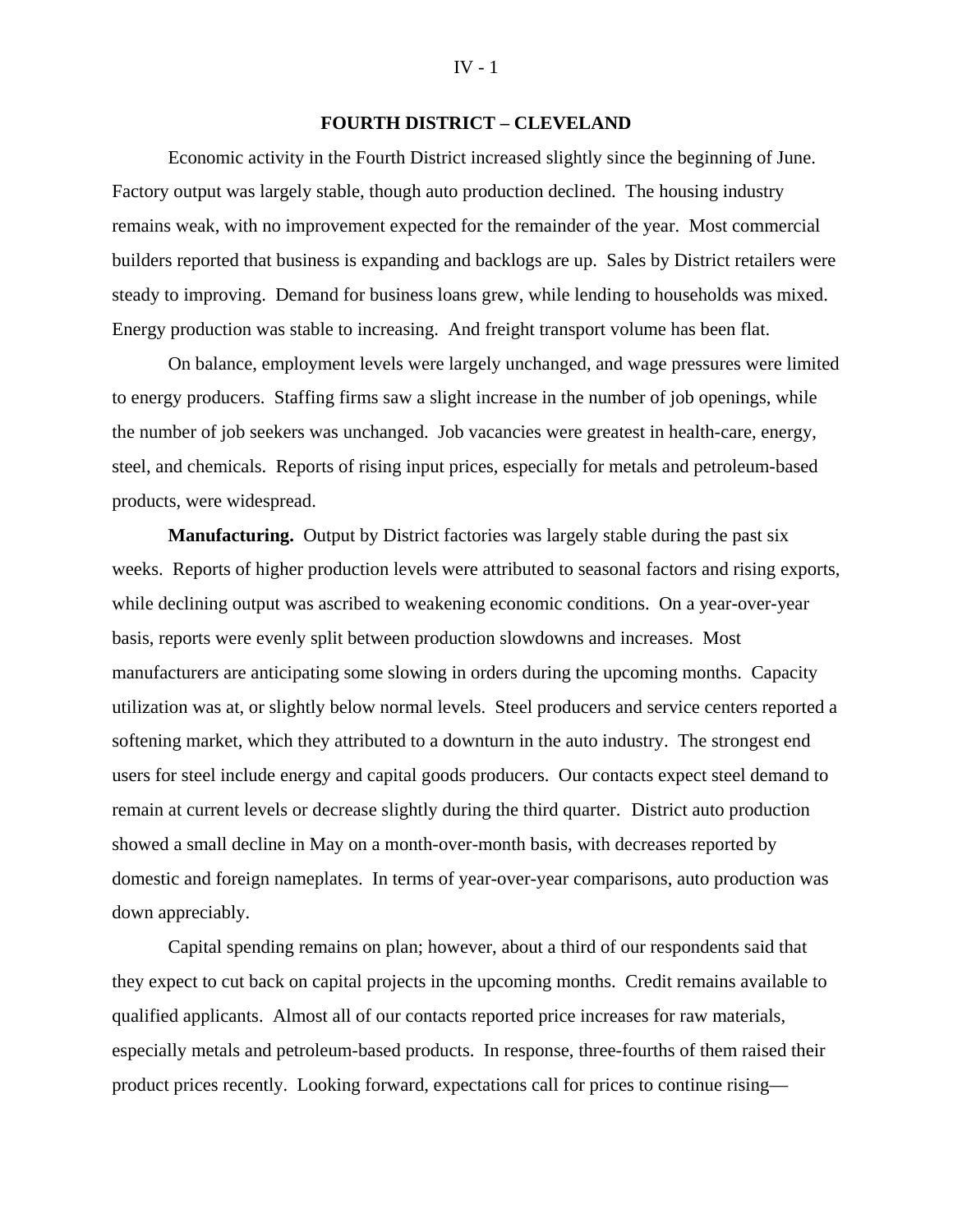especially for commodities. However, only half of our respondents said that they would consider additional price increases in the near future. On net, employment at District factories showed a slight uptick, although some hires are on a temporary or contract basis. Wage pressure is not a major issue at this time.

**Real Estate.** Home builders reported little change in market conditions—flat to declining sales and a slowdown in traffic. Further, builders are not expecting any upturn in the industry for the remainder of the year. Half of our respondents reduced the list prices on new homes and discounting remained widespread. Accounts of price increases for concrete, shingles, metal products, and fuel were common; in contrast, lumber prices were stable to declining. Subcontractors are readily available at very competitive rates. Several general contractors reported employee layoffs during the past few weeks, and none is expected to increase wages during 2008.

Most commercial contractors said that business is expanding. Several mentioned that their companies have strong backlogs and a steady flow of inquiries. However, builders told us that they are concerned about rising input prices and their ability to maintain current margins and backlogs. Nevertheless, they do not foresee any dramatic downturn in business. Several contractors commented that although financing is available, lending standards are becoming tighter. Contract pricing remains stable outside of rising materials costs, especially for steel, concrete, and petroleum-based products. Workforce levels remain largely unchanged, and little wage pressure was reported.

**Consumer Spending.** District retailers reported stable to improving sales across most segments—food being the exception—since our last report. Grocery store managers said that sales were flat to declining. Our respondents were very cautious in their outlook for the third quarter, with the expectation of some slowdown in sales. Reports from auto dealers indicate that purchases of new and used cars were flat to down, the exception being fuel-efficient cars, which are "selling well." Purchases of SUVs and trucks were characterized as poor. Dealers anticipate little change in sales during the coming weeks. In general, vendor price increases were limited to food items and paper products. For the most part, capital spending remains on plan, though we heard reports of some retailers taking on additional projects. Employment levels and wages

#### IV - 2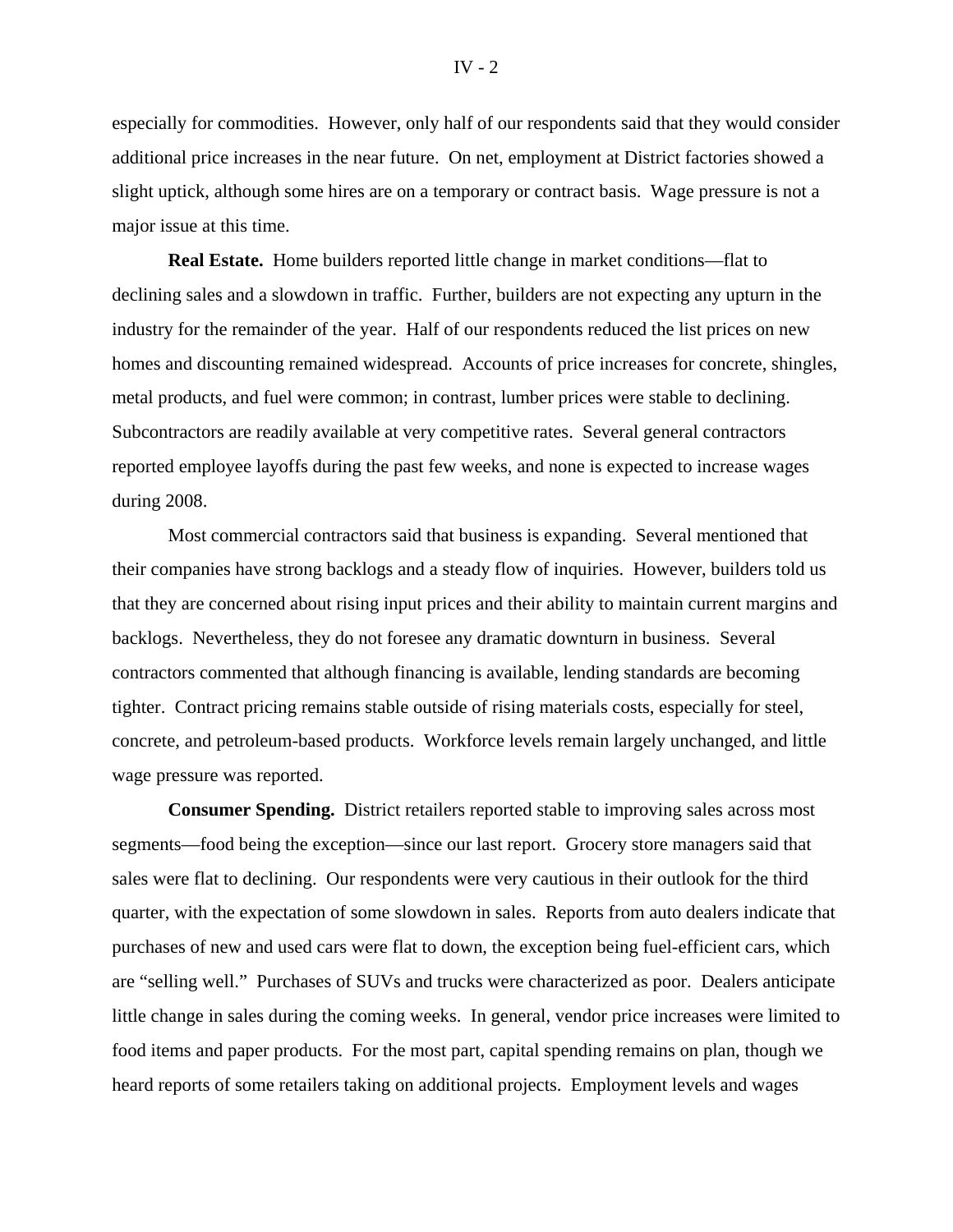remain stable.

**Banking.** Demand for commercial and industrial lending has been growing, especially at community banks. Segments showing strength include commercial real estate and energy. On the consumer side, loan demand is best characterized as mixed. However, almost half of our respondents reported a slight increase in auto loans. Home mortgage origination was slow, with any pickup attributed to seasonal factors. Bankers told us that lending standards are very tight and will remain so for the foreseeable future. Reports on delinquencies and credit quality were mixed. Core deposits were stable to increasing, with several community bankers characterizing deposit increases as a "flight to safety" from equity markets and large banks. On net, there has been little change in employment levels across District banks. Wage pressures are not a major issue at this time.

**Energy.** Oil, gas, and coal production has been steady to increasing during the past six weeks. Looking forward, almost all our contacts told us that they expect to see a rise in production levels due to increased demand. Reports indicate that spot and contract prices have increased across the board, together with equipment and materials costs. Capital expenditures were on plan or slightly higher than projected. Half of our respondents told us they expect to increase the number of capital projects in the upcoming months. Most producers reported that credit remains readily available. Almost all oil and gas producers hired additional employees during the past six weeks or plan to expand payrolls in the near future. Wage pressures are an issue due to competition for skilled workers.

**Transportation.** Freight transport volume has been flat during the past six weeks, with most carriers expecting current market conditions to persist through the second half of 2008. Reports indicate that auto shipments are down, while steel remains strong. Fuel prices continue to rise. Attempts to pass through these increases via a surcharge have met with mixed results. Over half of our respondents reported that capital spending has slowed considerably, with little change expected in the coming months. Hiring was limited to driver turnover, and any wage increases fell within industry norms.

IV - 3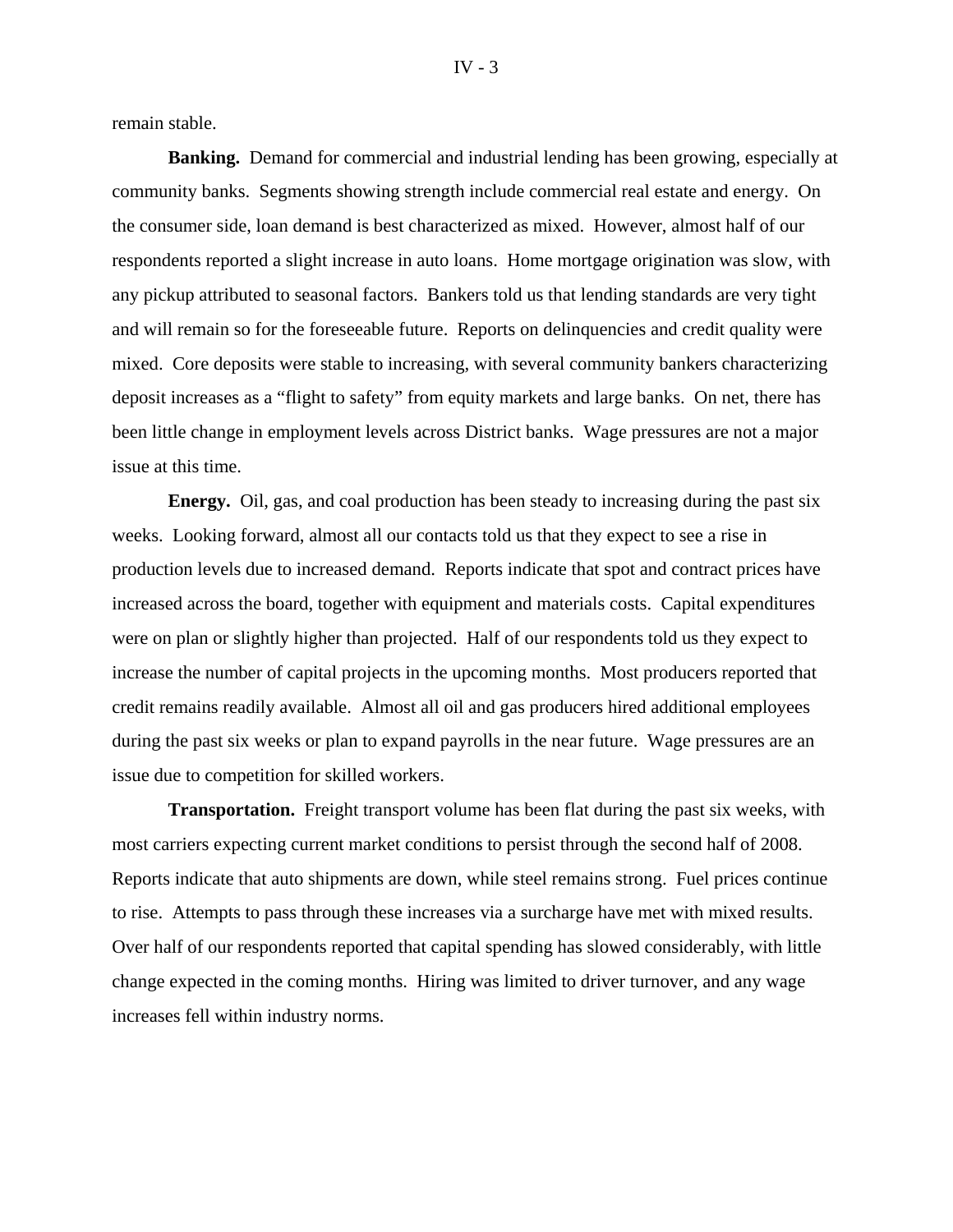## **FIFTH DISTRICT–RICHMOND**

 **Overview.** The Fifth District economy weakened further in June and early July. Retail contacts reported generally falling sales, though discounters told us they were seeing increased sales of certain items. Additionally, residential real estate sales were slower in most markets, as was residential lending activity. Commercial leasing activity also weakened across most markets, with little new construction expected, while demand for temporary workers was weaker. Manufacturing activity declined overall, though exports showed further growth since our last report. In contrast, commercial lending activity was seen as stable, on balance, with mixed reports across markets in the District. Similarly, we received mixed reports from the services industries, and also mixed reports of tourism activity during the holiday weekend. Retailers and manufacturers noted further input price increases, but had uneven results passing the additional costs through to their customers.

**Retail.** District retail contacts reported generally falling sales in recent weeks, except at discount stores where retailers said sales and shopper traffic had picked up. A retail spokesperson in central Virginia told us area grocery stores and golf courses had begun using gas vouchers as incentives. In West Virginia, a sporting goods store manager said he had an inventory backup along with significant increases in supplier prices. Rising supplier prices also affected a central Virginia hardware chain; an executive there reported reduced inventories to match falling sales. In contrast, a big box discount retailer reported increased foot traffic and sales of grocery and entertainment items as more people received government stimulus checks. Automobile and light truck dealers said their sales continued to slide, especially for domestic vehicles. Retailers eliminated jobs in recent weeks and wage growth was flat. Retail prices grew a bit more slowly since our last report, although several contacts noted that ongoing supplier price increases would be passed through to customers.

 **Services.** Contacts at services-providing firms gave mixed reports. A central Virginia financial services provider said, "The situation is dour—clients are very discouraged right now." Executives at various healthcare systems and hospitals in North Carolina reported that demand for services stabilized or rose. Telecommunications contacts in West Virginia and in Washington, D.C., said revenue growth picked up in recent weeks. In addition, national freight trucking companies in the District told us that their shipping volume rose. The pace of hiring remained flat at services firms. Price growth slowed at most services firms, but average wages grew somewhat more quickly, notably at several healthcare facilities.

 **Manufacturing.** District manufacturers reported that activity continued to pull back in June and early July as shipments, new orders, and employment contracted. Respondents generally attributed the drop off to shortages of raw materials and interrupted shipment schedules. A South Carolina chemical manufacturer indicated that some of the slowdown was caused by a shortage of raw materials from China.

V-1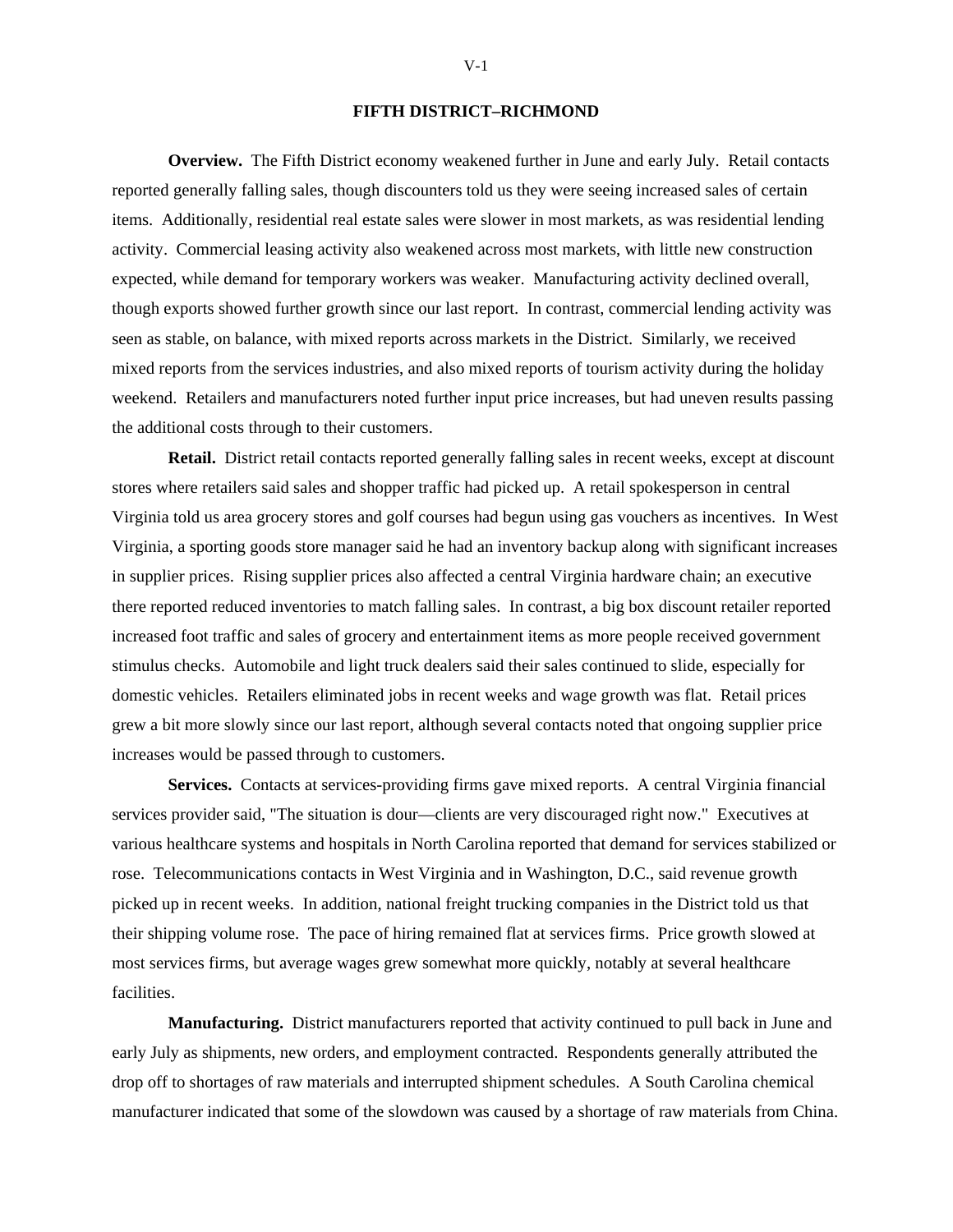In addition, a contact at a machinery factory in North Carolina reported that interrupted shipment schedules, due to higher gas prices and restrictive truck schedules, had reduced sales. Price pressures remained elevated and respondents continued to voice concern over rising energy and transportation costs. A producer of door components in North Carolina told us that price increases from suppliers continued to come in unabated and that demand, which seemed to have stabilized, had decreased again. He indicated that his company would attempt to pass along price increases to its customers but he did not know if it would be enough to offset cost increases.

 Fifth District export activity continued at a healthy clip in June and early July. Port officials reported sustained growth in outbound tonnage, which was "still growing in double digits" at one port. Import volumes remained steady in recent weeks, although several officials noted slight slowdowns from Northern Europe. Fuel surcharges continued to rise and respondents believe "they are here to stay."

**Finance.** Residential lending activity cooled across most of the District in recent weeks. Contacts in the Carolinas described conditions as "slow" and "quieter still," while activity was slightly weaker in Richmond, Va., and the outer markets of Washington, D.C. Credit standards continued to tighten a bit, according to lenders in Washington, D.C., Richmond, Va., Charlotte, N.C., and Hilton Head, S.C. Additionally, several lenders reported diminishing credit quality.

On the commercial lending front, activity was generally stable. Loan demand ranged from steady to slightly up across Virginia and the Carolinas, although activity weakened somewhat in the Washington, D.C., and Charleston, W.Va., markets. Contacts in Washington, D.C., Charlottesville, Va., and Charlotte, N.C., reported further tightening in credit, especially for projects in real estate-related industries. Credit quality showed signs of deterioration in Washington, D.C., Virginia, and the Carolinas, where lenders reported an uptick in client bankruptcies and weaker financial statements.

 **Real Estate.** Residential real estate agents across the District reported generally slower home sales in June and early July as uncertain economic conditions kept some prospective buyers sitting on the sidelines. Several contacts reported increased buyer traffic and many listings but not many sales. A Virginia Beach, Va., Realtor described that housing market as "anxious," adding that people were "waiting to see what's going to happen." Additionally, a Fairfax, Va., contact told us the "heart of his market" had softened but remained "very fragile." In Richmond, Va., an agent predicted "a real challenge" for the housing market to turn around before the end of 2008. In contrast, sales were good in the Greenville, S.C., market, and an agent in Charlotte, N.C., reported flat sales with an expected increase later this summer. Several Realtors across the District reported lower house prices and ongoing builder incentives for buyers.

Commercial real estate conditions continued to weaken across most of the Fifth District. Contacts in Washington, D.C., Richmond, Va., Charlotte, N.C., and Columbia, S.C., reported that leasing activity for office space had subsided, with a Greensboro, N.C., agent adding, "things are sluggish for

V-2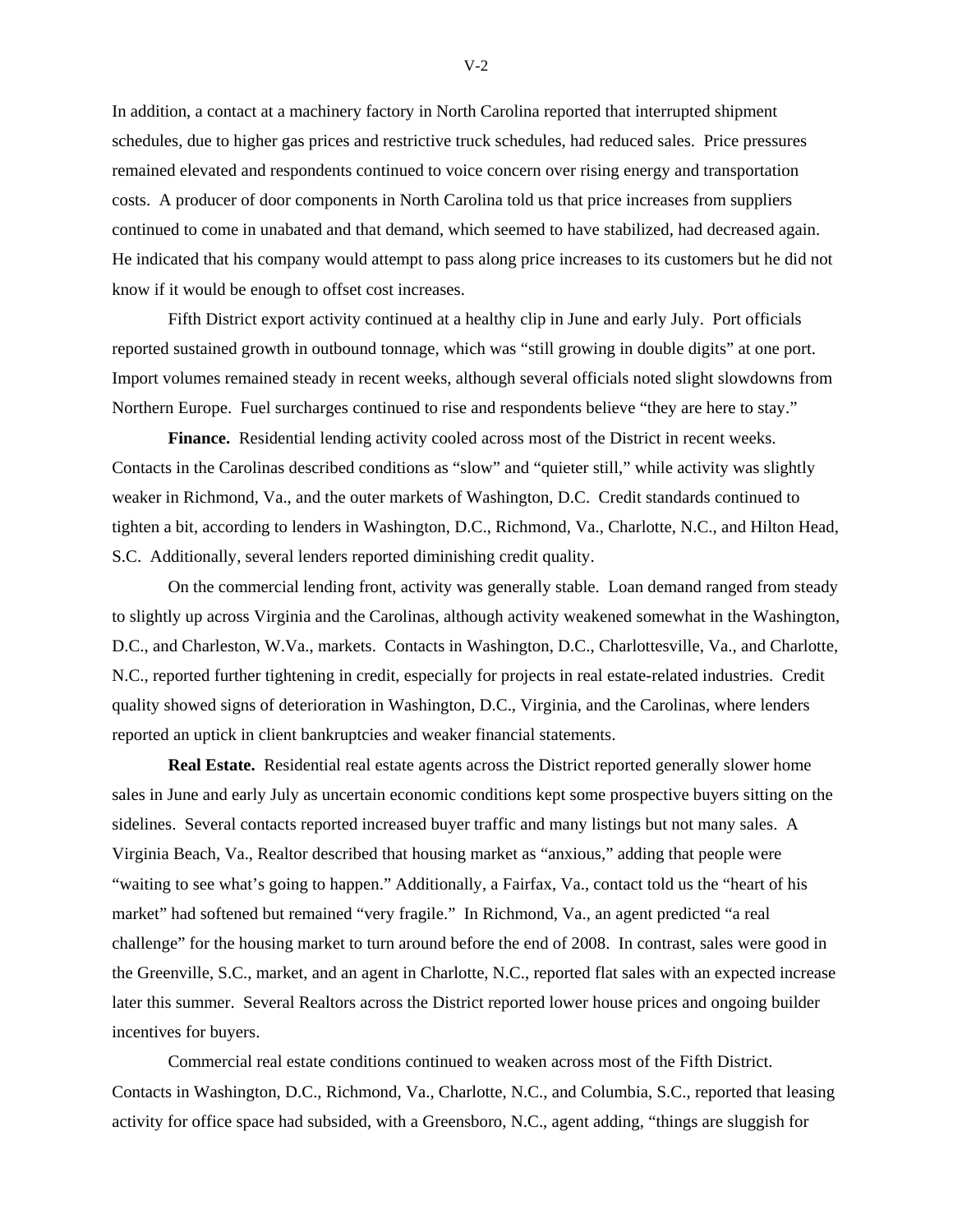everyone." Demand for retail space was mixed. Contacts in Charleston, W.Va., and Raleigh, N.C., noted a slight increase in activity, but conditions were "bleak" in Washington, D.C. Vacancy rates were mostly firm and rental rates were generally unchanged. Contacts in the Washington, D.C., and northern Virginia markets, however, reported owners accepting offers lower than asking prices, while office rental rates were up slightly for new space in Raleigh, N.C. No major construction was announced recently, and agents reiterated that clients were having difficulty financing new projects.

**Tourism.** Assessments of tourist activity varied in recent weeks. Respondents at mountain resorts in Virginia and West Virginia reported stronger bookings for the week of the July 4th holiday compared to a year ago. A manager at a mountain resort in Virginia told us that residents of nearby urban areas were vacationing closer to home this summer. He noted that owners of time shares were "using" rather than "renting," which he attributed to higher gasoline prices and the close proximity of his establishment. In contrast, contacts on the Outer Banks of North Carolina and in Myrtle Beach, S.C., indicated that bookings had slowed compared to a year ago and noted that upscale restaurant patrons were cutting back on food and beverages. Looking forward, a hotelier at Myrtle Beach, S.C., reported that higher gasoline prices were reducing fall bookings in his area.

 **Temporary Employment.** Fifth District temporary employment agents generally reported weaker demand for workers since our last report. Overall economic weakness was cited as the culprit for the very weak demand for temporary workers in the Hagerstown, Md., area. Contacts in Raleigh, N.C., and in Richmond, Va., expected demand to strengthen over the next few weeks as clients transitioned from summertime to the fall business season. Additionally, some clients who had put projects on hold earlier in the year "to see how the economy turns out" were now ready to move forward with their planned projects. Those skills most highly sought after included higher level professionals and those with technical, credit, collections, and legal experience.

 **Agriculture.** Scattered rainfall throughout the region brought relief to some District crops and lessened the drought stress in several areas. In North Carolina, showers helped alleviate drought concerns in the Central Piedmont and Central Coastal regions of the state, while precipitation in South Carolina improved peanut growing conditions. Despite beneficial rains, a contact in Maryland indicated that some fields were showing signs of stress due to dry conditions. Additionally, an analyst in South Carolina noted that some Upstate pastures had already gone dormant from a lack of moisture. On a brighter note, apple and peach crops were reported to be in generally good condition in Maryland, and the winter wheat harvest was nearing completion in Virginia with yields looking favorable.

V-3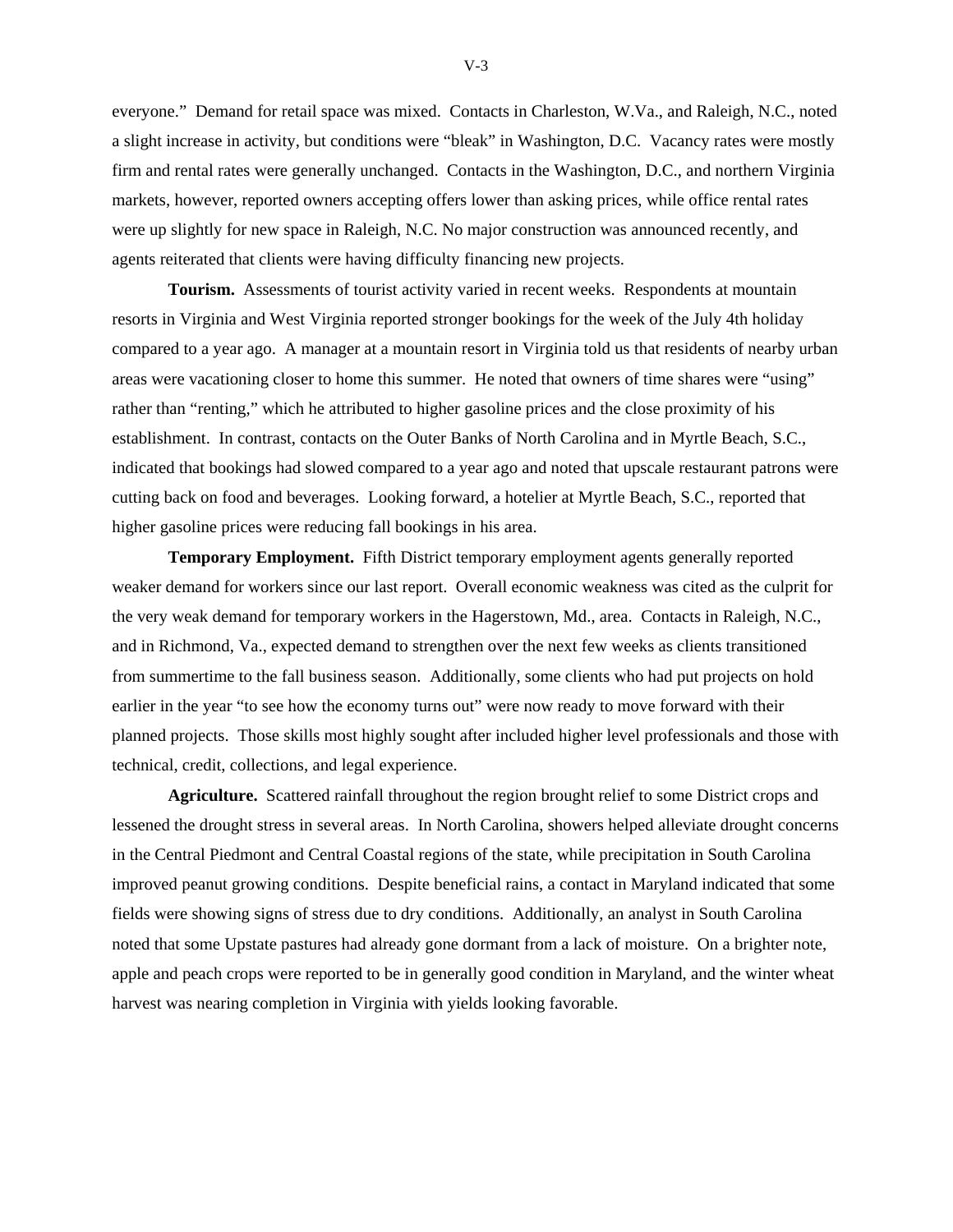# **SIXTH DISTRICT – ATLANTA**

**Summary.** Sixth District business contacts indicated that overall economic activity weakened from June through mid-July. Retailers and auto dealers reported that sales were lower than expected. Tourism-related activity was mixed. After noting some stabilization in recent months, contacts reported that residential real estate activity declined somewhat in June. Building contractors indicated that commercial development remained weak and most industrial contacts reported that production and volume of shipments were down from a year earlier. Banking contacts reported that credit availability remained tight. Labor markets remained weak. Further price increases were noted in energy, metals, and agricultural commodities.

 **Consumer Spending and Tourism.** District retailers reported that weakness persisted during June and early July with sales performing below expectations. Despite this, inventory levels had not increased appreciably according to the majority of contacts. Merchants' expectations for the next several months were subdued. District vehicle sales continued to be weak, with contacts noting lower traffic and sales. Tourism-related activity was mixed. Hotel owners noted increased cancellations and shorter trip durations. Convention attendance remained strong in June. However, some weakness in future bookings was noted.

 **Real Estate.** Reports from homebuilders and Realtors indicated that new and existing home sales remained below year-earlier levels for June and early July. Contacts reported that sales activity had weakened again in June after having noted some stabilization in April and May. Overall, housing inventories increased and home prices declined across the District. The outlook for residential sales and construction activity over the next several months was weaker relative to previous reports.

Most District commercial contractors continued to note declines in construction activity on a year-over-year basis. Weakness remained most pronounced in Florida. Retail development slowed significantly, while vacancy rates among all commercial property types rose in most parts of the District. Overall, commercial contractors anticipate further softening through the remainder of the year and a weak 2009.

 **Manufacturing and Transportation.** Contacts reported that both production levels and the volume of shipments were down in June from a year earlier. A majority of

#### VI-1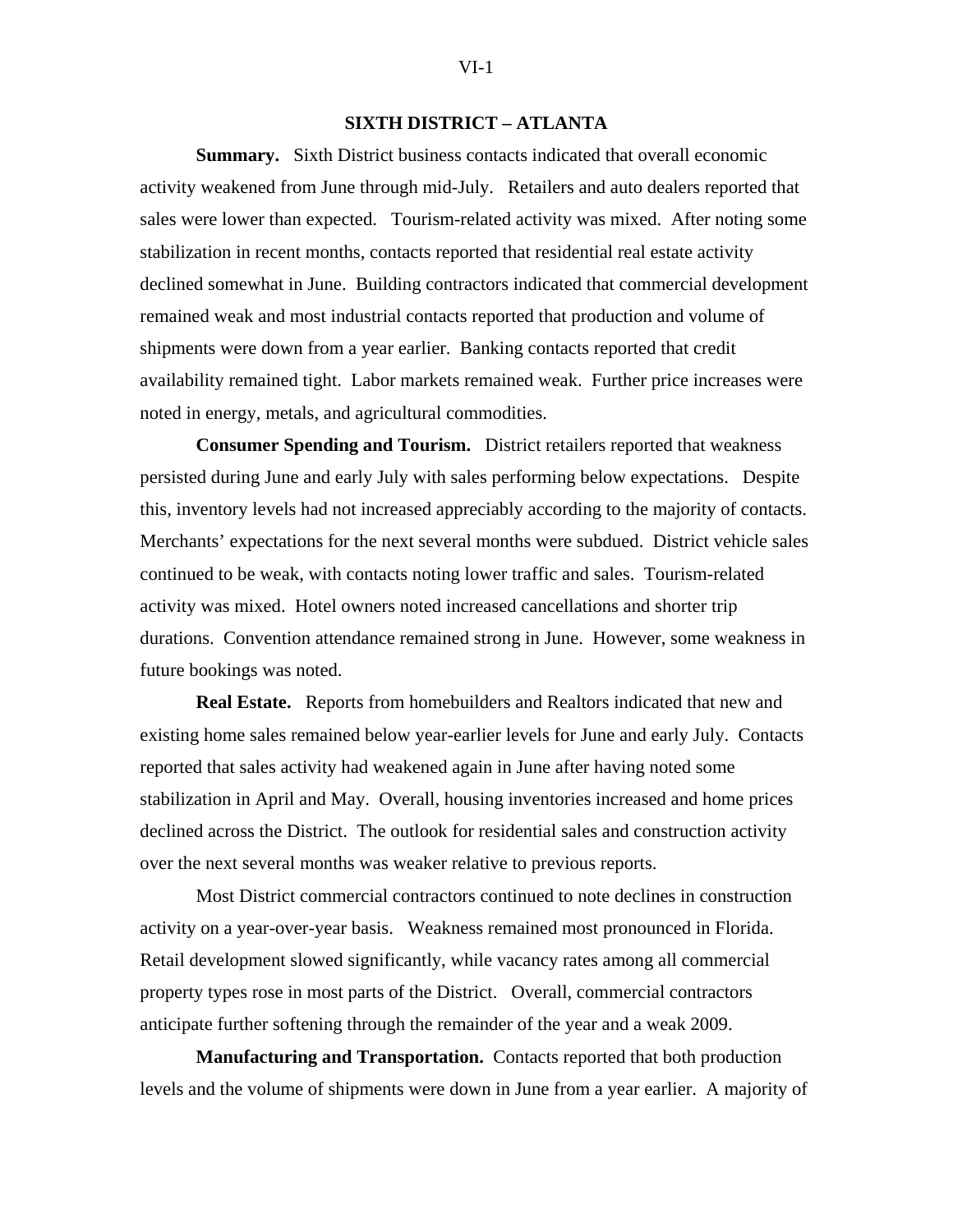manufacturers continued to report reductions in employment and hours. Most contacts also noted higher prices for raw materials and energy. Automobile production at District plants remained weak overall.

 Rapidly rising fuel prices continued to affect regional transportation companies. Most trucking contacts reported lower net revenues in the first quarter. Regional rail activity was down in June compared with a year earlier as shipments of automotive and construction materials continued to drop, offsetting gains in coal, minerals, and farm products. Inter-modal shipments were lower than year-earlier levels.

 **Banking and Finance.** Most District banking contacts reported that credit conditions remained tight. The utilization of C&I lines of credit increased, while some businesses were also reported as using credit cards, personal borrowing, or delaying payments as a means of managing cash flows. Some creditors noted that while there has generally been less willingness on the part of banks to finance construction projects, there has also been an increase in competition for commercial customers that have a solid credit history.

 **Employment and Prices.** More firms noted a reduction in hours and/or employment levels in June and early July than was noted in previous reports. However, the persistent shortage of certain types of skilled labor continued. Several employers noted that highly skilled workers are being kept on payrolls as long as possible because of concerns about being able to hire them back later. Wage increases were pronounced in energy-related industries and the healthcare sector.

 District firms continued to struggle with higher input costs, especially for energyrelated goods and services. Reports of businesses trying to pass on higher costs to consumers increased, but with only limited success, or with limited expectation of being able to repeat price increases should costs increase further. According to several business contacts, higher food and gasoline prices were cutting into consumer discretionary spending on other goods and services.

 **Agriculture.** Scattered rains improved soil moisture levels to segments of the District, in particular Alabama and parts of Georgia. However, extreme drought conditions still persisted in North Georgia and South Central Florida. Many District

VI-2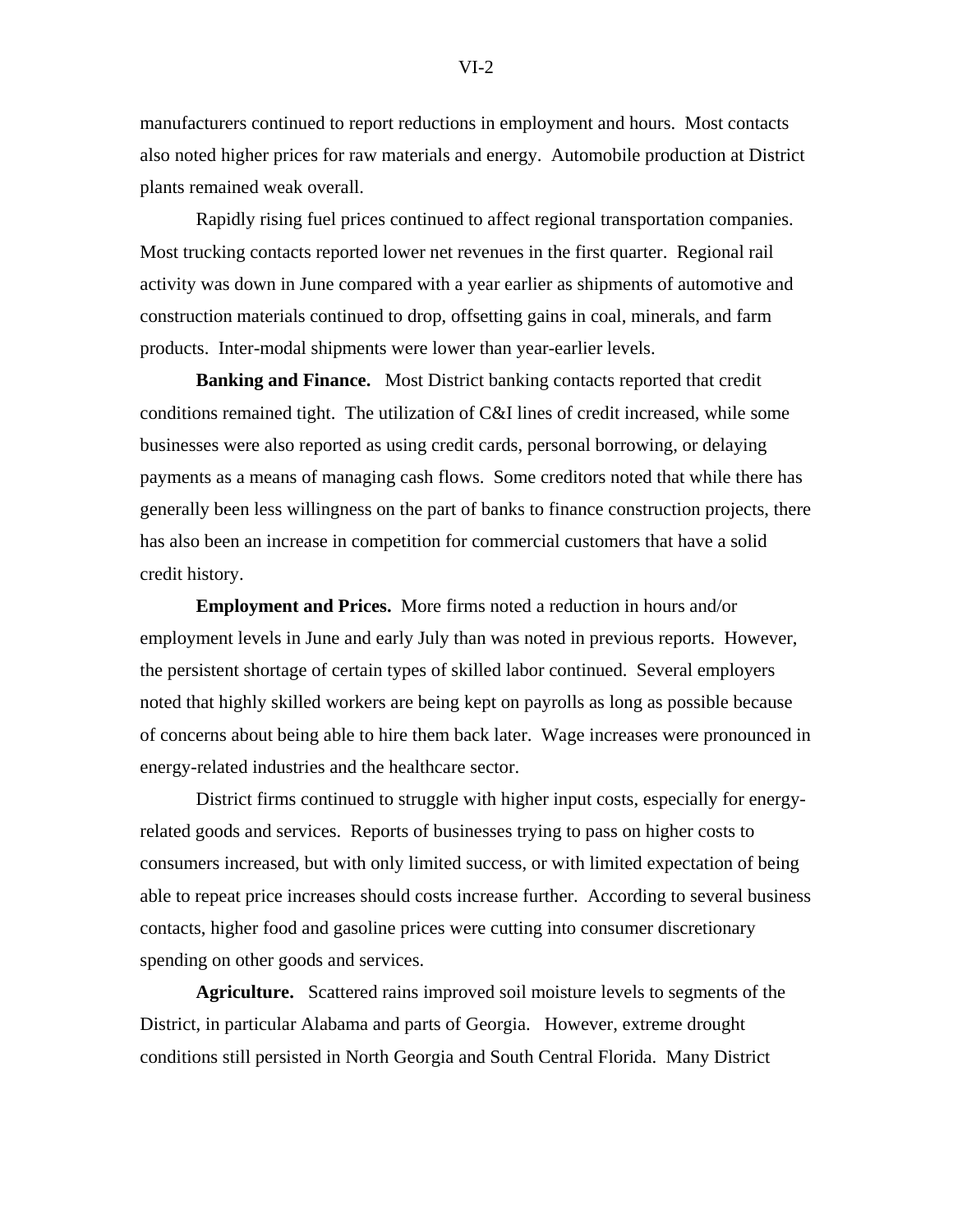growers continued to report that costs for fertilizer, feed, and diesel were up substantially from a year earlier.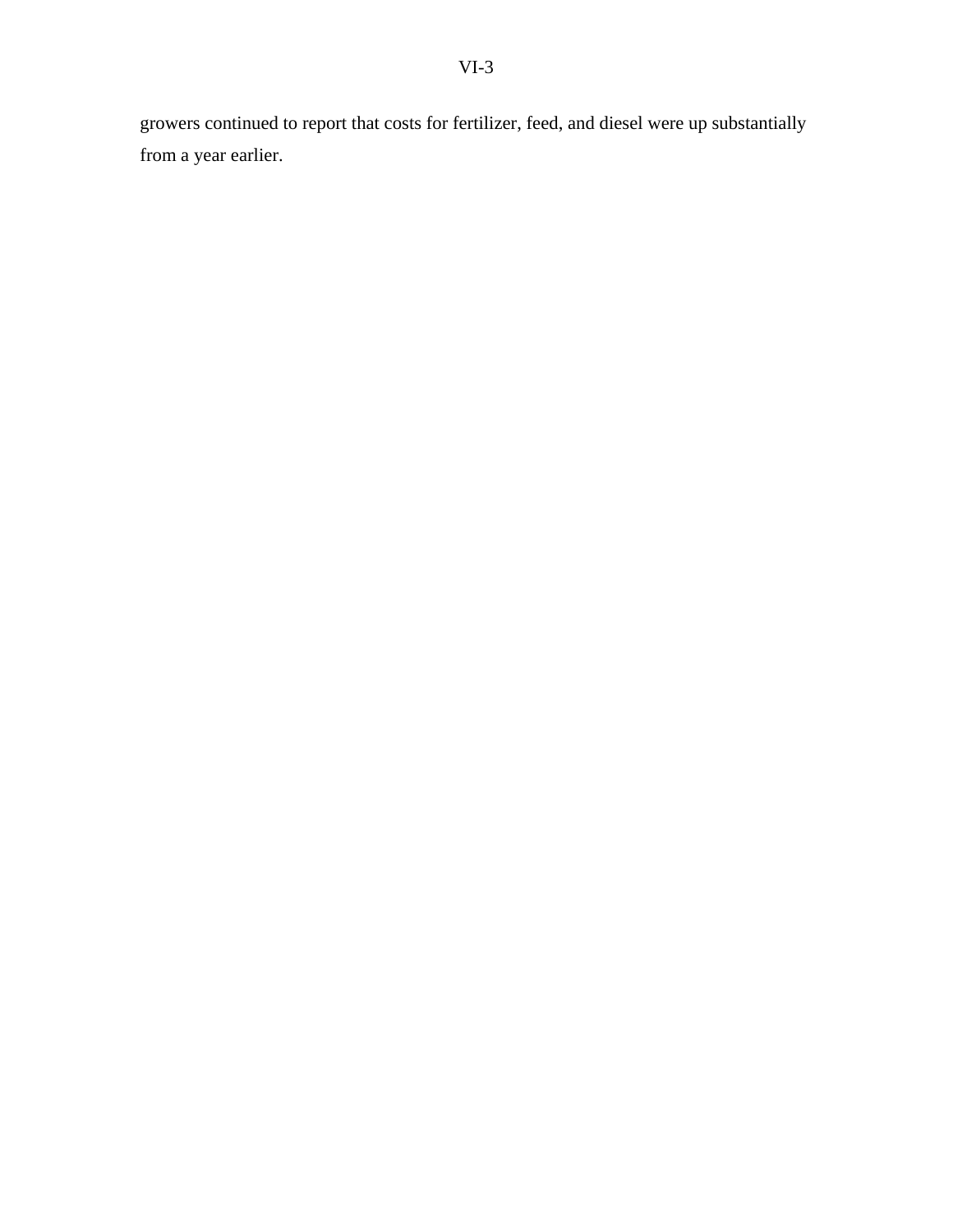# **SEVENTH DISTRICT—CHICAGO**

**Summary**. Economic activity in the Seventh District was sluggish in June. Consumer spending was mixed and labor market conditions weakened some, although they continued to vary by location. Residential construction declined further and nonresidential construction showed signs of slowing. Manufacturing activity weakened slightly. Consumer lending declined, while business lending was stable. Cost pressures from rising material and energy prices remained high, while wage pressures continued to be low. Flooding and cool weather further set back crop conditions in June, although they improved toward the end of the month and in early July.

**Consumer spending**. Consumer spending was mixed since the previous reporting period. Federal tax rebates and increased discounting boosted retail sales, but spending on automobiles slowed. Consumers continued to tighten their budgets in response to higher food and energy prices. Spending on discretionary items such as furniture, apparel, and electronics decreased and gasoline consumption fell, while food service sales were flat. Higher fuel prices discouraged travel, leading to a slowdown in tourism. Tourism was also adversely affected by inclement weather and flooding in some areas of the District. Light vehicle sales were lower; contacts reported that General Motor's sales incentives helped buffer the decline in June. Higher demand for fuel efficient cars left dealers in short supply of these vehicles and with higher inventory levels of trucks and SUVs.

**Business spending.** On balance, the pace of business spending was little changed from the previous reporting period. A large manufacturer of heavy equipment is increasing capacity at two of its Illinois plants in what marks its first significant increase in capacity in the state in twenty years. Labor market conditions in the District weakened some, with Michigan exhibiting a larger decline due to developments in the automotive industry and Iowa experiencing a small drop due to the impact of the recent flooding. Lay-offs were reported in the automotive and financial services industries. A contact in retail trade noted that increases in the minimum wage for several District states in July were reducing the demand for new hires. The demand for skilled labor remained strong and shortages of such workers continued to be reported. In addition, a staffing firm reported that billable hours were relatively stable from the previous reporting period.

**Construction/real estate**. The pace of construction slowed slightly from the previous reporting period. The decline in residential construction continued in June, and accelerated in some parts of the District. In general, prices continued to fall, although one contact noted some improvement in lower-tier prices. Absorption rates of residential housing remained low and many

#### **VII-1**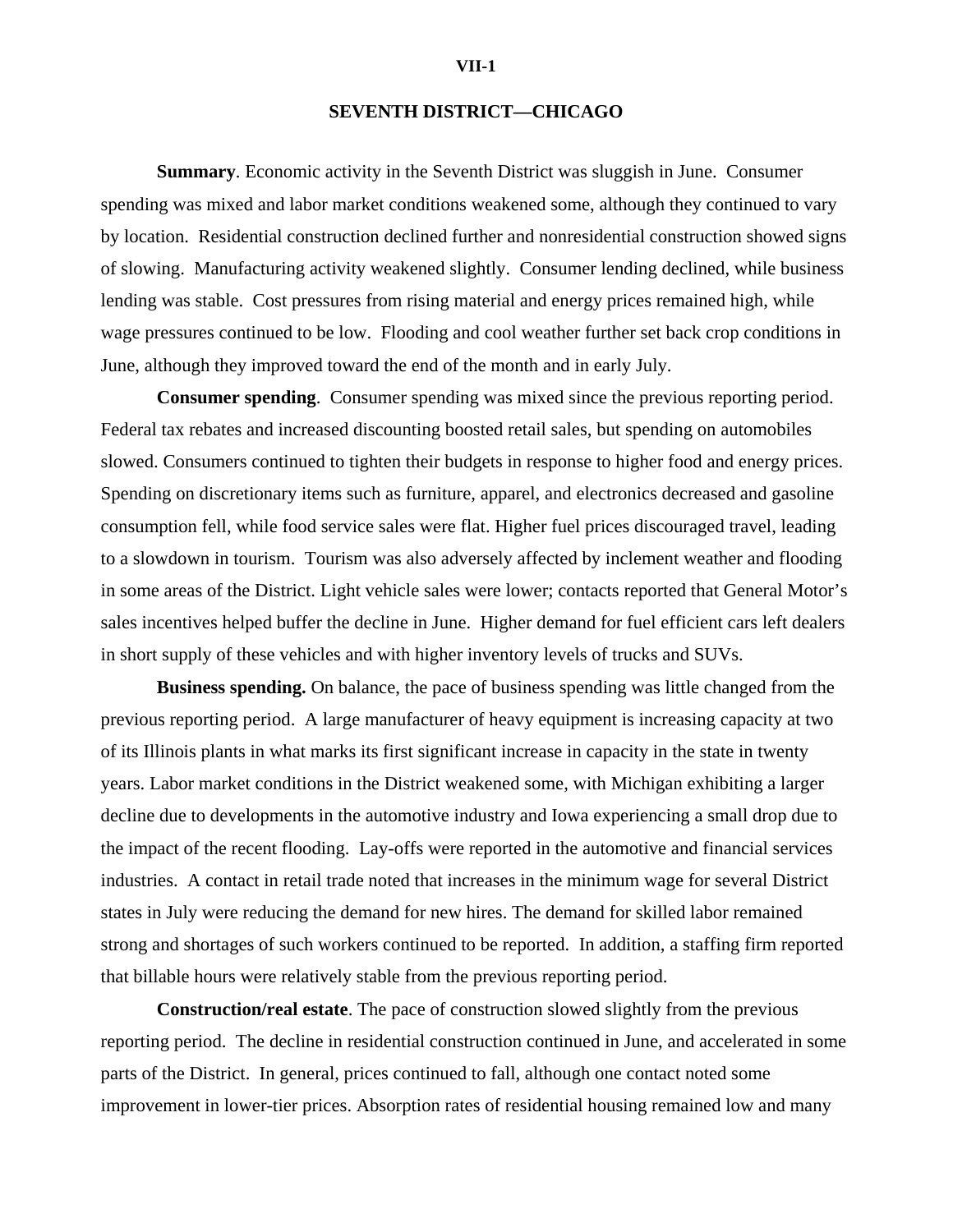#### **VII-2**

builders continued to report an excess of inventories, particularly for spec homes. Showroom traffic slowed; and although financing inquiries increased, many potential buyers were still finding it difficult to either obtain a mortgage or sell their existing home. Credit also remained tight for new developments. Nonresidential development and construction showed signs of slowing. The rising cost of road building materials and tightening government budgets restricted the growth of infrastructure construction. Construction of retail outlets slowed further and several contacts expressed concern about overbuilding in the sector. The availability of financing for new commercial projects continued to tighten.

**Manufacturing**. Manufacturing activity in the District weakened slightly from the previous reporting period. Demand for heavy machinery for oil and gas extraction and mining remained strong. However, contacts reported continued weakness in the demand for residential construction equipment as well as some recent softening for nonresidential construction and agricultural equipment. Demand also remained soft for manufacturers with close ties to housing, such as the home appliance industry. Cut-backs were reported in the production of ethanol; several already-idle plants are being kept off line and a few additional plants have been shut down. Export-oriented industries continued to do well, but contacts noted a recent slowing in the pace of growth, particularly in demand from Europe. Activity remained strong in the domestic steel industry, and a contact in the pharmaceutical industry reported continued strength. Automakers reported domestic sales were lower in June and early July. Contacts also noted an acceleration of the shift in demand toward smaller vehicles, and that sales declines had spread to previously popular segments such as crossover vehicles. Accordingly, production cuts were planned for larger less fuel efficient vehicles.

**Banking/finance**. Credit market conditions in the District tightened from the previous reporting period. Funding costs rose amid renewed volatility in financial markets. Consumer loan demand continued to decline as lenders further tightened standards. Higher interest rates have reduced the demand for both mortgage originations and refinancings. A contact in the home loan industry noted that risk pricing guidelines for FHA lending set to go into effect in July will likely tighten the mortgage market further. Business loan demand was steady, particularly for commercial and industrial loans. However, a contact noted unwillingness on the part of banks to engage in unsecured business lending. In addition, concerns about the residential and commercial real estate markets limited the availability of credit for construction loans from banks.

**Prices/costs**. Costs remained high for a variety of inputs. Increases in commodity, food, and energy prices were again cited by contacts in various industries. There were also several reports of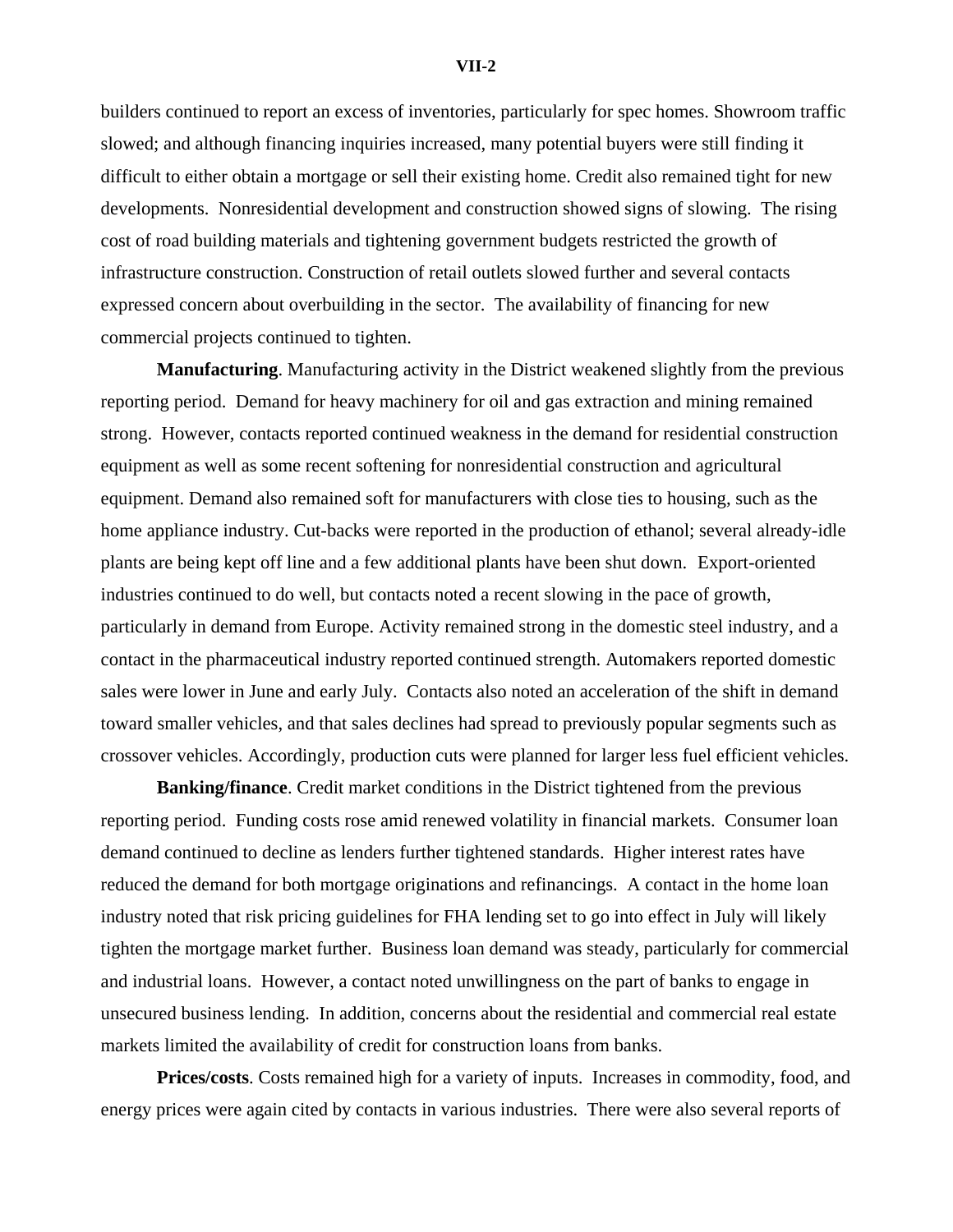#### **VII-3**

pass-through of these higher costs to downstream prices. The rate of growth in steel prices flattened, but prices remained elevated. The scrap market remained tight with some producers struggling to get materials. One contact noted, however, that inventories at steel service centers were lean in part due to anticipation of a possible future decline in prices. Transportation costs were boosted by fuel surcharges, and retailers reported raising their prices in response to higher wholesale prices. A contact in the service station business reported pressure on margins from higher costs from credit card transaction fees. Wage pressures remained limited outside of the skilled labor positions that continue to experience shortages and the impact of new state minimum wages on the retail trade industry.

**Agriculture**. Flooding compounded the problems of already slower-than-normal corn and soybean planting in the District. Planting delays due to excess precipitation continued to affect every state in the District except Michigan. Crop insurance and other disaster programs likely will offset much of the economic loss to farmers. The corn acreage expected to be harvested this fall dropped more for the District than for the U.S., while for soybeans it increased relatively less. Although crop development lagged that of a year ago by 2 to 3 weeks, warmer and drier weather toward the end of June and in early July improved crop conditions in the District. Corn and soybean prices were higher at the end of the reporting period, but remained below their recent nominal records. Grain elevators and farmers faced higher needs for liquidity to cover futures positions, resulting in constraints on sales of future crops. Milk and cattle prices climbed, while hog prices fell. Livestock operators continued to struggle with rising feed costs, which have led some hog farmers to reduce their breeding stock.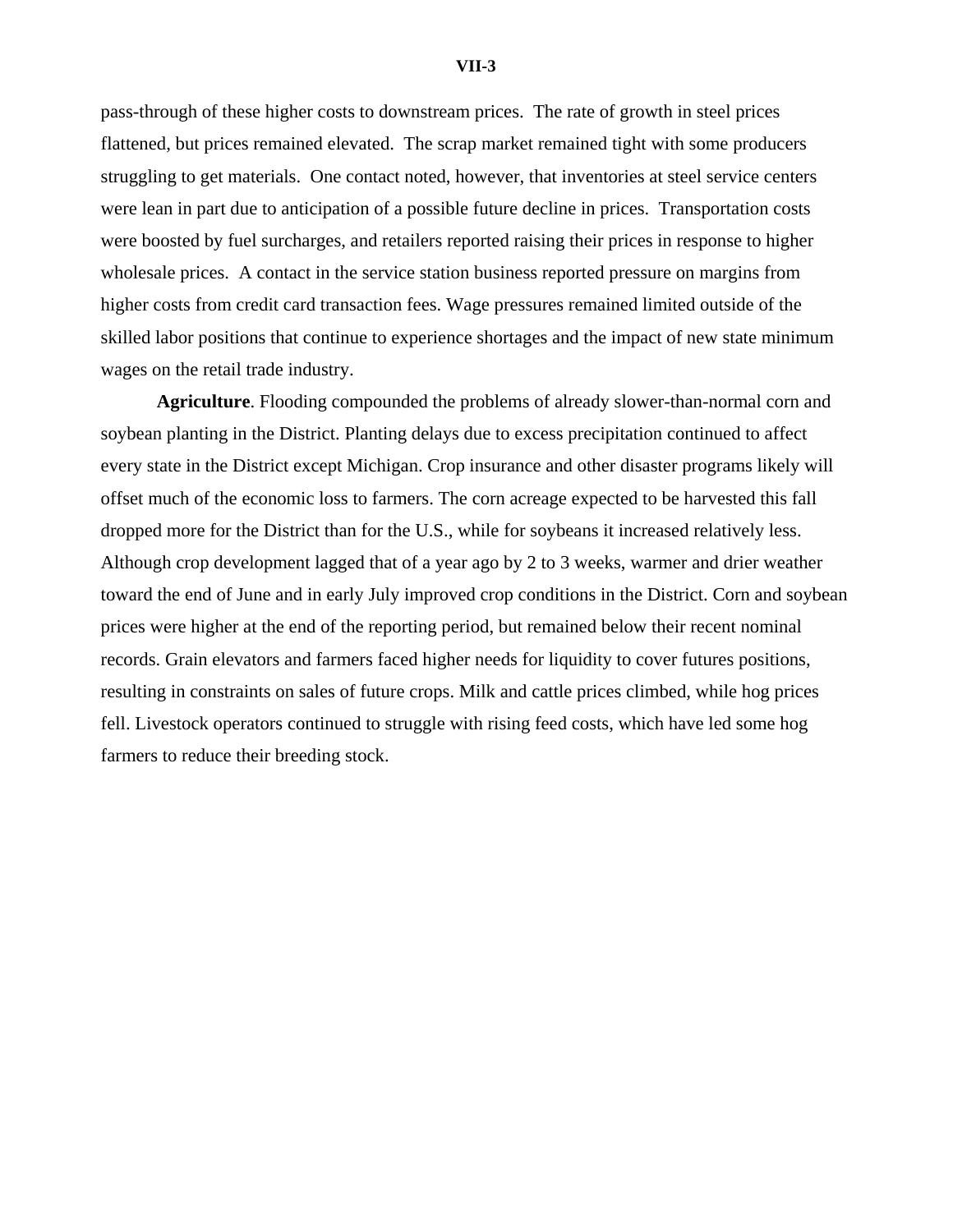#### **VIII-1**

# **Eighth District - St. Louis**

# **Summary**

Overall economic activity in the Eighth District has remained stable since our previous report. Contacts noted increases in the services sector and, except for the auto industry, in manufacturing. Retail sales reports were mixed. Auto sales were down in June and the first half of July compared with a year ago. Home sales continued to decline throughout the District. Lending at a sample of small and mid-sized District banks increased slightly from early April to mid-June.

# **Manufacturing and Other Business Activity**

Manufacturing activity, excluding automobile manufacturing, continued to increase slightly since our previous report. Several manufacturers reported plans to open plants and expand operations in the near future, while a smaller number of contacts reported plans to close plants and reduce operations. Firms in the food manufacturing and plastic parts manufacturing industries reported plans to open new facilities in the District. Contacts in plastics, frozen food, and nonmetallic mineral product manufacturing industries reported plans to expand existing facilities and operations. Firms in furniture manufacturing and those firms listed as planning new openings and expansions all reported plans to hire additional workers to meet growing demand. In contrast, contacts in the automotive and automotive parts industry reported various plans to lay off large numbers of workers, idle production shifts, and decrease operations because the demand for trucks and minivans made in the Eighth District is weak. Contacts in the automotive industry are not optimistic that production will increase in the short term. However, a few automotive parts manufacturers that supply parts to producers of small cars and hybrid vehicles are seeing an increase in demand and plan to hire additional workers. Three firms in the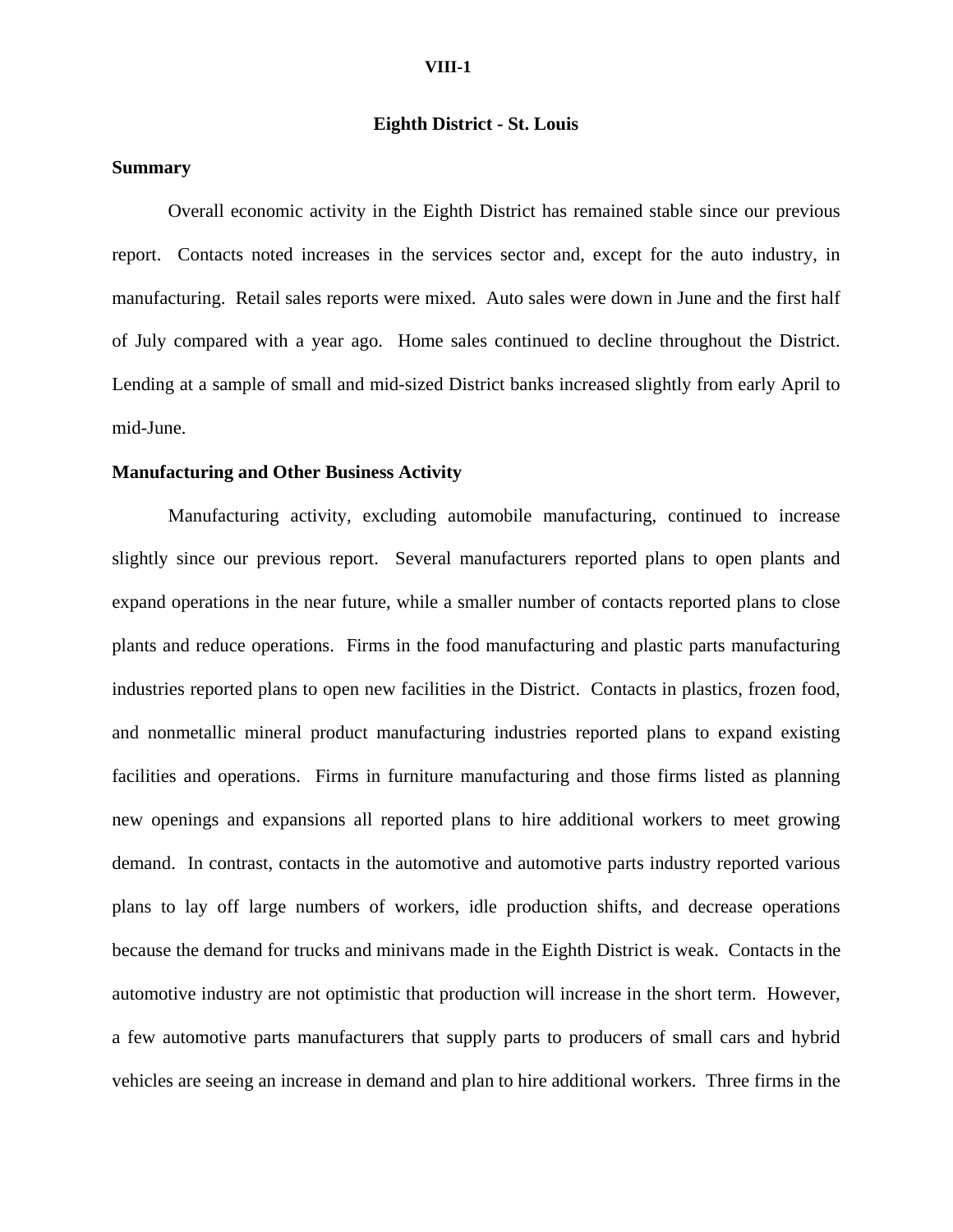automotive parts manufacturing industry announced that they will close a plant in the District. Contacts reported concerns about the ensuing effects on employment from ongoing consolidations in the brewing industry in the St. Louis area.

The District's services sector continued to expand in most areas. Several firms in the business support services industries announced plans to expand facilities and hire additional workers. Two new call centers will support a major retail operation and a computer manufacturer. In contrast, many healthcare services firms announced plans to lay off workers and consolidate operations. One healthcare service provider announced plans to close its facilities. Retail contacts expressed some concern heading into the summer months, as consumers make fewer trips and seem more willing to postpone big purchases. Discount retailers reported an increase in sales while retailers of large durable goods reported weak sales. Auto sales were down in June and the first half of July compared with the same period last year. Auto dealers indicated that sales of domestic trucks and minivans were down sharply.

## **Real Estate and Construction**

Home sales continued to decline throughout the Eighth District. Compared with the same period in 2007, May 2008 year-to-date home sales were down 19 percent in Memphis and Louisville and 16 percent in Little Rock and St. Louis. Residential construction also continued to decline. May 2008 year-to-date single-family housing permits fell in nearly all District metro areas compared with the same period in 2007. Permits declined 57 percent in Memphis, 41 percent in Louisville, 42 percent in St. Louis, and 34 percent in Little Rock.

Commercial real estate construction reports were mixed throughout the District. A contact in western Kentucky reported that commercial construction is relatively strong, while a contact in northeast Arkansas reported that commercial construction is very spotty. A top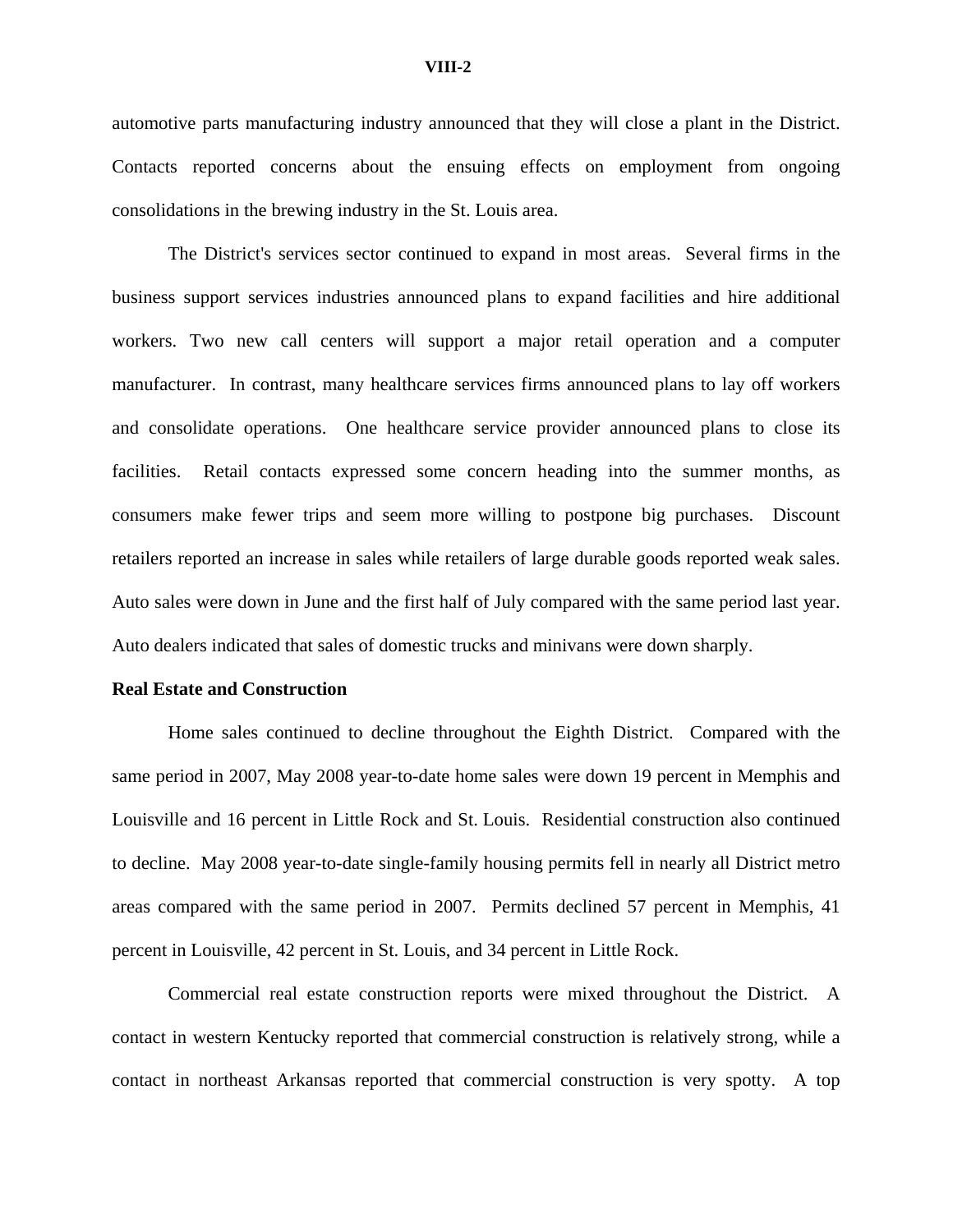regional contracting contact in Memphis was optimistic concerning projects for the remainder of 2008, but a contact in Evansville, Indiana, reported that industrial construction has slowed.

# **Banking and Finance**

Total loans outstanding at a sample of small and mid-sized District banks increased 0.5 percent from early April to mid-June. Real estate lending, which accounts for 73.9 percent of total loans, was essentially unchanged. Commercial and industrial loans, accounting for 16.9 percent of total loans, increased 1.3 percent. Loans to individuals, accounting for 4.9 percent of total loans, decreased 0.2 percent. All other loans, roughly 4.3 percent of total loans, rose 5.8 percent. During this period, total deposits at these banks decreased 2.0 percent.

# **Agriculture and Natural Resources**

The development of the District's major crops remains behind its 5-year averages. In early July, at least 88 percent of the total corn, soybeans, cotton, sorghum, and rice were rated in fair or better condition—comparable to last year. As a percentage of total acres planted, farmers in the District states plan to harvest 5 percentage points less corn for grain and 3 percentage points less soybeans than in 2007, partly because of recent flooding in Illinois, Indiana, and Missouri. The winter wheat harvest is at least 93 percent complete in over half of the District states, but less than 70 percent complete in Illinois, Indiana, and Missouri. Based on July estimates, total winter wheat production in the District states is expected to be about 77 percent larger than last year.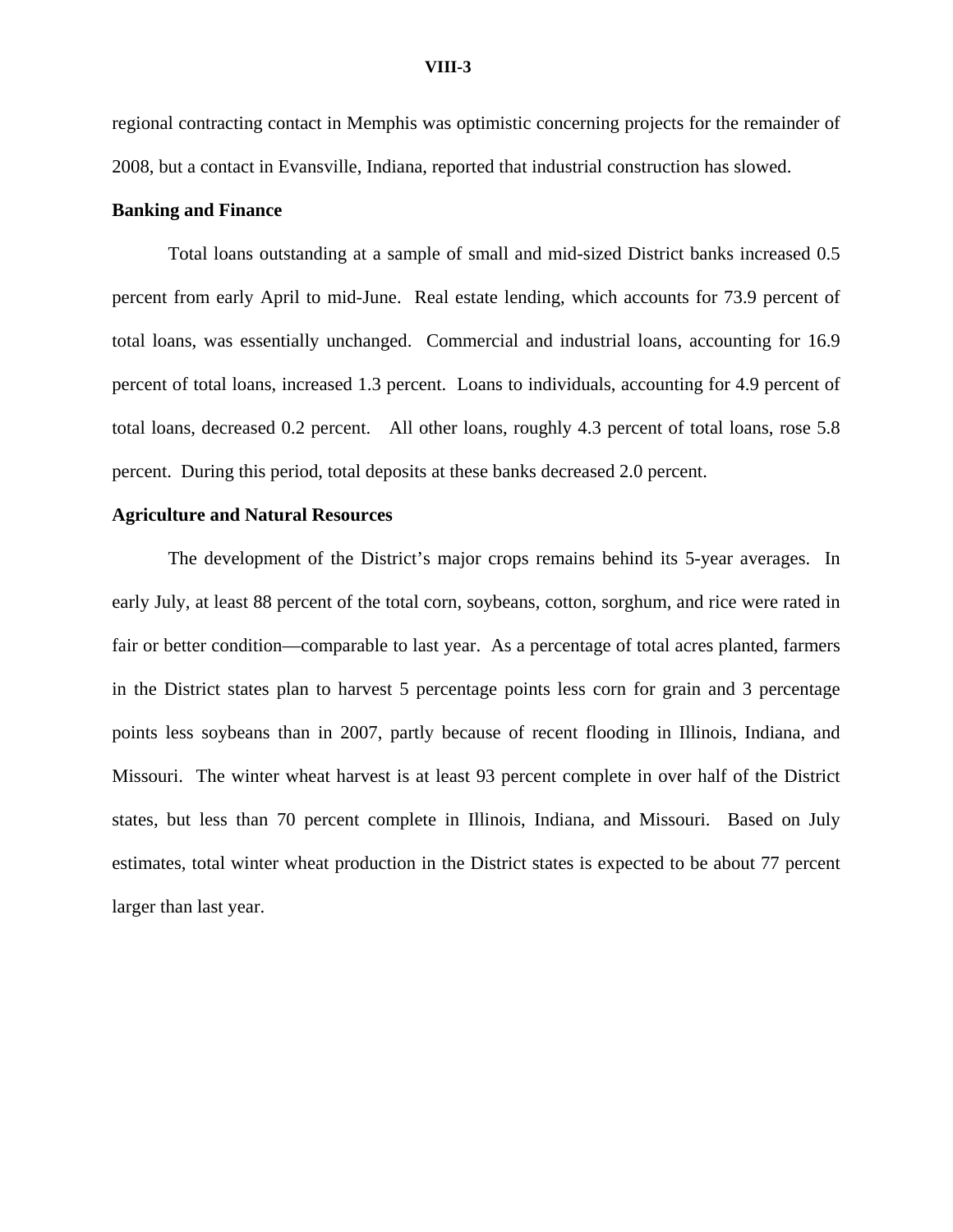# **NINTH DISTRICT--MINNEAPOLIS**

The Ninth District economy grew slightly since the last report. Modest increases in activity were noted in tourism, mining and commercial real estate. Activity in manufacturing, commercial construction, agriculture and energy was mixed. Decreased activity was noted in services and residential construction and real estate, while consumer spending was sluggish. Overall labor markets softened slightly since the last report; nevertheless, some industries reported difficulty finding qualified workers. Wages increased moderately, while significant price increases were noted for fuel and energy; lumber prices were lower.

# **Consumer Spending and Tourism**

Overall consumer spending was sluggish. A major Minneapolis-based retailer reported same-store sales in June were up 0.4 percent compared with a year earlier. A number of Minnesota retailers noted weakened consumer spending, and some indicated that funds from the economic stimulus checks were being used to buy fuel and groceries rather than discretionary purchases. A Minnesota retail property manager noted that traffic and sales appeared to be down during the past few months. In addition, two restaurant contacts noted that business was slow. Recent sales and traffic at a Minneapolis area mall were up slightly over a year ago; traffic over the Fourth of July weekend was solid, according to the mall manager.

An auto dealers association in Minnesota reported that new retail car and light truck registrations are expected to fall almost 4 percent in 2008 compared with 2007. A representative of the association noted that sales and traffic at dealerships were very slow in June across all types of vehicles. In contrast, an auto dealer in Montana said that sales were on par with a year ago for foreign cars with high fuel efficiency.

Tourism activity increased. A bank director noted that recent visitor numbers were up Montana. Tourism officials in western South Dakota noted solid activity during the early part of the summer season. A Minnesota-based travel agent noted that leisure travel was still up, although some customers were electing to travel closer to home instead of going abroad. The number of international tourists traveling to Minnesota increased. Crossings of the International Bridge in Sault Ste. Marie in the Upper Peninsula of Michigan were up about 3 percent in June compared with a year ago.

IX-1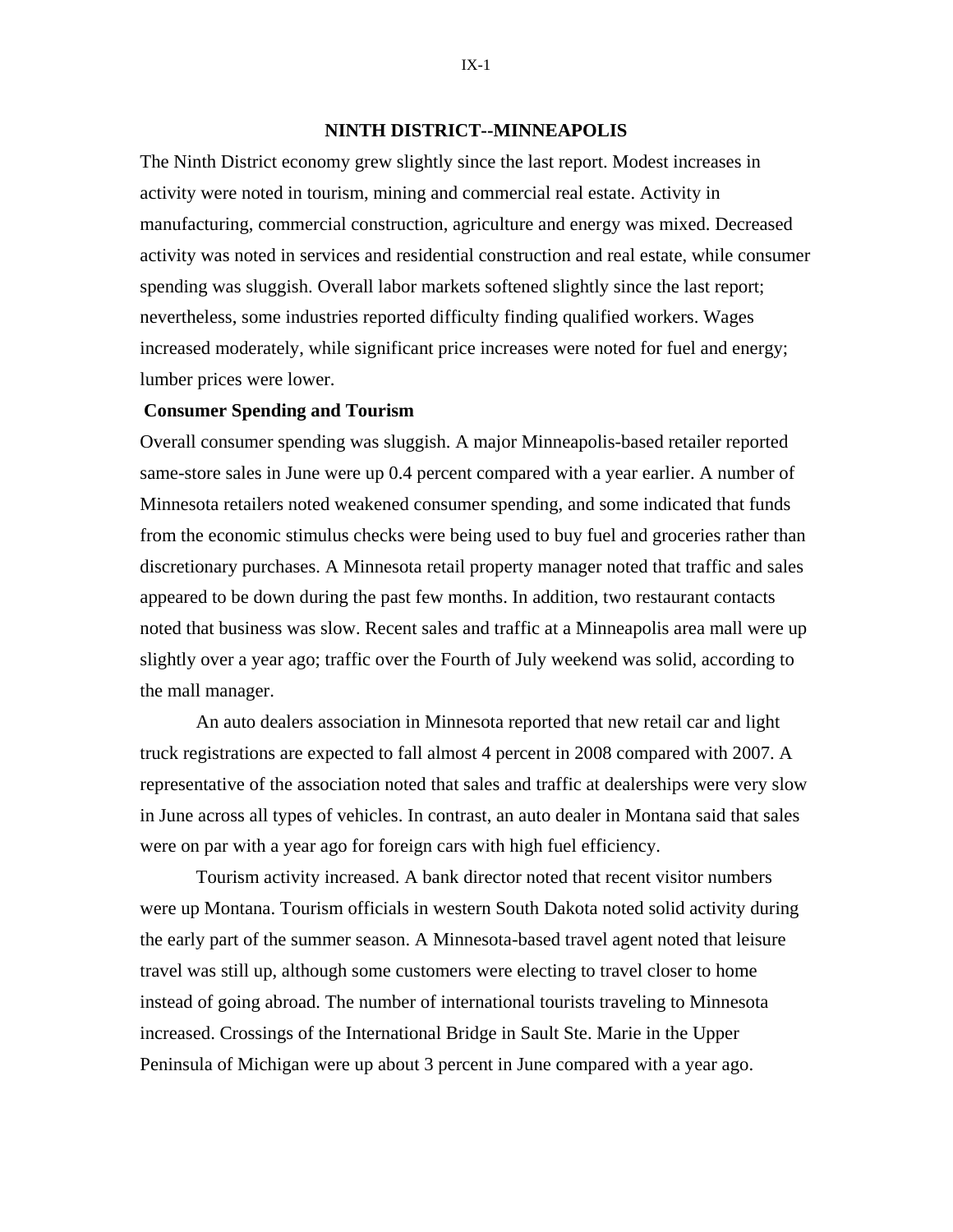# **Services**

Activity in the services sector was down slightly. Contacts from information technology reported reduced activity, especially for support of the financial services industry. District contacts from the accounting profession expected flat revenues, profits, prices and productivity over the next 12 months. However, health care service firms continued to expand.

# **Construction and Real Estate**

Commercial construction was mixed. Some contractors noted that the number of open bids was down and that competition has intensified. A 200-acre biotechnology research complex was under development near Rochester, Minn. The value of June commercial building permits in Sioux Falls, S.D., was up 5 percent from a year ago. Residential construction remained slow. June residential permits were down 51 percent from yearearlier levels in Minneapolis-St. Paul; permits were flat in Fargo, N.D.

 Commercial real estate activity increased slightly. Contacts reported rent increases and positive absorption in the Minneapolis-St. Paul area office market. One of the region's largest office towers in downtown Minneapolis was put up for sale. However, the retail property sector remains weak throughout the District. The residential real estate market continued its slump. Pending home sales in Minneapolis-St. Paul were down more than 3 percent in June compared with a year earlier; average sale prices fell 12 percent. Reports indicated that home foreclosures recently increased in Rapid City, S.D.

# **Manufacturing**

Overall manufacturing activity was mixed since the last report. A June survey of purchasing managers by Creighton University (Omaha, Neb.) indicated increased activity in the Dakotas and slightly decreased activity in Minnesota. Wind turbine and parts makers in South Dakota and Minnesota reported strong demand. A Minnesota boat maker reported decreased orders.

# **Energy and Mining**

Activity in the energy sector was mixed, while mining sector activity increased since the last report. Oil and gas exploration and production were steady at high levels in the District. Expansion of wind farms continued. However, several ethanol plants reduced production and planned expansions were delayed due to higher input costs. Growth in the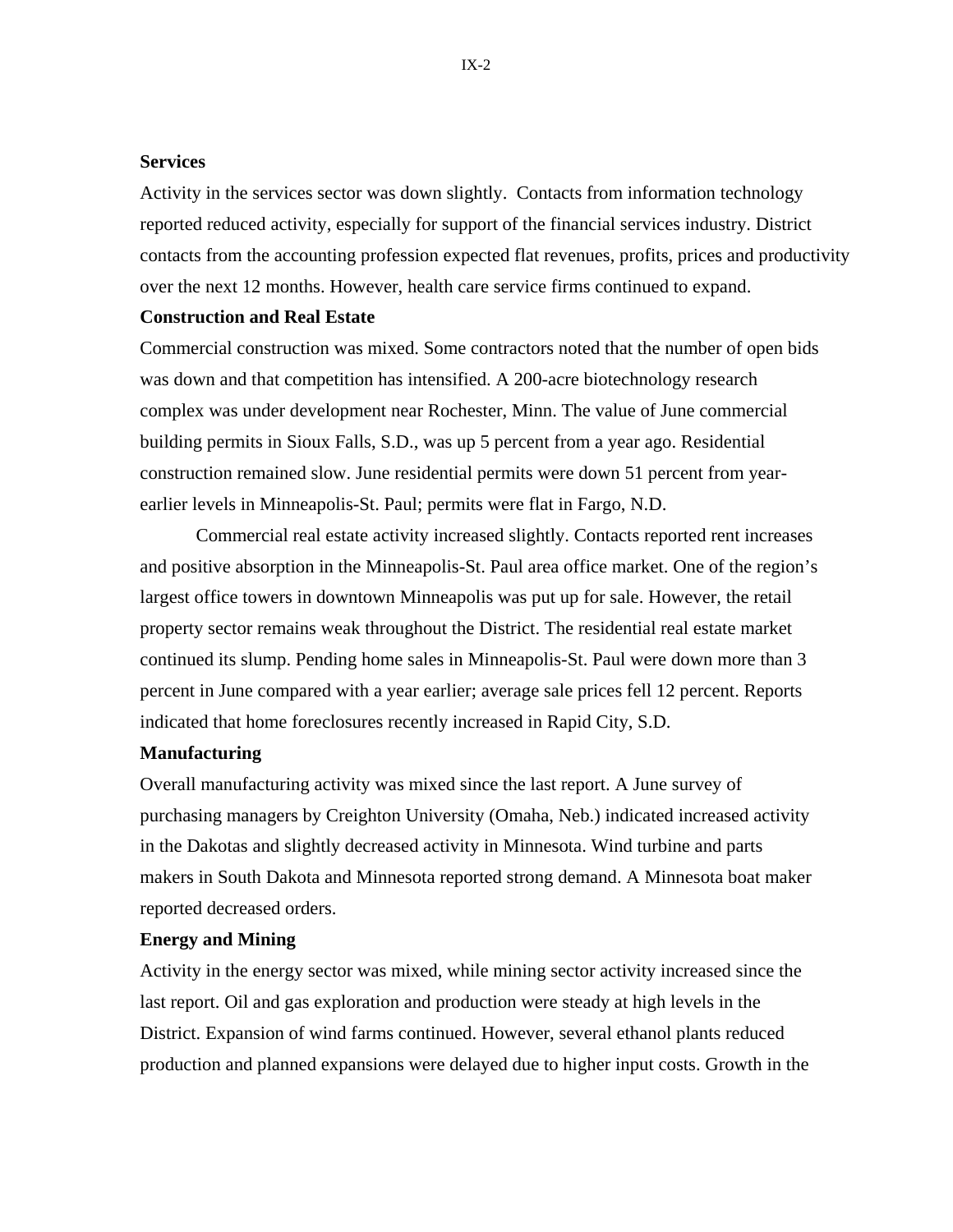mining industry continued since the last report, as construction on a new mine began in Montana and an iron ore processing line reopened in Northern Minnesota.

## **Agriculture**

Agricultural conditions were mixed. Crop progress was behind last year and the five-year average for District corn and soybean producers. Almost all of the District was free from drought. Most of the Montana and South Dakota small grain crops were rated good or excellent. The majority of pastureland was rated good or excellent, although cattle producers were concerned about higher input costs.

# **Employment, Wages and Prices**

Overall labor markets softened slightly since the last report; nevertheless, some industries reported difficulty finding qualified workers. In Minnesota, an airline plans to reduce employment and a travel and hospitality company announced plans to cut 200 jobs due to a smaller market for business travel. A hospital in North Dakota recently revealed plans to lay off 100 workers. A temporary staffing agency survey of Minneapolis-St. Paul businesses showed that 37 percent of respondents expected to hire workers during the third quarter, while 29 percent expected to reduce staff. In last year's survey, 44 percent expected increased hiring and 11 percent anticipated decreases.

In contrast, some custom manufacturers in Minnesota and the Upper Peninsula were concerned about attracting qualified workers to fill open positions. In North Dakota, difficulty finding qualified trades workers for jobs at coal operations is expected to increase during the next few years as more construction projects come online and retirements increase.

Wage increases were moderate. Among respondents to a recent St. Cloud (Minn.) Area Business Outlook Survey, 35 percent expected employee compensation to increase over the next six months, down from 38 percent in last year's survey.

Significant price increases were noted for fuel and energy; while lumber prices were lower. A number of fuel surcharges were being placed on top of transportation and some raw materials prices. Minnesota gasoline prices at the end of June were \$1 per gallon more than a year ago. Recent jet fuel and diesel fuel prices were about 75 percent higher. Residential customers of a Montana natural gas utility were recently paying about 50 percent higher prices for natural gas compared with a year ago. In contrast, prices for lumber were down about 3 percent to 4 percent.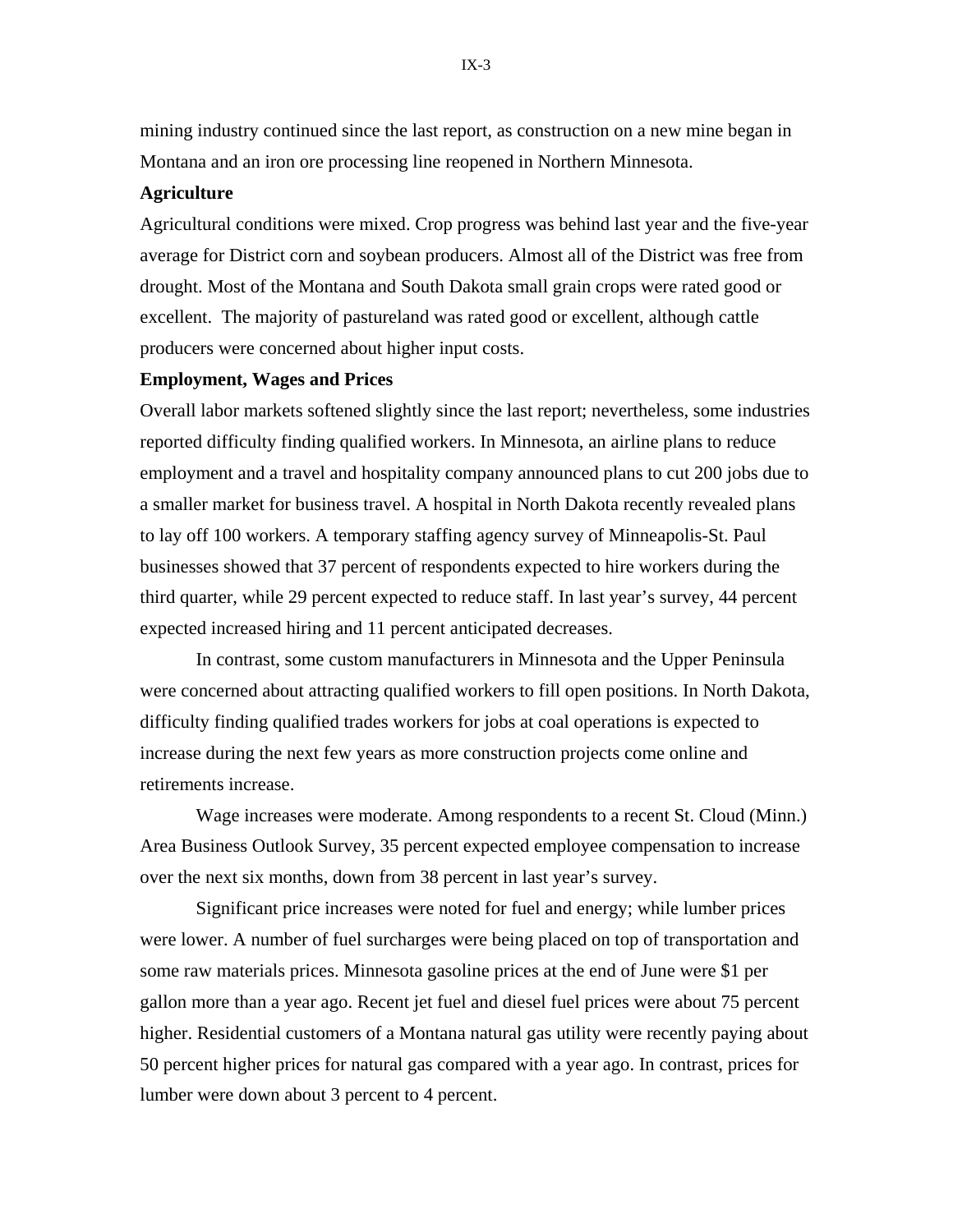# **TENTH DISTRICT- KANSAS CITY**

 Economic growth in the Tenth District moderated slightly in June and early July. Most retailers reported flat, but weaker than expected sales. Manufacturing activity dipped in the period, but the outlook was relatively positive, given current conditions. The residential real estate sector remained depressed, but seemed to stabilize. Commercial real estate saw some improvement, but the outlook was modest. The energy sector continued to boom and agricultural conditions were generally favorable despite severe storms. Prices for raw materials, including fuel, continued to increase significantly, and some of these costs were beginning to be passed through to finished products.

 **Consumer Spending.** Retail spending was flat from the previous survey period, but virtually all retailers reported that sales were lower than planned. Many, although not all, of the retailers seeing a decline in spending from a year ago were related to the residential construction industry in some way. Some business contacts reported that low consumer confidence and high gasoline prices have softened sales. Most auto dealers reported sales were down for the month and for the year, especially for large trucks and SUVs. Access to credit remained a concern for many auto dealers. The tourism industry was a relative bright spot in the Tenth District, especially in the Rocky Mountains, with visitor counts up for the month and year. Although airlines were cutting routes, passenger traffic remained strong, especially in Denver. Restaurant activity was flat, despite higher menu prices.

 **Manufacturing.** Manufacturing activity declined in June and early July. Production and employment levels fell, and most firms continued to reduce inventories. Expectations for future factory activity were generally positive, however, driven in part by persistently high demand for exports and agricultural and energy equipment. Capital spending plans were mostly unchanged, but some firms planned to reevaluate based on surging fuel prices. More producers than in past surveys were beginning to pass-through cost increases to consumers, which some contacts feared

X-1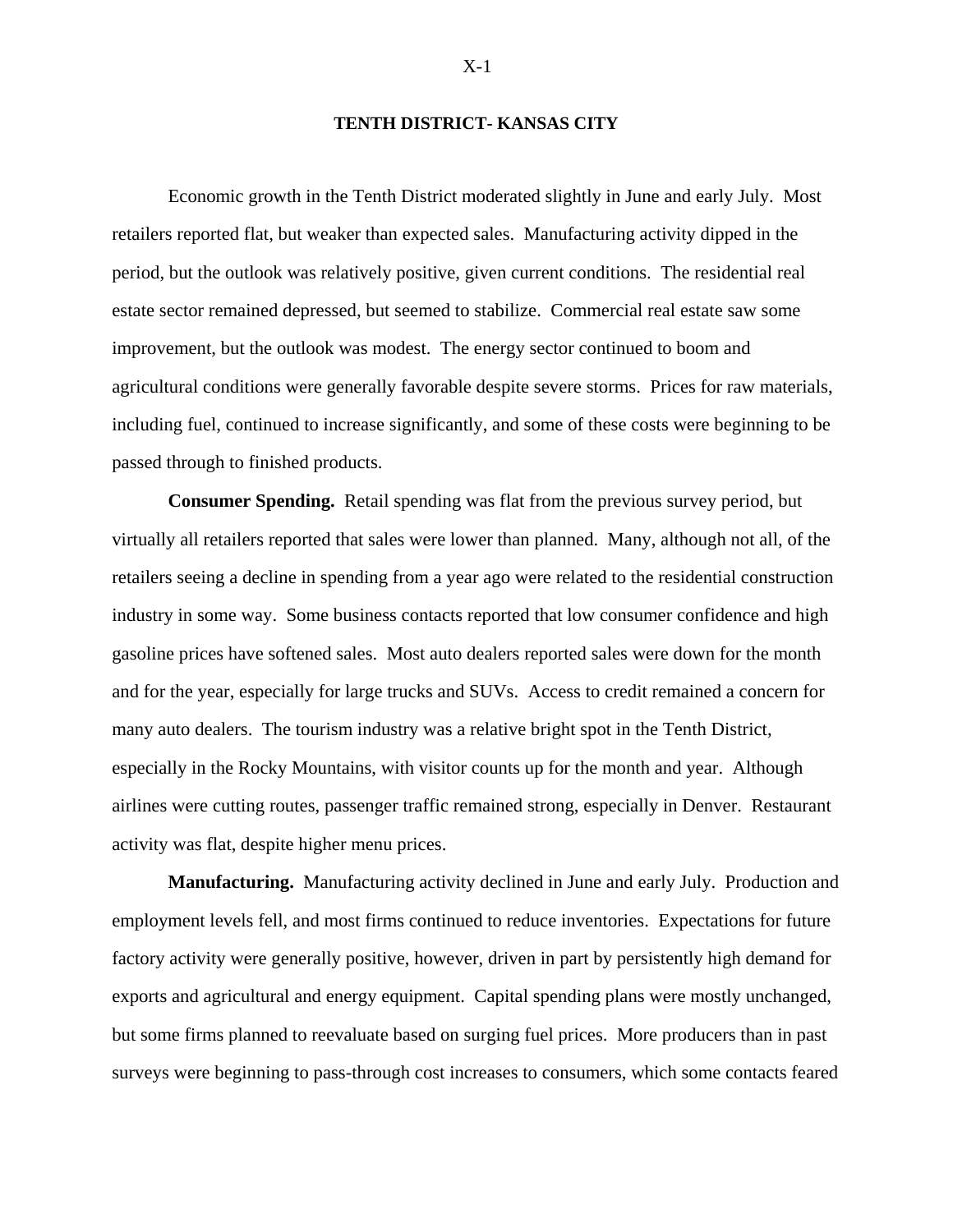could seriously cut demand.

 **Real Estate and Construction.** The residential real estate market in the District was weak, but has stabilized, while commercial real estate activity improved modestly, but with a weaker outlook. Residential sales remained slow in most areas, with a particularly low demand for higher-priced homes, but most agents expected little change in sales volume in the near-term. Prices were lower than last year, but there was little change in prices since the last survey period. At the same time, home price appreciation slowed in some areas in the District where appreciation had been considerably stronger in the last several months. New residential construction softened, and with rising construction costs, existing homes were expected to be much more attractive than new homes. District commercial real estate contacts reported an uptick in sales and leasing activity from the previous survey period, although activity still remained unexceptional compared with last year. Both commercial vacancy and absorption rates moderated from the previous period. Several contacts reported that new construction has been sluggish due to increasing costs and scarce financing options, and some expect this sluggishness to continue or worsen in the near-term. Developers reported a slight decrease in current prices and rental rates, and most expected this to continue in the near future.

 **Banking.** Bankers reported tighter credit standards and slightly weaker loan demand than in the previous survey. Demand for commercial and industrial, commercial real estate, and consumer installment loans declined moderately, while demand for residential real estate loans and agricultural loans remained essentially unchanged. About half of respondents reported a tightening of credit standards for commercial real estate loans, the same as in the previous survey. A quarter of respondents reported tightened standards for commercial and industrial loans, less than in the previous survey. There also continued to be reports of tightened standards for residential real estate and consumer installment loans. A little less than half of the banks said overall loan quality was down from a year ago, but some banks said loan quality had improved.

 **Energy.** District energy activity continued to be very robust in June and early July.

X-2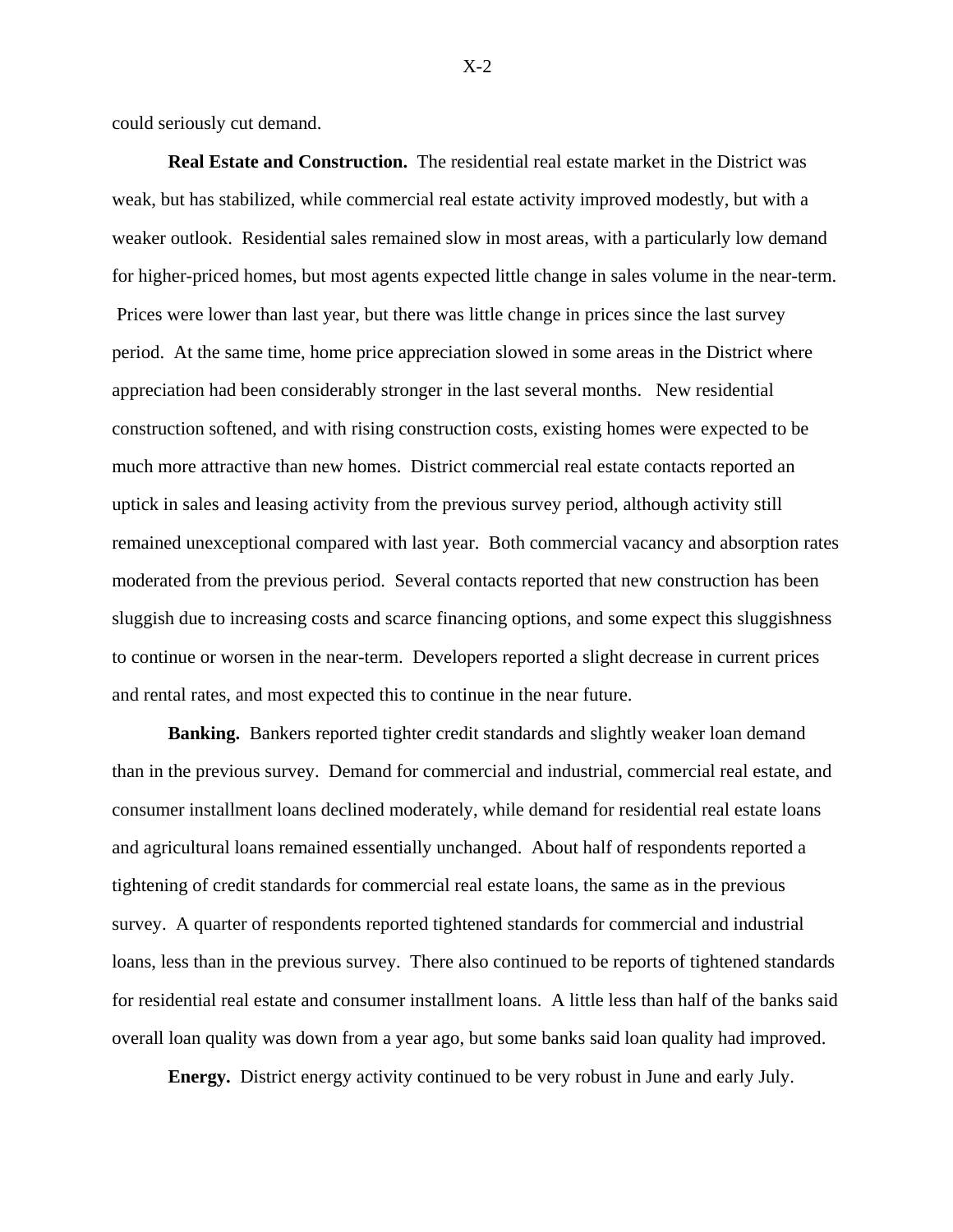Even though the District count of active drilling rigs was down slightly, contacts reported increased activity since the last survey period. In addition, energy firms planned to expand production over the next three months. Filings for intents to drill were up in Oklahoma, and some Colorado contacts noted that companies were exploring the idea of tapping shale oil deposits in northwestern Colorado. Energy companies continued to report that financing was readily available, but production was constrained by a lack of qualified workers and the availability of equipment.

 **Agriculture.** District agricultural conditions were generally favorable after a series of severe storms in June. Crop prices rose to record highs in June as heavy rains delayed the wheat harvest and the planting of corn and soybeans. After a slow start to harvest, District contacts reported average to above average wheat yields. High feed costs continued to limit livestock profits despite stronger cattle and hog prices. Rising input costs fueled an increase in agricultural loan demand and tempered robust farm income expectations. Farmland price appreciation also slowed from its record pace.

 **Wages and Prices.** Price pressures continued to build since the last survey period, but wages remained steady with little upward pressure. Rents were up generally for hotels and resorts, and many restaurants and retailers also reported higher prices since the last survey period and for the year. District manufacturers reported much higher input prices, especially for steel, and for steel plate in particular. Much higher prices for other raw materials and fuel also were reported. A large number of manufacturers were being squeezed by energy prices. Increasingly these higher input prices were being passed on, causing increases in finished goods prices, or alternatively, razor-thin profit margins. Builders also reported higher costs, including for lumber, for which prices recently have been flat. District labor shortages persisted, most notably for retail and tourism jobs and in the energy sector, and hiring announcements continued to outpace layoffs. However, wage pressures remained muted, and while some firms worried about future wage pressure, most firms had no plans to raise wages.

X-3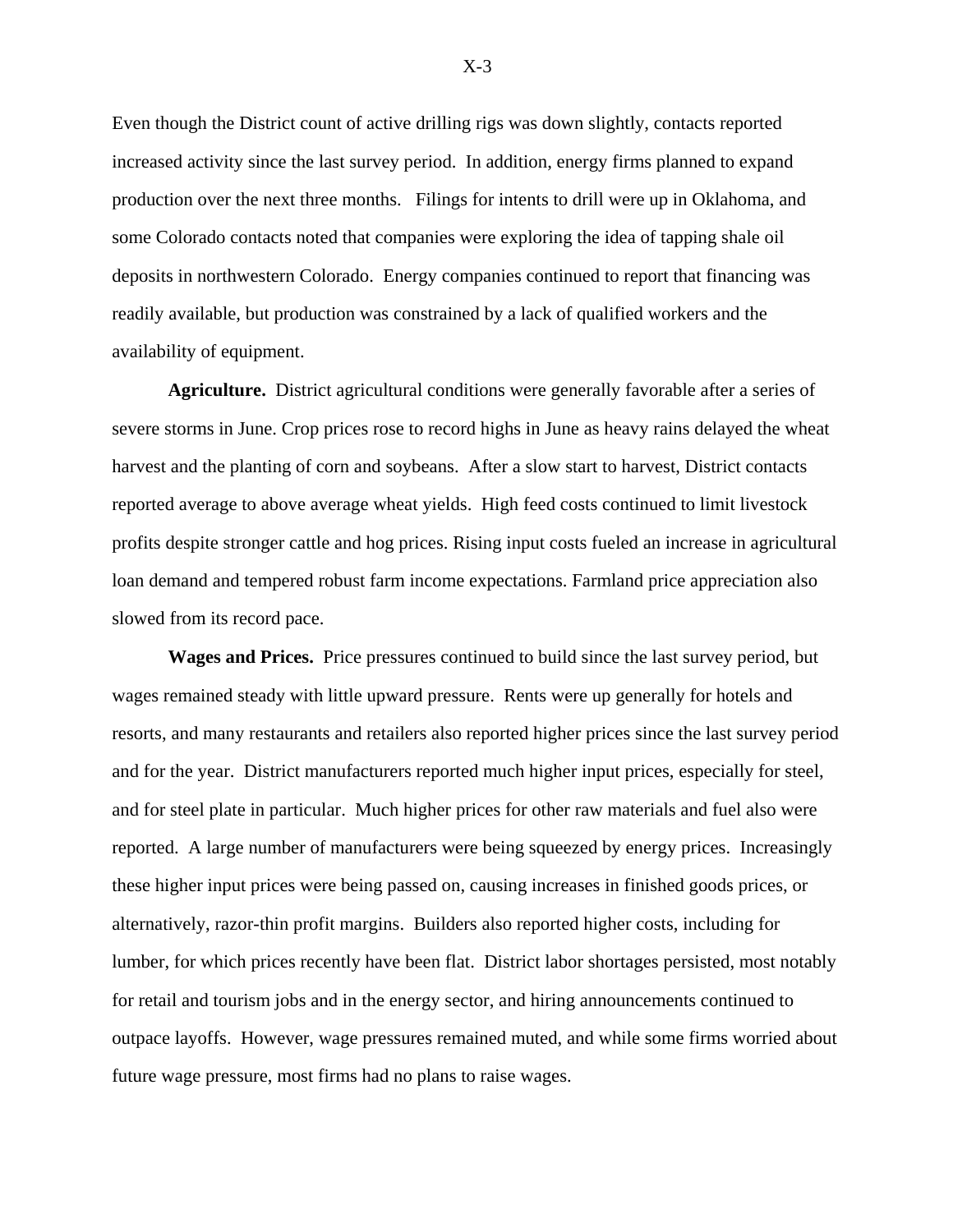# ELEVENTH DISTRICT—DALLAS

Most contacts in the Eleventh District reported steady, moderate economic growth in June and early July. The main exception was home builders, who reported a steeper decline in demand. Most contacts reported increased concern about price pressures and uncertainty about the national outlook. Rising prices for energy and transportation were reported as boosting costs for a wide range of industries and were said to be likely to lead to future increases in final product prices.

**Prices.** Continued increases in energy and commodity prices are negatively affecting a wide range of industries. Many producers report that profit margins have been squeezed and that productivity gains are no longer sufficient to hold off product price increases. Because existing price contracts and many retailers require up to six months notice of price increases, many firms report that they plan to raise prices significantly in the second half of this year.

 Since early June, light sweet crude prices have been fluctuating while setting record highs. Natural gas prices have also been high and volatile. Natural gas inventories are well below the inflated levels of last year. Futures prices for distillates (heating oil and diesel), spot gasoline, and oil- and natural gas-based chemicals have also increased sharply over the past six weeks.

 **Labor Market.** The labor market remained relatively tight, but most respondents reported flat to only slightly increasing payrolls. Respondents in slumping industries, such as those tied to construction of single-family homes, reported some reductions in hours worked and making some job cuts through attrition. Many respondents continued to report difficulty hiring skilled workers such as engineers, mechanics and certain administrative personnel. Overall wage pressures remain mild, but respondents reported an increasing number of workers asking for cost-of-living increases. One respondent also noted that the upcoming increase in the minimum wage will significantly increase the firm's wage costs.

**Manufacturing**. Producers of materials used in home construction—such as brick, stone and lumber—reported continued weak conditions. Several construction-related manufacturing respondents reported larger than desired inventories and said that they are reducing production to bring inventories down. Although overall lumber prices are falling, some lumber producers in the District report that rising energy, freight and import costs have led them to increase prices.

Although still solid and above year-ago levels, demand for commercial construction materials continued to soften and is expected to weaken steadily. Respondents in fabricated metal production said that demand was flat to slightly down, that backlogs are decreasing and that new orders and expectations of declining nonresidential building suggest further weakening. Primary metal producers report that sales have been flat to slightly down while costs have shot up. One contact reported that his natural gas bill increased 100 percent over a year ago.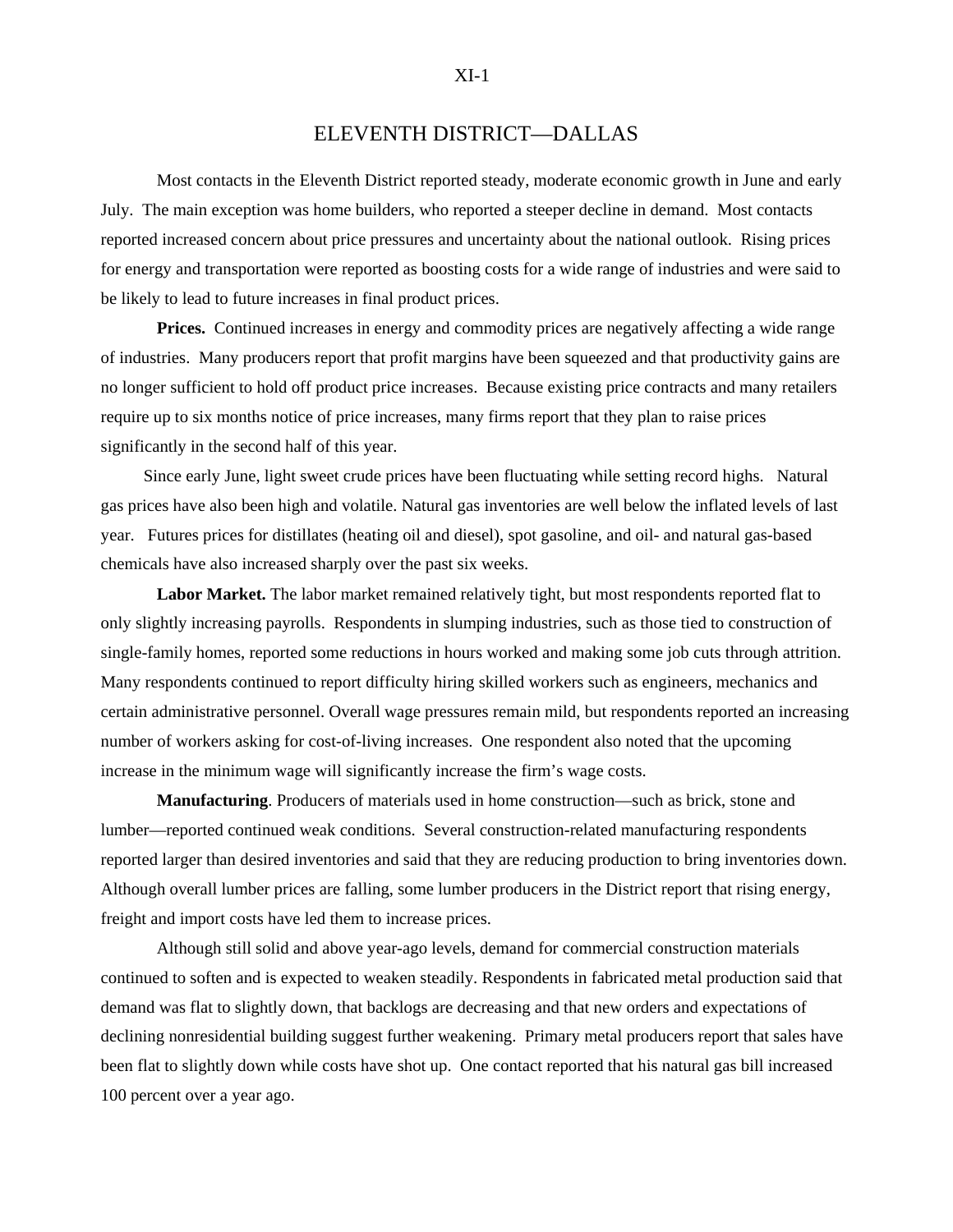High-tech manufacturers reported continued moderate sales growth. Firms selling products outside the U.S. with most inputs priced in dollars are performing well. Semiconductors are seeing upward pressure on prices, although a recent effort to raise prices did not stick. Demand was reported as steady for communication devices. Sales to Asia remained strong but were weak in the U.S. and Western Europe.

Demand in the food products industry has been moderate with contacts reporting some recent improvement in sales growth. While demand from restaurants has slowed slightly, a pickup in retail demand has more than offset the slowing. High food prices continue to be a major concern, and manufacturers of processed food report that they have not yet been able to pass along all of the increases. Specialty transportation manufacturers such as aircraft parts and emergency vehicles say that sales remain solid and their outlook is positive. Oil-based ethylene producers are operating at relatively low rates, while those that use natural gas are enjoying large cost advantages and operating full out. Meanwhile, demand for polyethylene is strong because weak domestic sales have been offset by strong exports.

**Retail Sales.** Retail sales were mixed—with discount stores reporting stronger sales and other retailers reporting flat to slightly declining sales. Transportation costs and prices of commodity-based products and imported goods continue to rise, squeezing profit margins. Inventories were reported at desired levels, and employment was up for firms with new stores but down for individual store locations. One contact reported that accounts past due have increased recently. Most retailers said that their outlook for the remainder of the year is grim because consumer budgets are tight and the economy is weak.

 Auto dealers reported mixed demand. The switch to small, fuel efficient cars has continued and has led to a shortage of such vehicles. Consumers are paying sticker prices for some small cars while domestic auto producers are offering rebates and large discounts, especially on trucks.

**Services**. Demand for temporary staffing services picked up slightly over the past six weeks. Orders were strongest for professional and technical workers in IT, accounting, energy and engineering services. Demand for entry-level clerical work remained weak, but demand for HR professionals and manufacturing workers edged up. One contact noted that the labor market in Texas is doing much better than in other parts of the country.

 Demand for legal services continued to grow moderately, with most of the growth concentrated in litigation and bankruptcy. With the exception of continued strength in oil and gas, legal services to support transactions have declined. Demand for accounting services remained modest.

 Trucking companies reported reduced shipping volumes in the last month. Import volumes have declined and are not being completely offset by exports. Record fuel prices, along with price increases in almost every area of operations are having a major impact on the industry. Railroad cargo volumes have been steady over the last 30 days. Rail shipments of residential construction materials continued on a downward trend and those of nonresidential building materials were only up slightly. Rail shipments of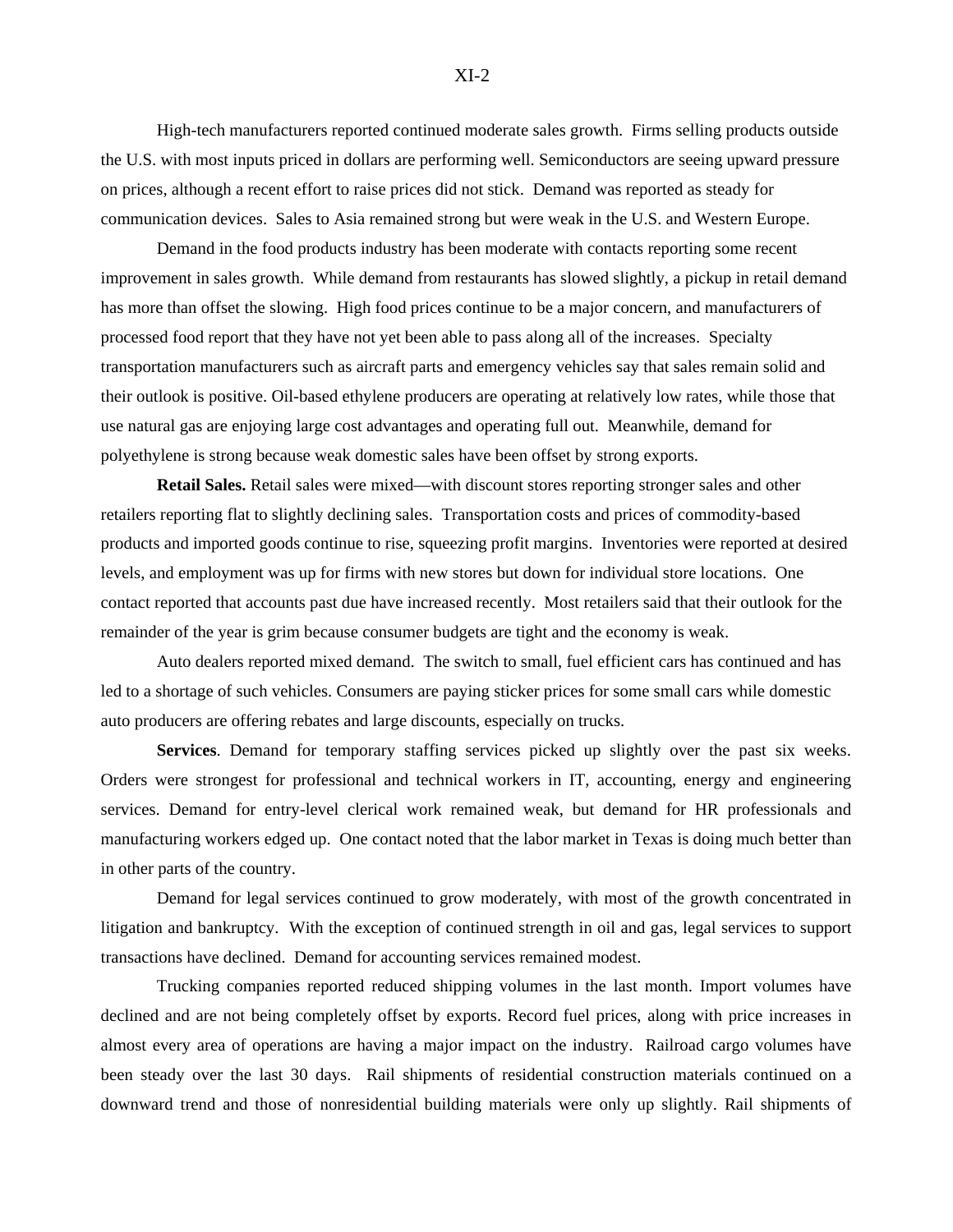primary forest material—a leading indicator for residential construction—have edged up over the last four weeks. Shipments of motor vehicles fell sharply.

 Airline demand has not changed much since the last survey. In response to rising jet fuel prices, airlines are reducing capacity, laying-off workers, and increasing fares.

**Construction and Real Estate**. Homebuilders said that traffic and sales weakened fairly significantly in June, following weak but steady demand earlier in the spring. As a result, the pace of singlefamily building activity has declined at a rapid pace. Contacts said a number of factors—such as a weak stock market and higher gasoline and food prices—have weakened demand. On a more positive note, inventories of unsold homes continued to decline, especially at the lower end, and prices were holding up. There was some concern, however, about the large inventory of vacant lots and reduced funds for real estate lending.

Respondents say that nonresidential construction activity is beginning to slow and there are signs that activity may decline further. Commercial real estate respondents noted a continued decline in investment deals getting done, particularly for larger projects. There were reports of a general drying up of liquidity in the market and a flight of capital out of real estate. On the upside, higher quality assets did not see a major deterioration in value. Industrial and office leasing continued to weaken.

**Financial Services.** Financial services contacts reported that although there has been no significant decline in credit quality, they expect deterioration in coming months. In particular, the quality of mortgage and consumer loans is a concern as home prices soften and consumer budgets are strained. Contacts say that the increased cost of capital has induced them to widen loan interest rate spreads and to tighten non price terms of credit. Competition for deposits is very tough, and lenders are turning to other sources of liquidity. Commercial lending activity remains fairly solid.

**Energy.** Rising energy prices have pushed oil and natural gas drilling sharply higher in recent months. Land-based drilling directed to unconventional sources of natural gas has seen the largest gains. Drilling companies are adding jobs but report having difficulty finding workers with the skills they need.

**Agriculture.** Recent rains have provided some relief in most parts of the District suffering from drought-like conditions. Crop prices continue to be favorable and are helping offset high fuel, fertilizer and other production expenses to some degree. High feed costs and low hay and corn feed supplies have weakened prices for stocker cattle and are hurting livestock producers.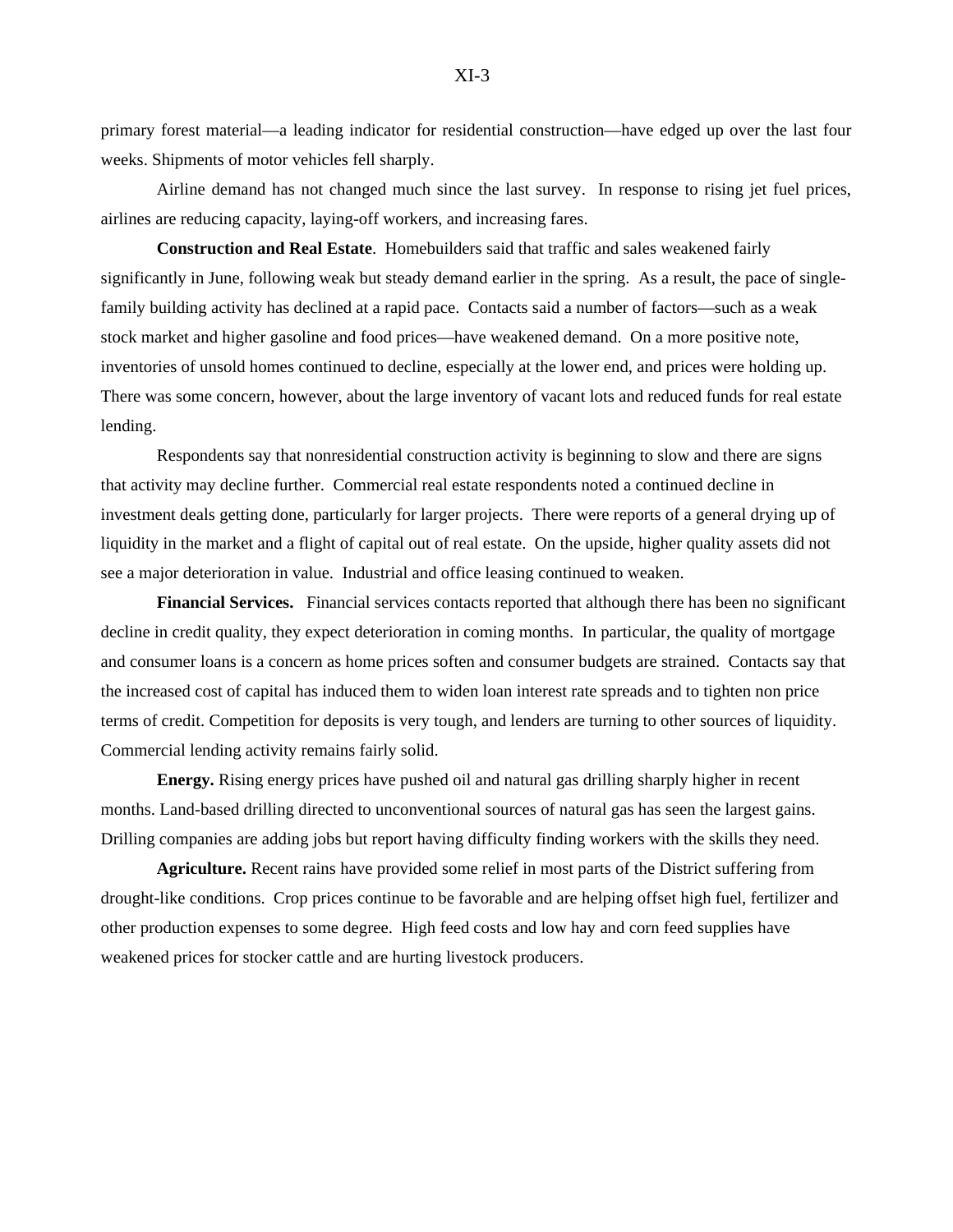# XII - 1

# **TWELFTH DISTRICT–SAN FRANCISCO**

# **Summary**

The reports suggest that the Twelfth District economy experienced little or no growth during the survey period of June through early July. Upward price pressures remained severe for food and energy-intensive items but were moderate otherwise, and wage pressures eased further. Retail sales were sluggish, and demand growth slowed further for service providers. Manufacturing activity expanded on net, while sales remained strong for agricultural items and most natural resource products. Housing markets showed no signs of recovery from their prolonged slump, and demand for commercial real estate continued to weaken. Contacts from financial institutions indicated that loan demand and credit quality fell slightly on net.

# **Wages and Prices**

Price inflation was moderate for most items, although increases in food and energy prices continued to put upward pressure on overall inflation. Final prices for many retail items were largely stable or down, partly due to extensive discounting, although some contacts noted that upward price pressures have been building and will cause increases in final prices in coming months. Prices continued to increase for many commodities and raw materials, such as steel, aluminum, and titanium, and rising fuel prices have resulted in larger and more widespread fuel surcharges among providers of transportation services.

 Upward wage pressures generally eased further, with contacts noting only slight increases in overall labor costs. The reduction in wage pressures was widespread but was particularly pronounced in sectors that have seen the largest drops in labor demand, such as construction, finance, real estate, and retail. However, demand and wage growth remained strong for selected groups of skilled workers, notably those with skills related to advanced technologies.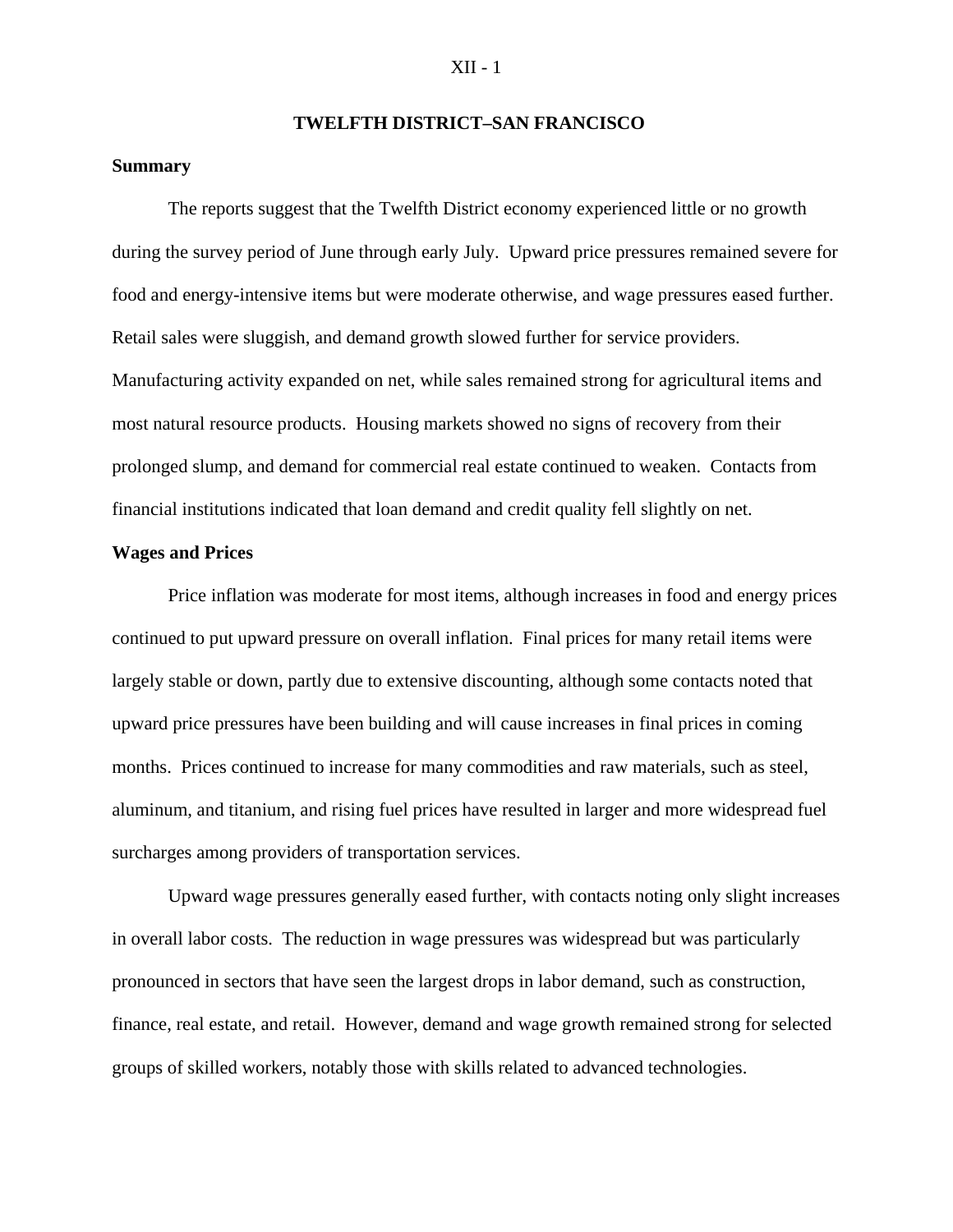XII - 2

# **Retail Trade and Services**

 Retail sales were weak on net, although a few respondents pointed to a slight upward blip relative to the previous survey period that reportedly was fueled by federal tax rebates. Sales remained at low levels for department stores and many smaller retail outlets, causing inventories to rise. Discount chains continued to outperform conventional department stores, generally registering modest sales gains. As in other recent survey periods, respondents pointed to increases in food and energy prices as a restraining factor on sales of other products. Sales of furniture and household appliances remained exceptionally sluggish, and unit sales of gasoline fell further. Demand remained very weak for new and used automobiles, particularly larger, fuel inefficient models; dealers have grown reluctant to accept trucks and SUVs as trade-ins on purchases, due to a reported "collapse" in the wholesale market for these vehicles.

 Demand growth for service providers slowed further. While growth continued at a moderate pace for providers of health-care services, demand remained soft for providers of advertising, professional, and legal services. For providers of real estate services such as title insurance, conditions were described as "grim" and employment reductions continued. Tourist activity was flat to down in general, with noticeable declines reported for Hawaii, and contacts expect further weakening over the balance of 2008. Airlines struggled with reduced travel demand and higher fuel costs, and contacts noted plans for further cutbacks in flights.

# **Manufacturing**

 District manufacturing activity was mixed across sectors but appeared to expand on net during the survey period of June through early July. New orders have slowed for makers of commercial aircraft and parts, but production activity remained at high levels due to extensive order backlogs. Reports from semiconductor manufacturers indicated moderate growth in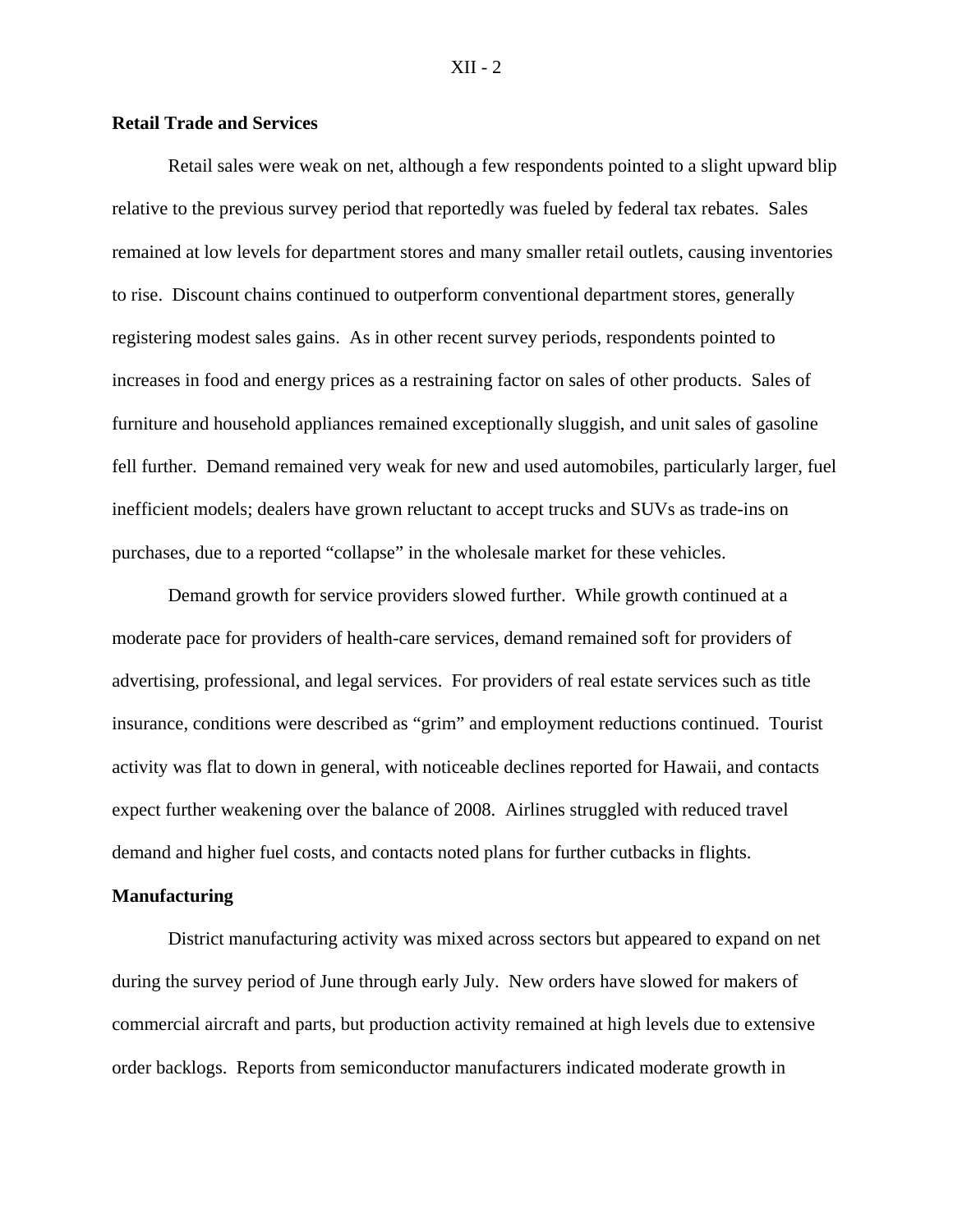revenues and high rates of capacity utilization. Manufacturers of heavy equipment reported solid demand and favorable profit margins, but makers of wood products continued to scale back output and employment. Production activity at petroleum refineries was reported to be near its five-year low, and gasoline inventories were at average levels. Food manufacturers continued to operate at or near peak capacity in response to continued robust demand, although high commodity and fuel prices reportedly ate into their profits.

# **Agriculture and Resource-related Industries**

 Demand remained robust for agricultural items and natural resources. Sales grew at a brisk pace for a variety of crops and livestock products, due in part to strong export demand. However, producers remained challenged by high prices for fuel and other inputs, and in parts of California extensive wildfires reportedly undermined growing conditions. High demand for various minerals and petroleum products prompted further expansion of extraction activity and capacity, including reutilization of previously dormant oil wells.

## **Real Estate and Construction**

 Activity in District housing markets remained stuck at very low levels during the survey period, while demand for nonresidential real estate continued to ease. Demand for new and existing homes remained exceptionally weak, fueling further price declines, especially in parts of California, Arizona, and Nevada that also have seen sharp increases in home foreclosures. Some reports indicated that builders are using a variety of incentives, such as covering buyers' closing costs, to whittle away at their unsold inventories. Conditions weakened further on the nonresidential side, with contacts noting a steep reduction in the total value of commercial construction permits in San Diego and an ongoing reduction in rental demand for commercial real estate in San Francisco.